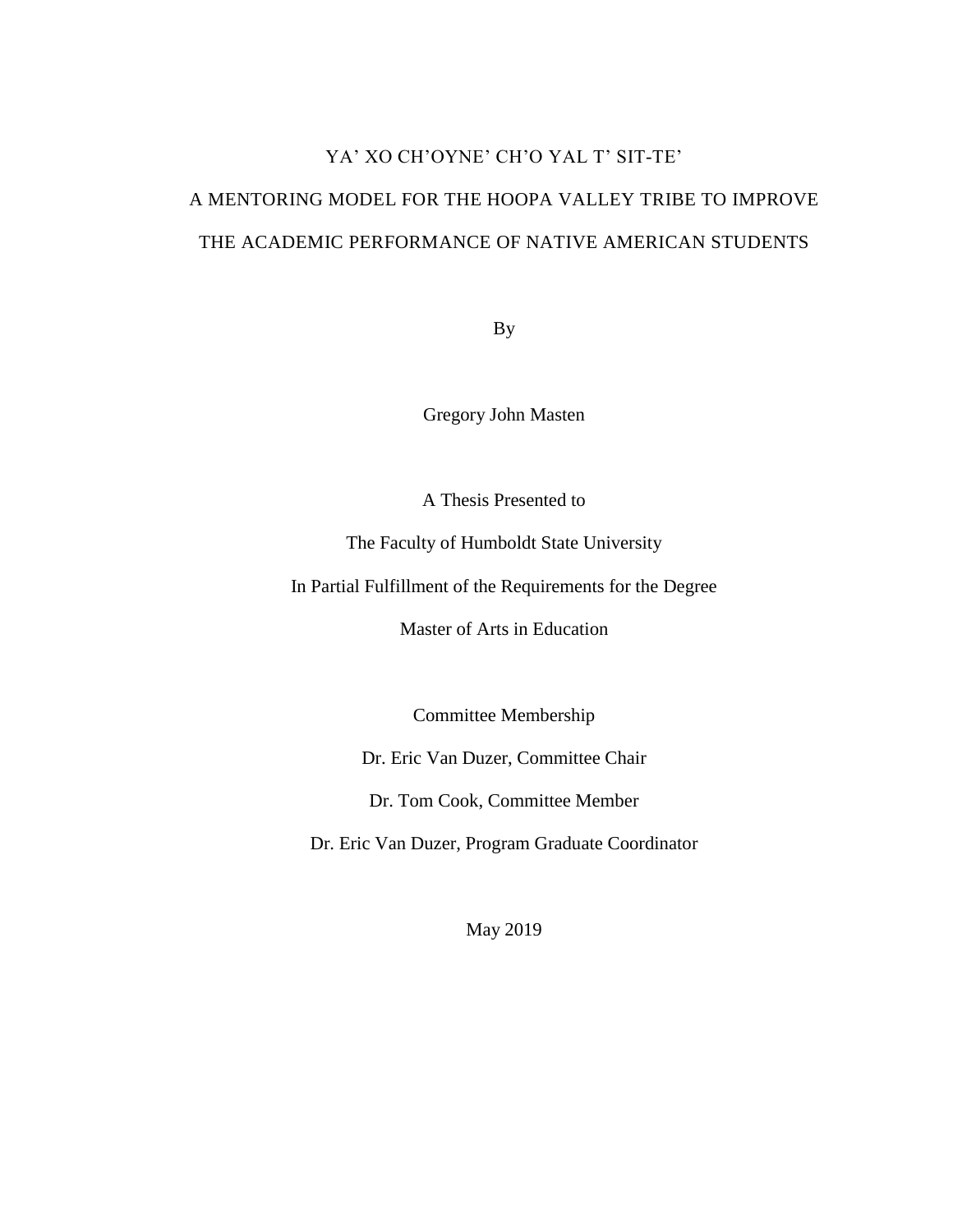#### ABSTRACT

# <span id="page-1-0"></span>YA' XO CH'OYNE' CH'O YAL T' SIT-TE' A MENTORING MODEL FOR THE HOOPA VALLEY TRIBE TO IMPROVE THE ACADEMIC PERFORMANCE OF NATIVE AMERICAN STUDENTS

#### Gregory John Masten

This thesis project details a mentoring model developed for the Hoopa Valley Tribe to improve the academic performance of Native American students. The subject of academic performance of Native American students encompasses many issues and barriers. While the barriers are many, the Hoopa Tribal Learning Center could not examinate all of the barriers, therefore a mentoring program was designed to help students navigate through the barriers by providing culturally appropriate, structured mentoring support. The Hoopa Mentoring Program was based on current mentoring research and the historical methodology of the traditional education model of the Hupa people. The program has shown some remarkable improvements in the academic performance of its students. This thesis features some preliminary data of student performance before and after the academic intervention through the mentoring program.

Finally, this project explores each of the program elements and details a step by step process to include all key stakeholders, identify at-risk students, get student buy-in, provide structured support by developing individualized education plans, continued accountability, adaptability, recognition, and ongoing mentoring support.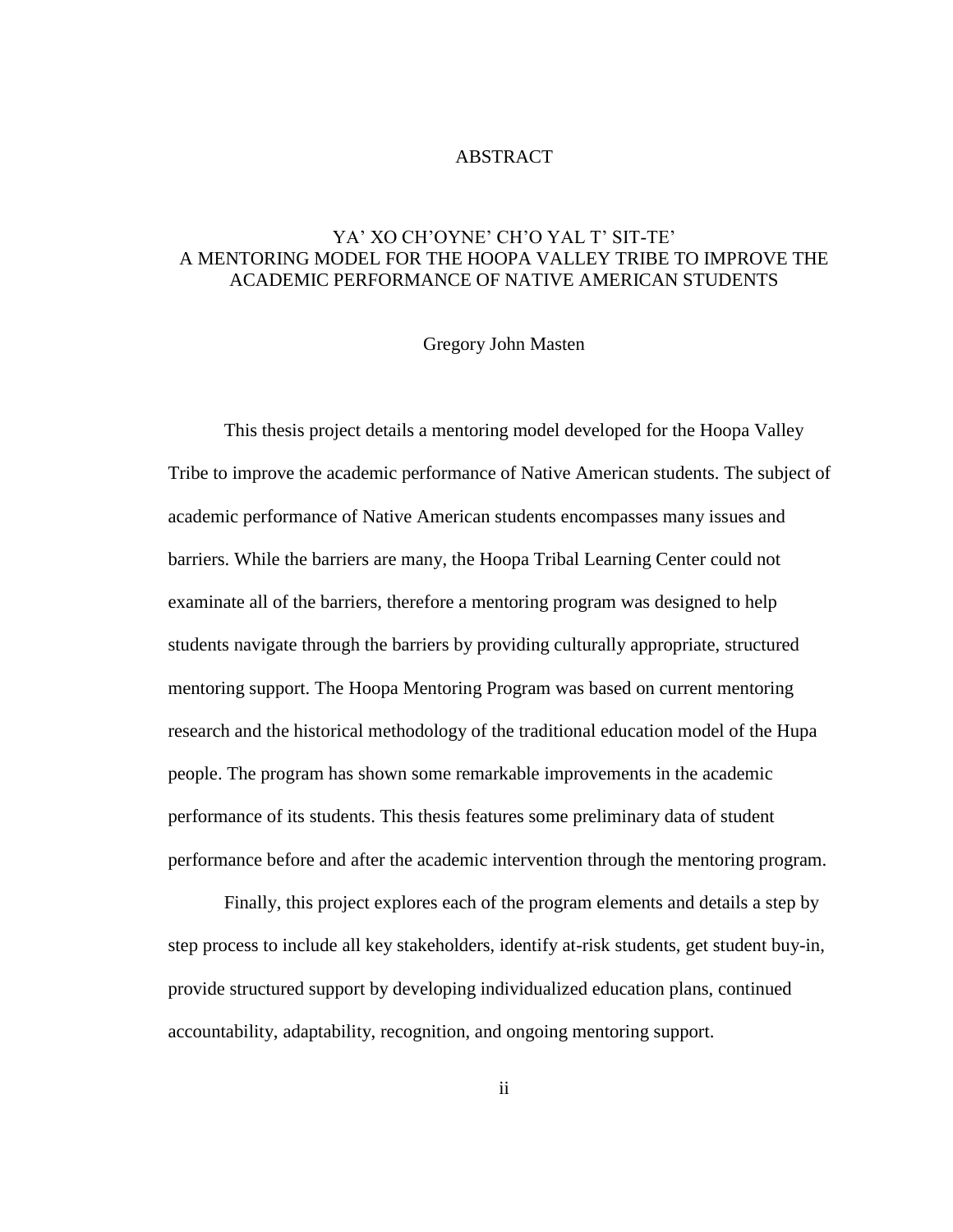# TABLE OF CONTENTS

| 20  |  |
|-----|--|
|     |  |
|     |  |
| iii |  |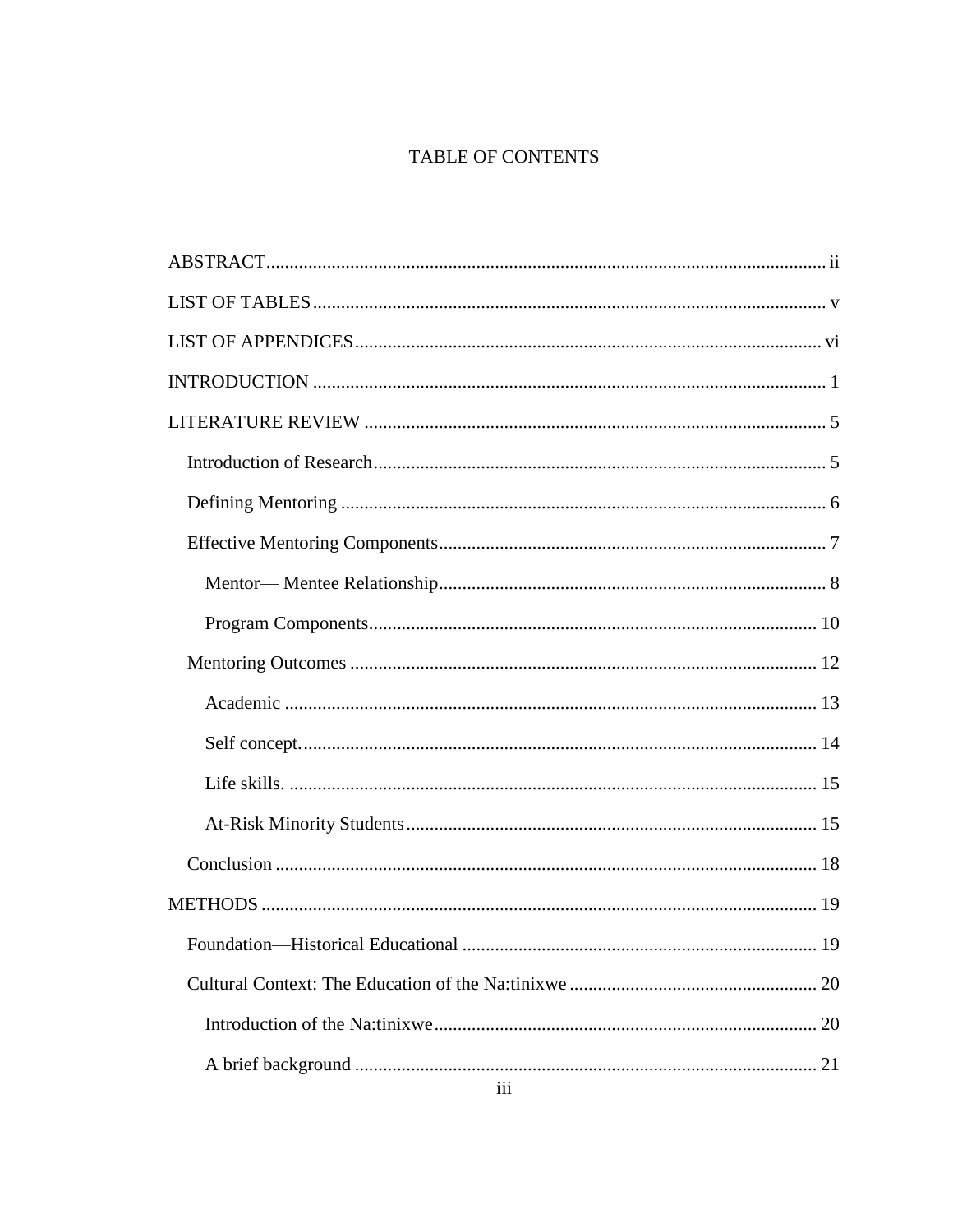| 65 |
|----|
|    |
|    |
|    |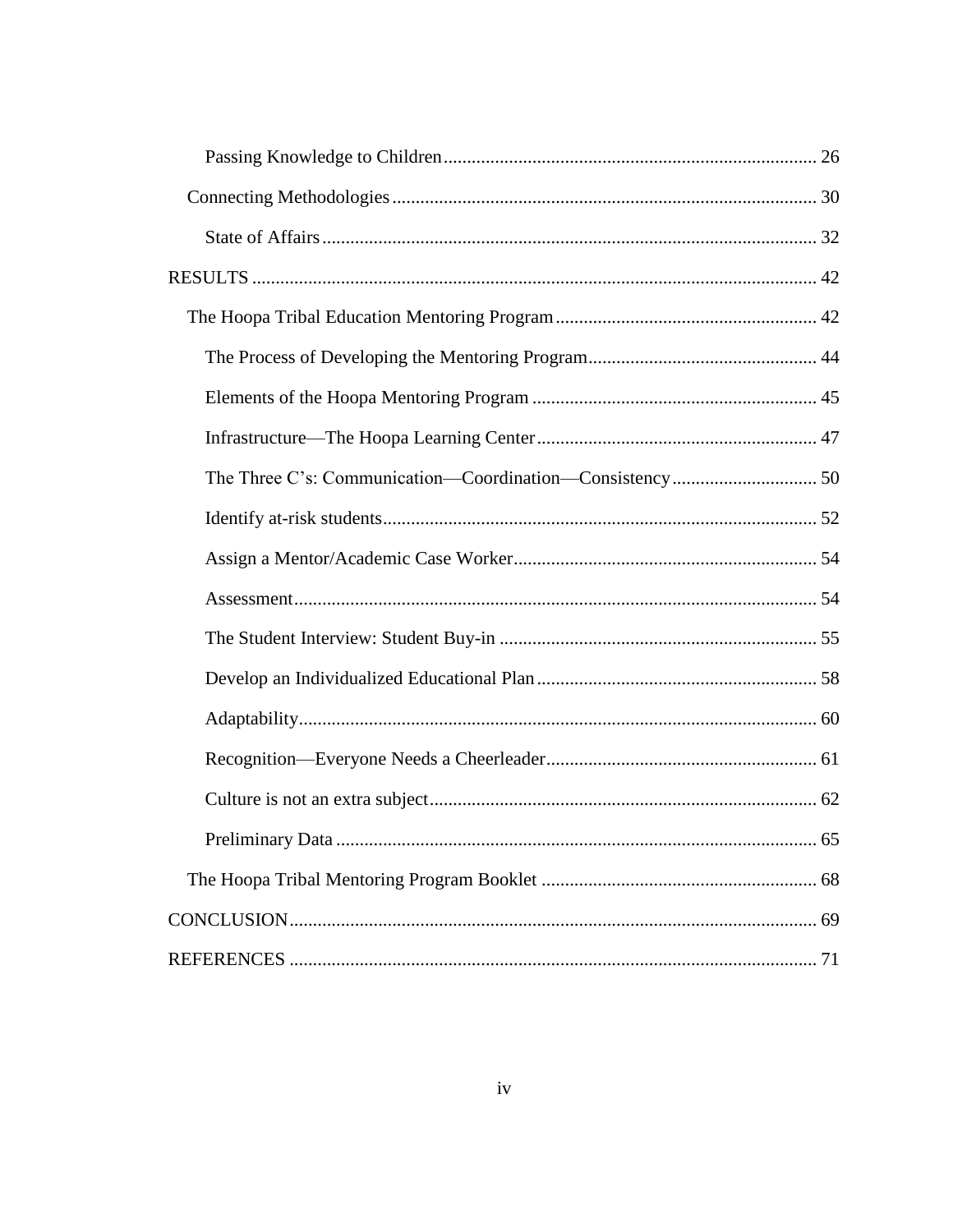# LIST OF TABLES

<span id="page-4-0"></span>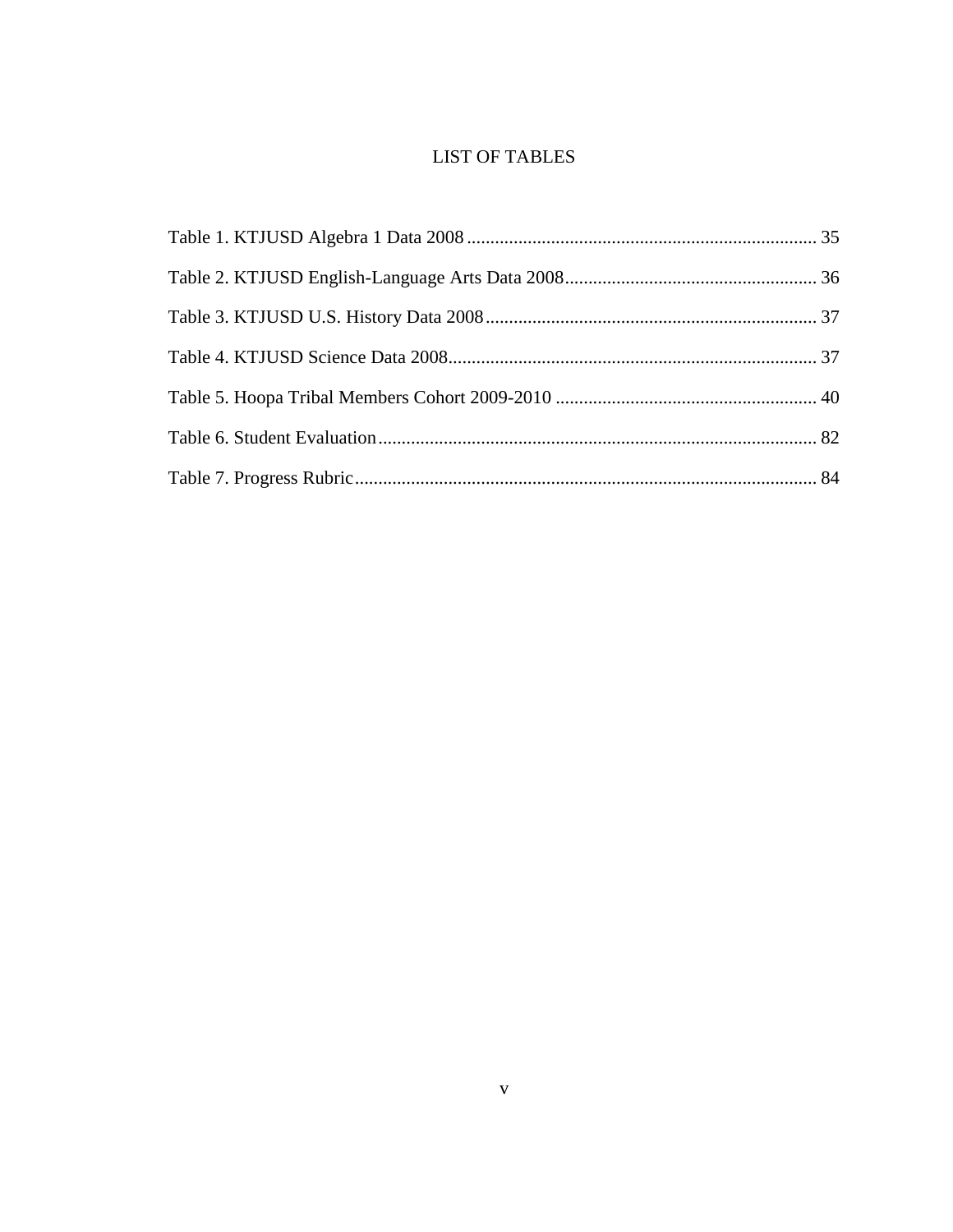# LIST OF APPENDICES

<span id="page-5-0"></span>

|--|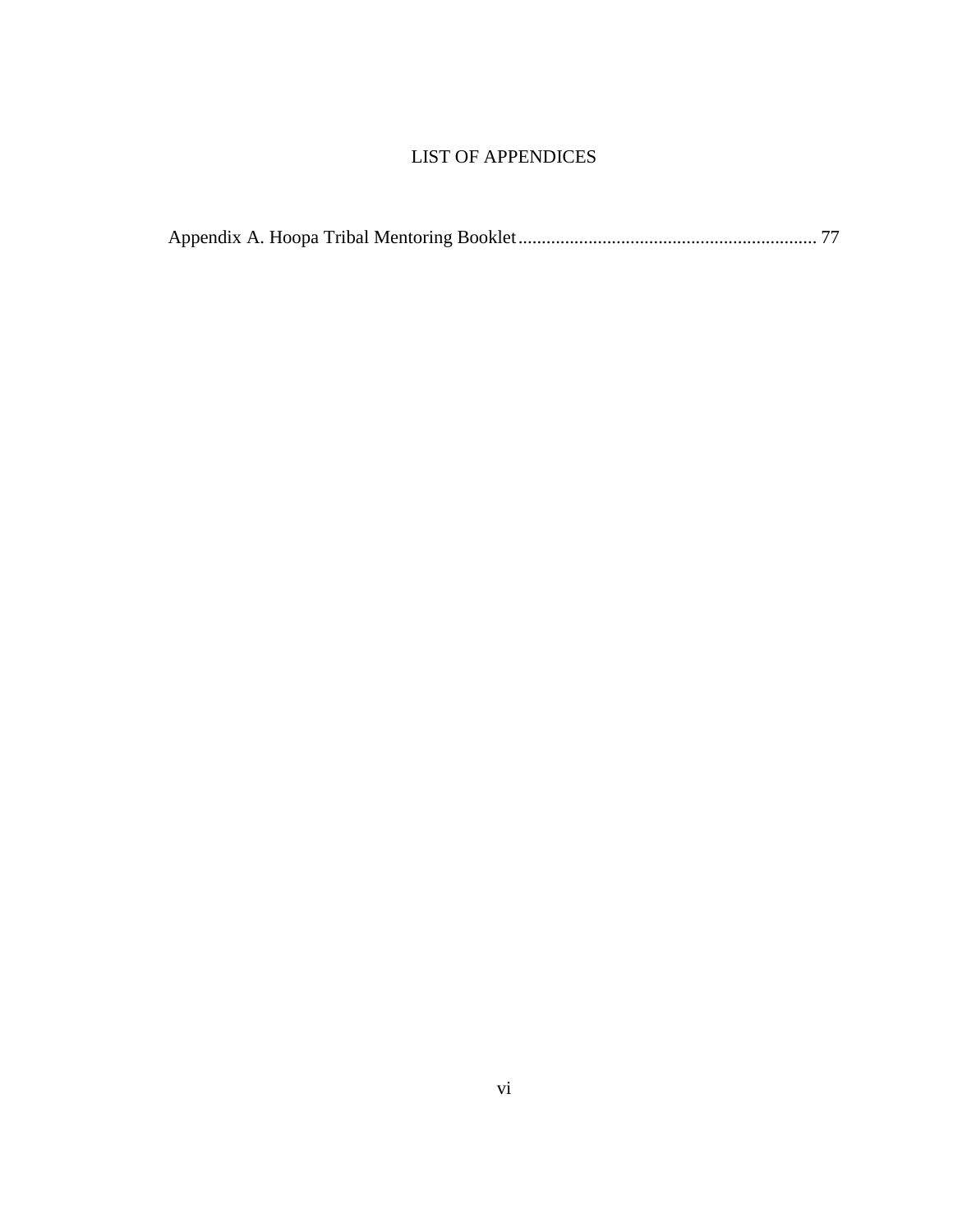#### INTRODUCTION

<span id="page-6-0"></span>When I first started working in the education department for the Hoopa Valley Tribe, I was asked the question, "Some of the kids come from troubled homes, which can affect their education—what would you do to help these kids?" At that time this wasn't a question I had researched or deeply pondered, but it is a question that over the years I am learning to answer. Without deeply thinking about what I would say, and without hesitation, an instinctual response came out of my mouth, I said, "I can't control what goes on in their homes, but I can give them as much support as possible outside of their homes." Five years later, and now as the Education Director for the Hoopa Valley Tribe, my answer hasn't changed. And although my considerations and strategies has expanded as my understanding of the barriers of our students has increased—it has been my observation that the kids that successfully get through our educational system, generally have strong support systems—and the kids that fall through the cracks, generally do not have very strong support systems. Of course there are exceptions to every rule, but I found this to be true more often than not. I have also found that to build on the foundation of cultural awareness and culturally appropriate methods significantly improves the relationship with the student and eventual student buy-in to want to improve. If I were to create a formula for this, it would look something like this: (cultural foundation x student  $+$  comprehensive support) = educational success.

There are many obstacles and barriers for any student in this day and age; low motivation, disconnectedness, poor study habits, lack of resources, peer pressure,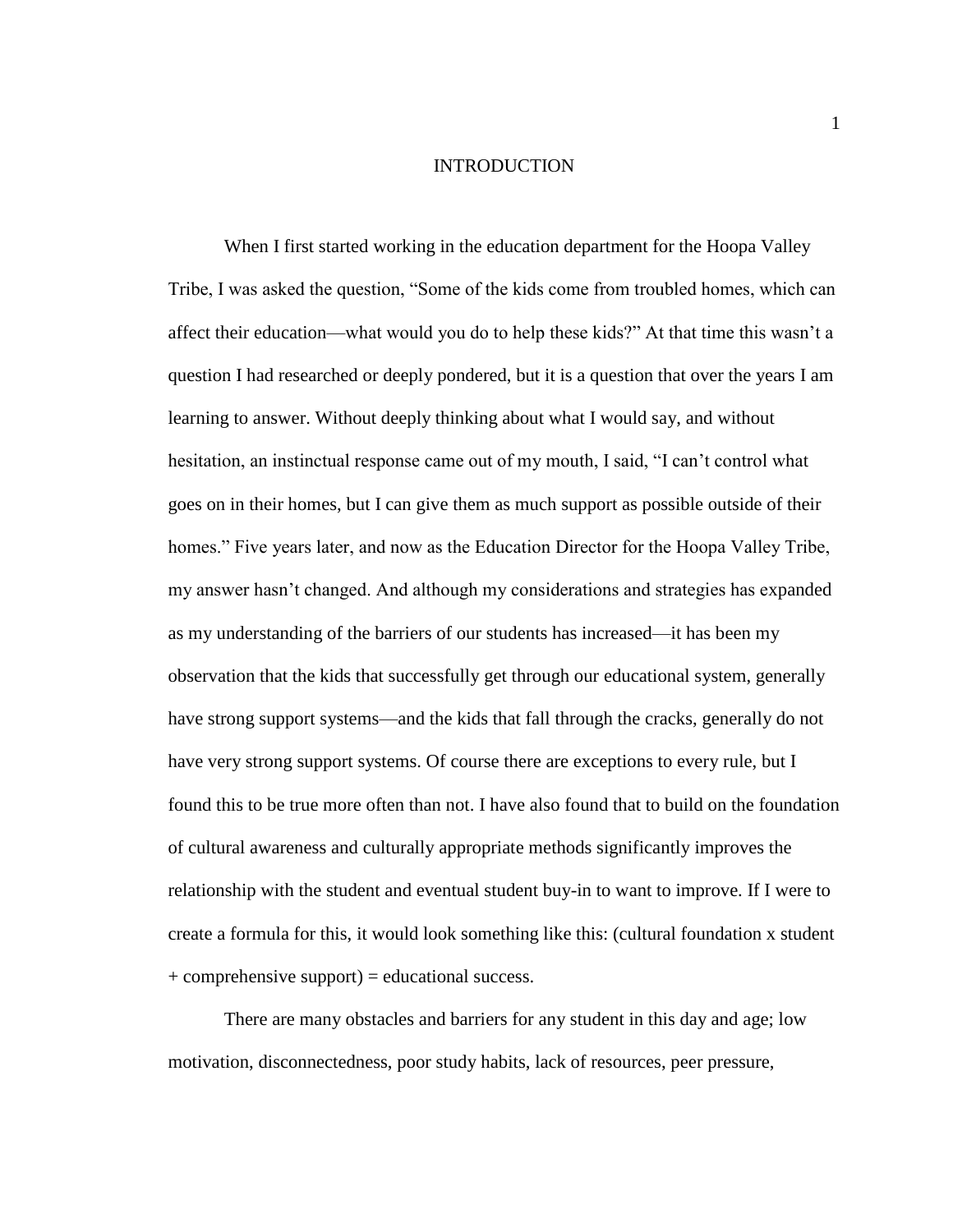alcohol/drugs, teen pregnancy, the list goes on and on. For the children that reside on the Hoopa Valley Reservation, the list expands to include; a negative social cycle rooted in historical atrocities (Brave Heart & DeBruyn, 2002) compounded with socio-economic hardships (Jenkins, 1999). These contribute to a high incidence of alcoholism and drug addiction (Brave Heart & DeBruyn, 2002), and one of the highest incidences of domestic violence compared to the national average (Dept. of Justice). All of this can effect children's educational outcomes. In addition many of the children come from homes with lower percentages of college educated parents who are unable, or unwilling, to help their children navigate through the education process. Furthermore, systemic problems exist within the public education system, which do not adequately account for differing world views and cultural differences. These also contribute to student disconnectedness from the education system (Aragon, 2002; Estrin & Nelson-Barber, 1995), and create further gaps in education achievement. Additionally, the remoteness of the Hoopa Valley Reservation presents physical barriers with limited exposure to the world outside of the reservation, as well as limited access to technology and internet access.

These are all issues that my department addresses with varying strategies and with varying success. However, one thing we have observed—no matter how many barriers there may be; if students can be approached with mutual respect and with cultural sensitivity by someone that can identify and understand the students' needs (emotional, cognitive, academic), and if that person can motivate them to develop a strategy and plan with them to meet their needs, then link them with consistent support—the students have shown remarkable academic improvement, persistence and academic success.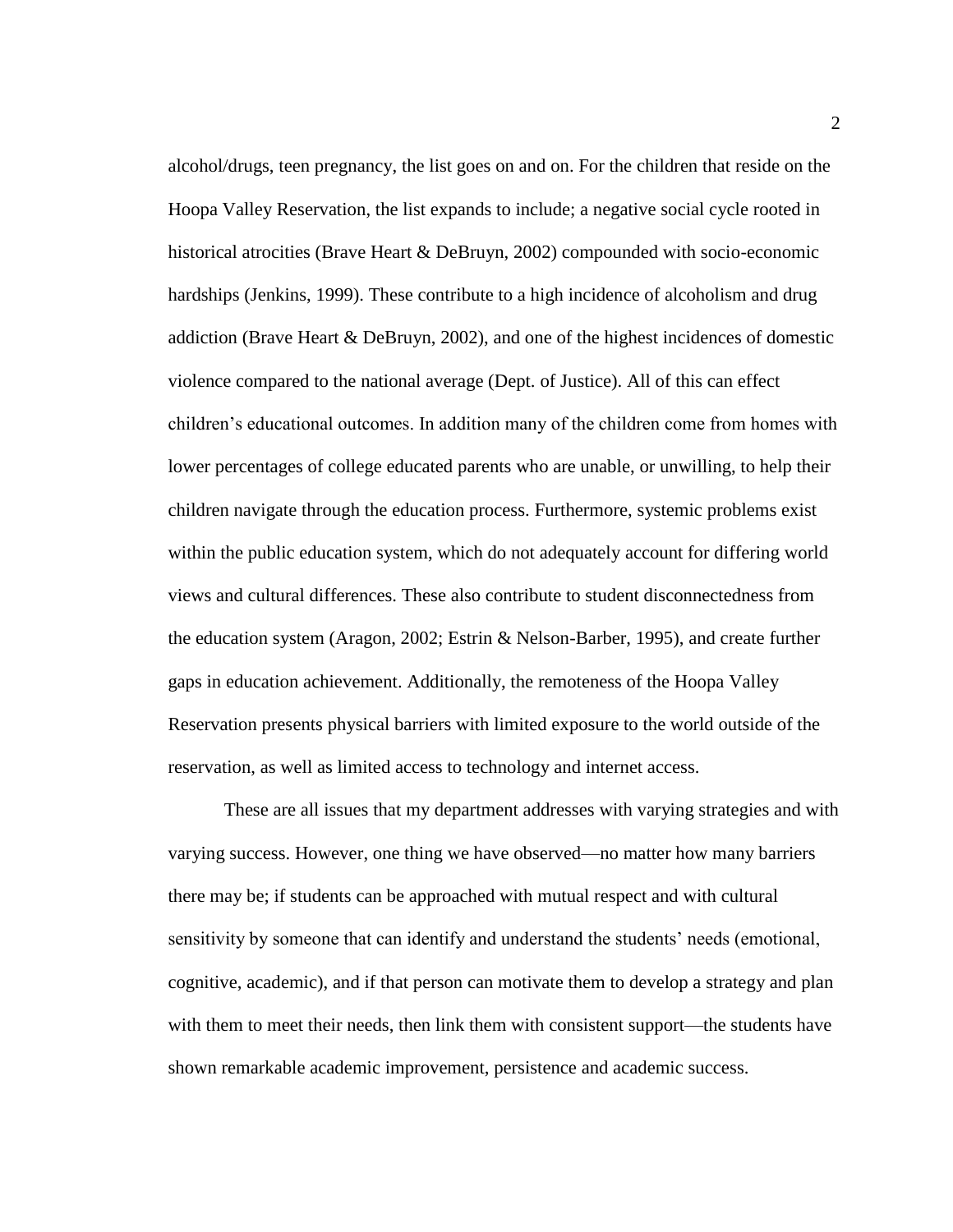This thesis describes the process and elements of the Hoopa Education mentoring system developed to address the low academic performance of Native American students on the Hoopa Valley Reservation. I originally decided to research and develop a Hoopa mentoring system because published data indicated that the educational outcomes of Native American students in Hoopa are lower than local, state and national outcomes (California Department of Education, 2009). Currently, Hoopa Elementary, the largest public school on the Hoopa Valley Reservation is on California's list of "Persistently Low Performing Schools". This means it is in the lowest five percent in the state (California Department of Education, 2010). There is considerable research linking historical trauma, unresolved grief, higher incidence of alcoholism and drug abuse (Brave Heart & DeBruyn, 2002), cultural and socioeconomic barriers (Jenkins, 1999), differing learning styles and lack of motivation (Aragon, 2002, and Estrin & Nelson-Barber, 1995), effects of higher incidence of single parent families, and a host of other variables that can have an effect on the experience and outcomes of Native American students (Jenkins, 1999; Brave Heart & DeBruyn, 2002).

Since we often observed the students who overcome these barriers and persist on to college most often have adequate support systems at home, and the students who struggle the most, and eventually drop out, very often do not have adequate support systems at home—it became our strategy to link these struggling students with a culturally sensitive support mechanism that could guide them and support them throughout their educational journey. What we developed was a structured mentoring program.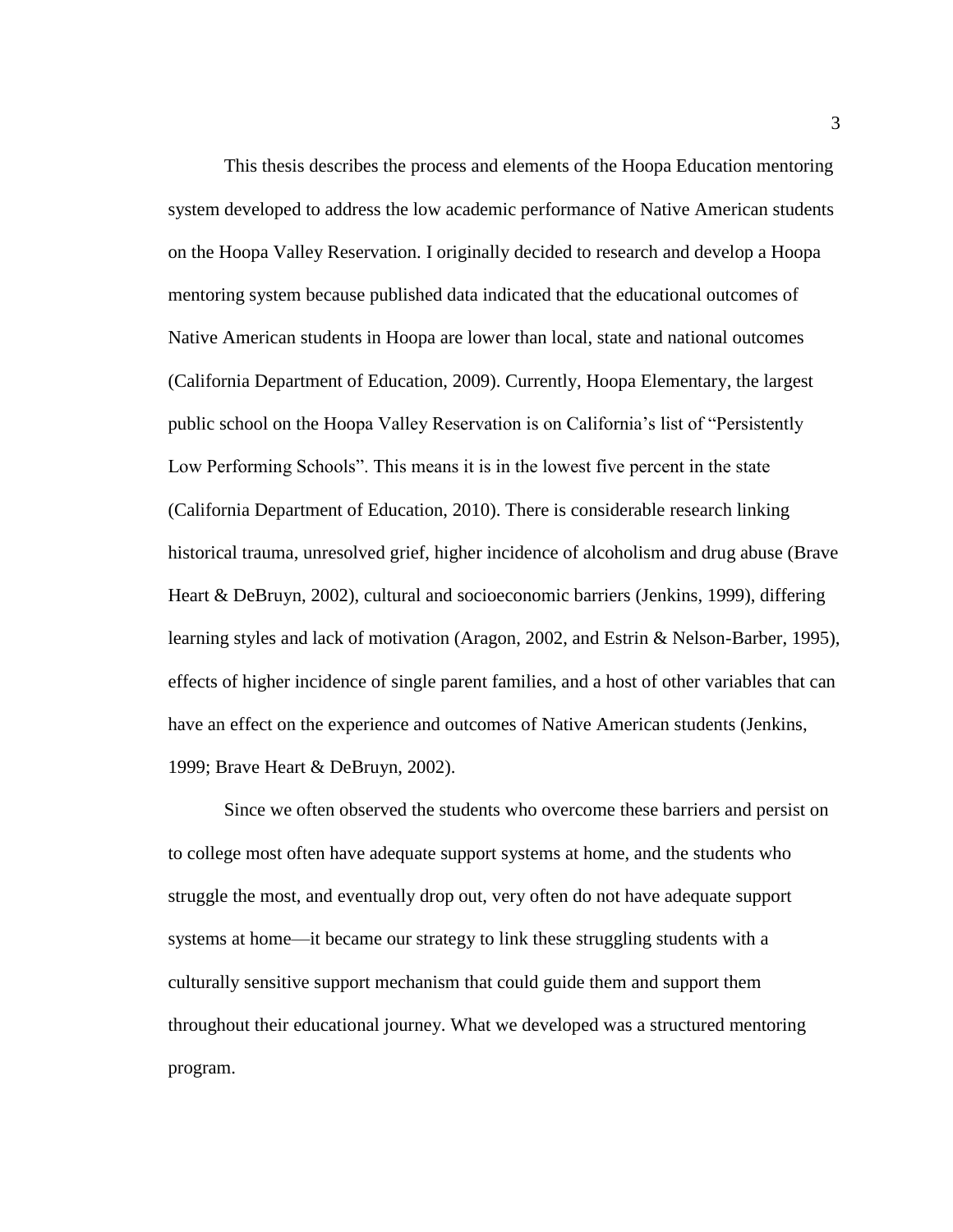Due to this structured mentoring program, it has been our great pleasure to see children blossom as they experience academic success. We have seen students with straight F's, with GPA's under 1.0, go up to GPA's as high as 3.5 with in four months. Recently, this program reported eighty percent of their students began as "at risk" students, and at midyear ninety percent of them were all receiving passing grades in their subjects. Because of this program, we have seen children begin to care again and reengage in the education process, and our greatest joy comes when they begin to believe in themselves. They have so much potential, and they are more than capable of succeeding, they just needed someone to understand them, to believe in them, and to stand by them.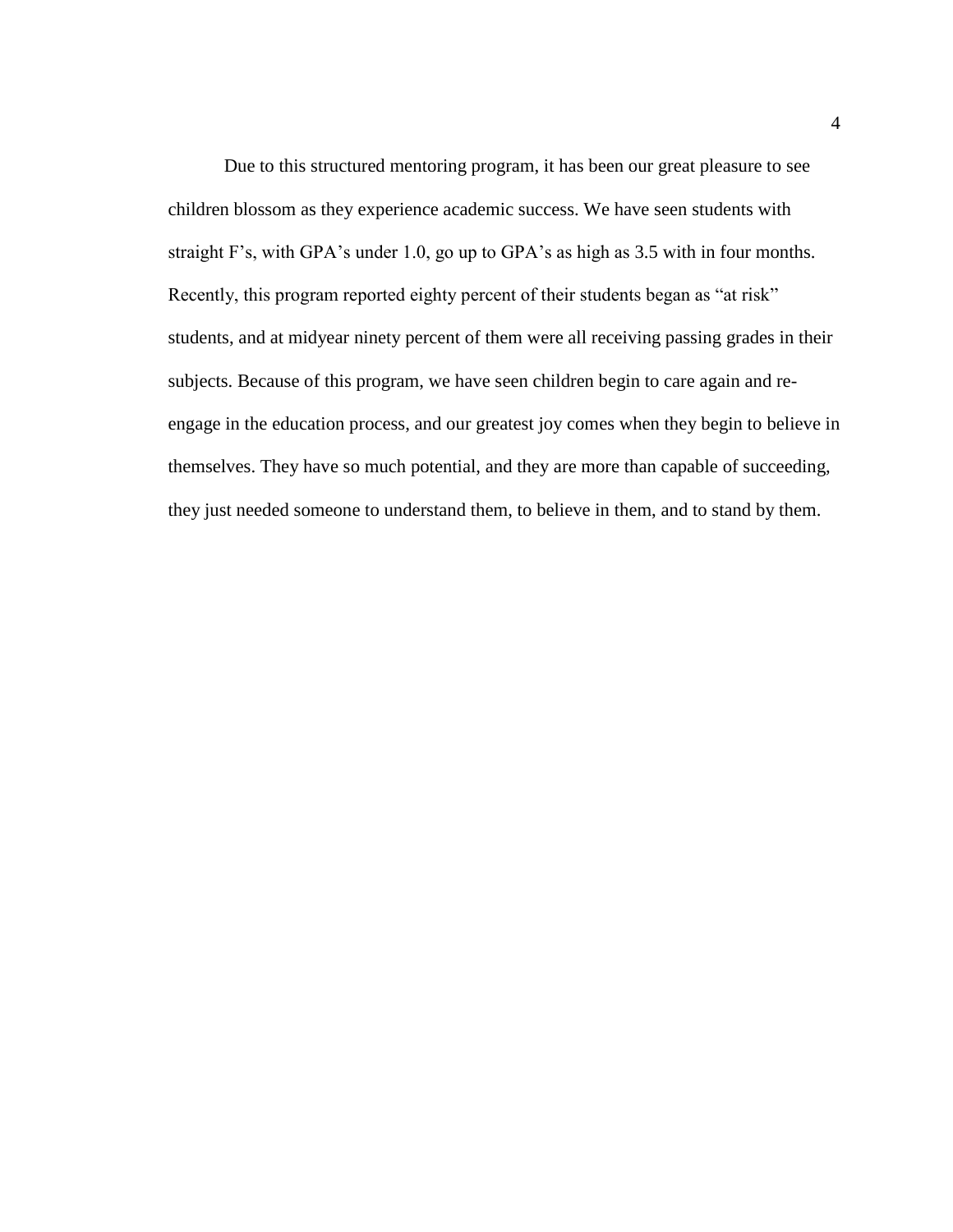#### LITERATURE REVIEW

#### Introduction of Research

<span id="page-10-1"></span><span id="page-10-0"></span>Life is filled with many challenges. This ever-changing world can sometimes be difficult to navigate, particularly for youth with limited life experiences. Typically parents provide adolescent youth with support and guidance on becoming young adults. Education is a critical process on their way toward adulthood and can be a determining factor on the life they will have. The guidance youth receive from their parents about education is therefore very important. However, this may not be an option for all youth. In such cases, where are the youth to turn to for support? One strategy that some organizations have implemented is a mentoring program. The subject of mentoring has extensive research documenting positive outcomes for youth, including academic improvement, positive effects on social well being, and personal development (Grossman, 1998; Rhodes, Haight, & Briggs, 1999). Studies have shown that mentoring programs are utilized by many community organizations and school districts to enhance personal and academic outcomes, and as preventative strategies to engage youth and deter them from at-risk behaviors (Foster, 2001).

Mentoring is difficult to categorize into just one venue because it embodies many applications. The varying applications of mentoring programs can include site-based, community-based, adult to youth, peer to peer, cross-age, and professional development such as job shadowing/apprenticeship (Hansen, 2007). Mentoring can be an effective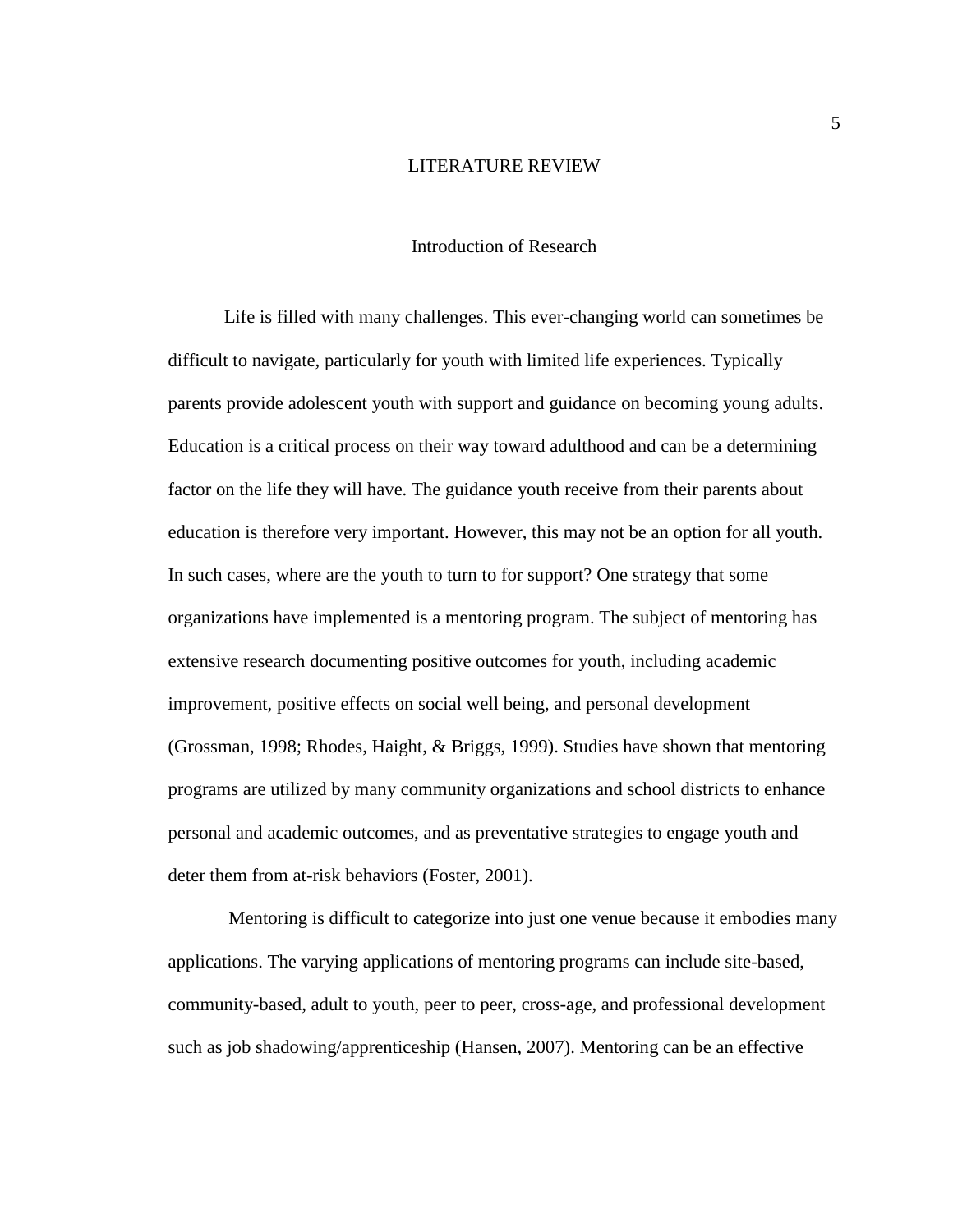strategy for job training, increasing academic success, building positive self esteem and self identity, and an effective intervention strategy for at-risk youth (Grossman, 1998; Rhodes, Haight, & Briggs, 1999). Studies also show the focus of mentoring programs has expanded from targeting specific problems such as school drop outs and youth violence, to more complex developmental focuses (Foster, 2001). Several states, as well as national organizations such as Big Brothers/Big Sisters, school districts, and community organizations have enacted mentoring programs as strategies to work positively with youth (Foster, 2001).

This literature review will begin by exploring some of the definitions of mentoring, mentoring components, mentor/mentee relationships and conclude by exploring the broad strokes of mentoring related to academic, personal development and preventative mentoring research and potential mentoring outcomes with at-risk youth.

## Defining Mentoring

<span id="page-11-0"></span>The term mentoring is first attributed to the Greek Odyssey wherein Mentor was the trusted friend of Odysseus whom Odysseus left in charge in his absence (American Heritage Dictionary, 1992). However, mentoring in practice could probably be traced back to the beginnings of mankind. One definition of mentor is, "a person who gives another person help and advice over a period of time and often also teaches…" (Cambridge Dictionary, 2009). There are several other definitions of mentoring depending on their respective foci describing a relationship in which a more experienced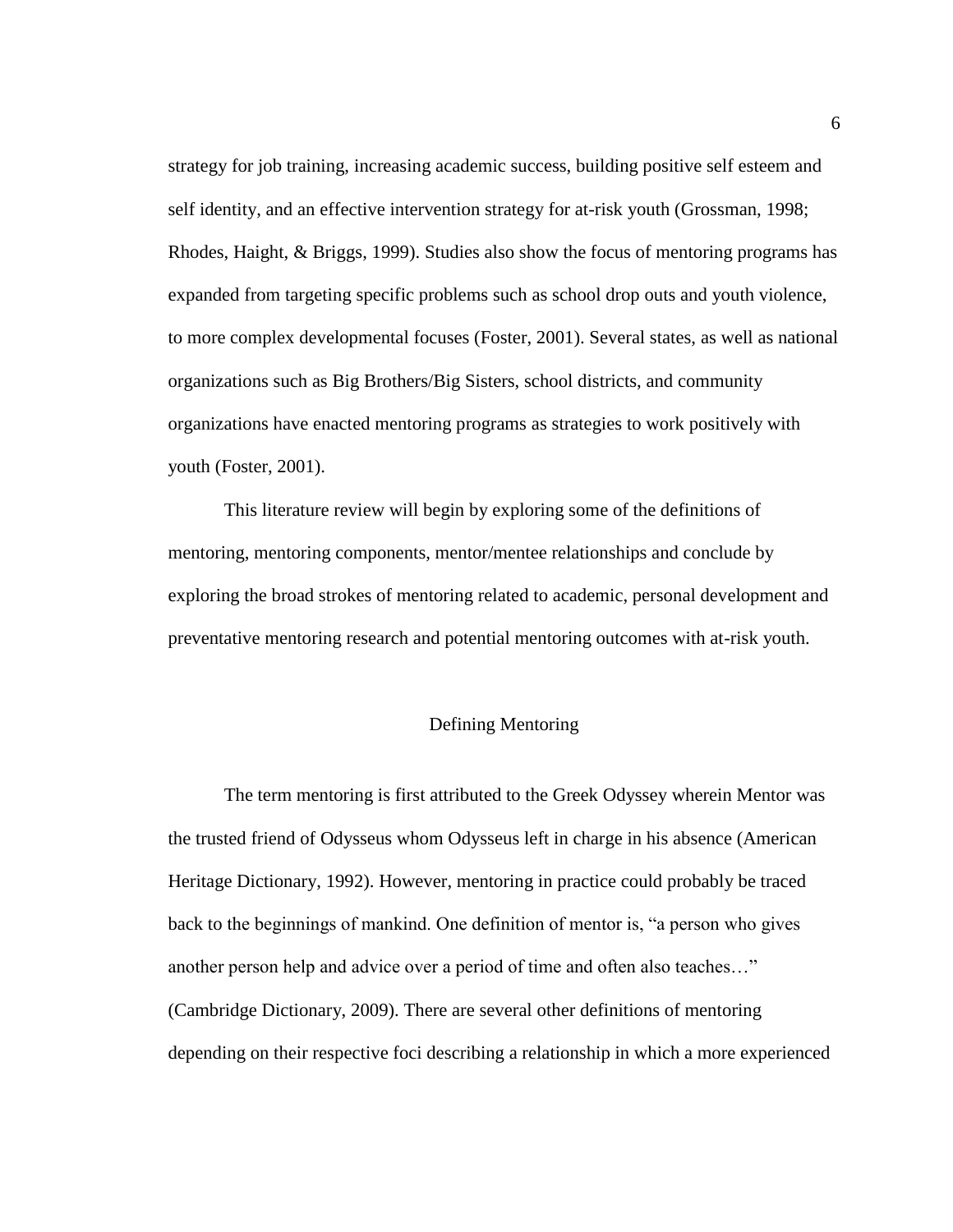person, the mentor, provides information, assistance and support, and/or enhances the mentee with insights to strengthen their personal and professional capacities (Murray, 2001; Torres-Guzman, & Goodwin, 1995; Kochran & Trimble, 2000). This mentoring process is typically a one-to-one relationship and should be built on encouragement, mutual respect, and openness (Spencer, 2004). The relationship and outcomes involve three components: the mentor, the mentee, and the mentoring process (Foster, 2001). The mentor can be a myriad of people including teachers, advisors, tutors, professionals in the workplace, friends, or family members (Dubois, 2007).

Mentors can come from many walks of life and utilize their personal experiences and insights to help guide the mentee. Although there are a variety of mentoring programs, there are components that are consistent among successful programs that can have an impact on the quality and effectiveness of the mentoring.

#### Effective Mentoring Components

<span id="page-12-0"></span>Mentoring program outcomes are determined by a variety of factors including the strength and longevity of the mentoring relationship, the mentor's consistency, the mentoring context, the mentor training program's structure and support, and available resources (Rhodes, Reddy, Roffman, & Grossman, 2005; Sipe, 1996). Though there are many factors and various mentoring programs, it all begins with the mentor and mentee, and more specifically, the relationship that they form.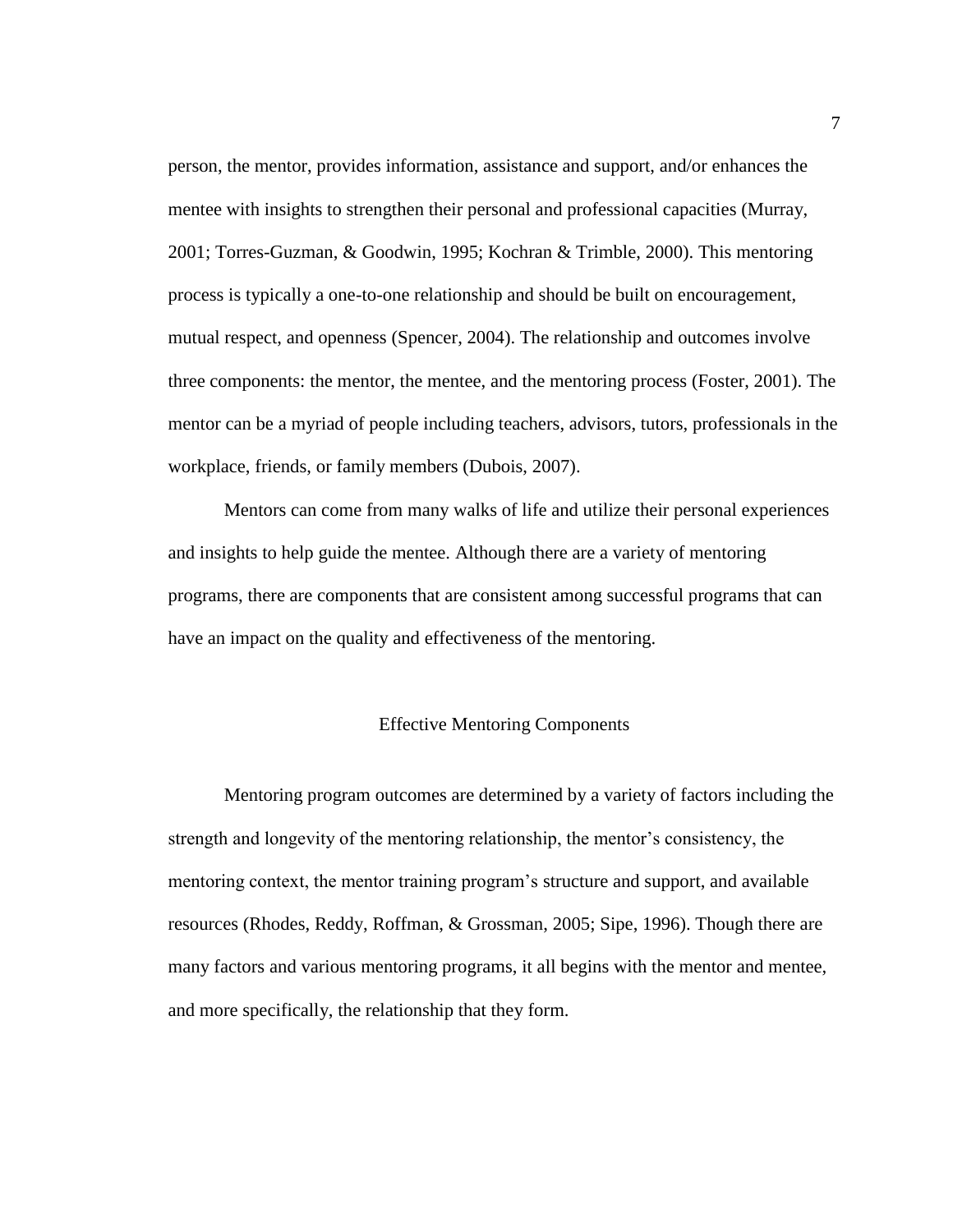#### <span id="page-13-0"></span>Mentor— Mentee Relationship

The effectiveness of any mentoring program depends upon the relationship that exists between the mentor and the mentee (Sipe, 1996). The first step in developing a good mentoring relationship is trust (Sipe, 1996). A mentor must gain the trust of their mentee before they can have an effect. To develop trust, the mentor must treat the mentee with respect and value their opinions (Sipe, 1996). This requires good listening skills and patience to allow mentee to become comfortable with the mentor (Grossman & Rhodes, 2002). The mentor shouldn't come with a set agenda or preconceived ideas, but must develop a platform for open communication which takes time to develop and requires the mentor to allow the process some fluidity to listen and learn about the youth before developing activities and strategies (Sipe, 1996). As the mentor learns about the likes and dislikes of the mentee, they can use this knowledge and incorporate it into positive activities that help the youth and further strengthen the mentoring relationship. The more the mentor can relate to the mentee, the more effective they will become at gaining the trust and respect of the mentee, and the more likely the mentee will accept advice from the mentor (Sipe, 1996).

Good communication between the mentor and mentee is a critical element in the mentoring relationship (Grossman & Rhodes, 2002). Mentors must provide consistency with the mentee by not missing meetings or activities (Sipe, 1996). In many cases, it will take additional effort on the part of the mentor to maintain a relationship with the mentee and some research suggests that the mentee will test the mentor to see if they will last (Sipe, 1996). Longevity is also an important component of the mentor/mentee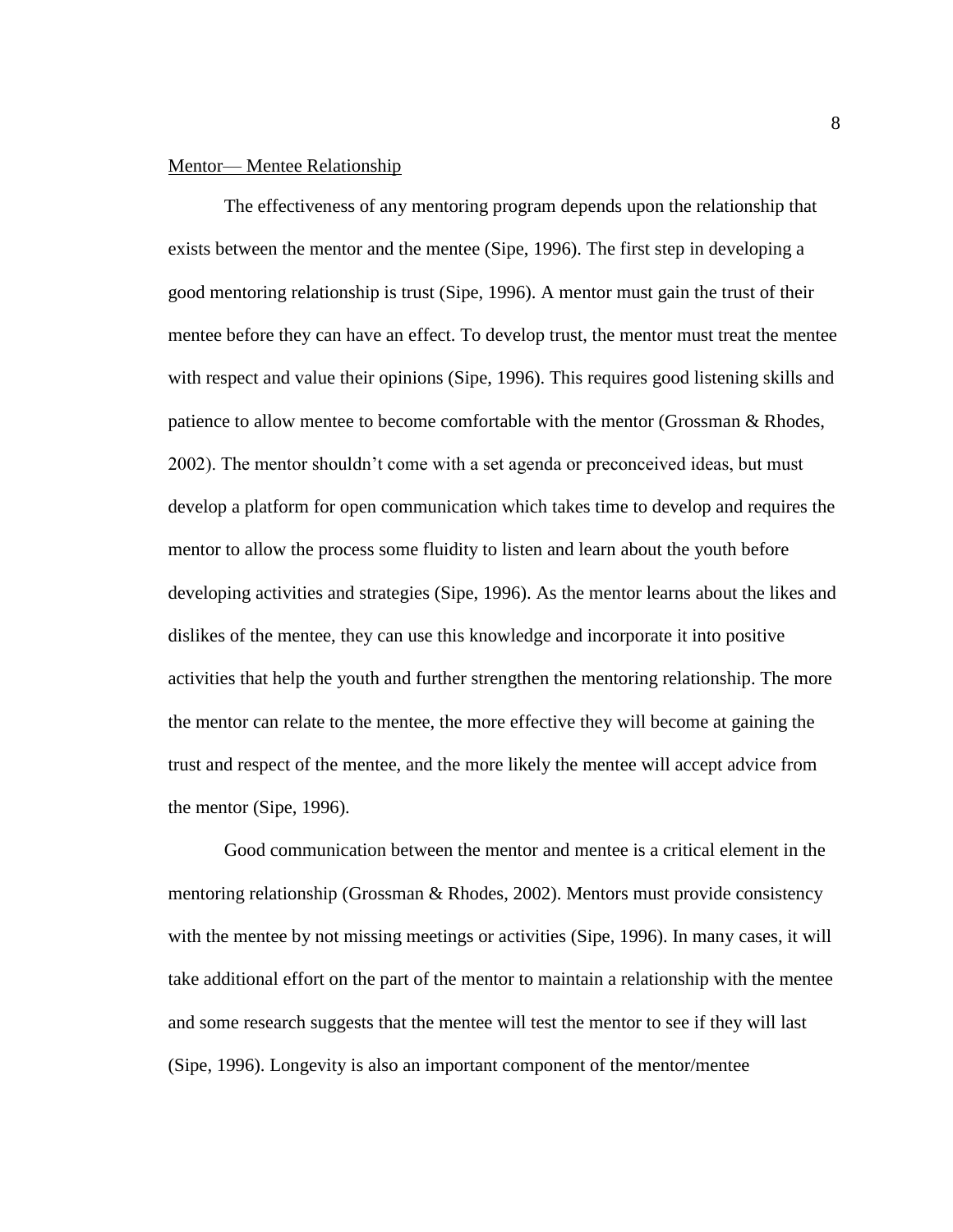relationship (Rhodes, Reddy, Roffman & Grossman, 2005). Some research suggests that mentoring relationships that last less than three months can even be more harmful than helpful because it is attributed to drops in the mentees self-worth and perceived scholastic competence (Grossman  $\&$  Rhodes, 2002). The longer the relationship lasts, the stronger the relationship develops and the more effective the mentor is in helping the mentee (Rhodes, Reddy, Roffman & Grossman, 2005). The longevity of the relationship appear to be a critical element in helping youth achieve positive outcomes (Rhodes, Reddy, Roffman & Grossman, 2005).

It is also important that the mentor get to know the families of the mentee, which could aid in developing more trust, longevity, and cohesiveness of the mentoring relationship (Sipe, 1996). The mentor should also know their limits. The mentor should not approach the mentee as though they know it all, but should seek the advice of experts in the appropriate field (Sipe, 1996) if a situation occurs that is beyond the mentors' expertise. In such cases, the mentor can still be effective in supporting the relationship with the mentee by providing consistency and facilitate the appropriate support. Training can help the mentor develop the interpersonal skills needed to be a more effective mentor. Effective mentoring programs include training on roles and responsibilities, strategies for developing effective mentoring relationships, and positive activity building (Dubois, 2007). Thus the mentoring program must be structured, supportive, and have clear goals in order to provide the consistency and support the youth needs (Dubois, 2007).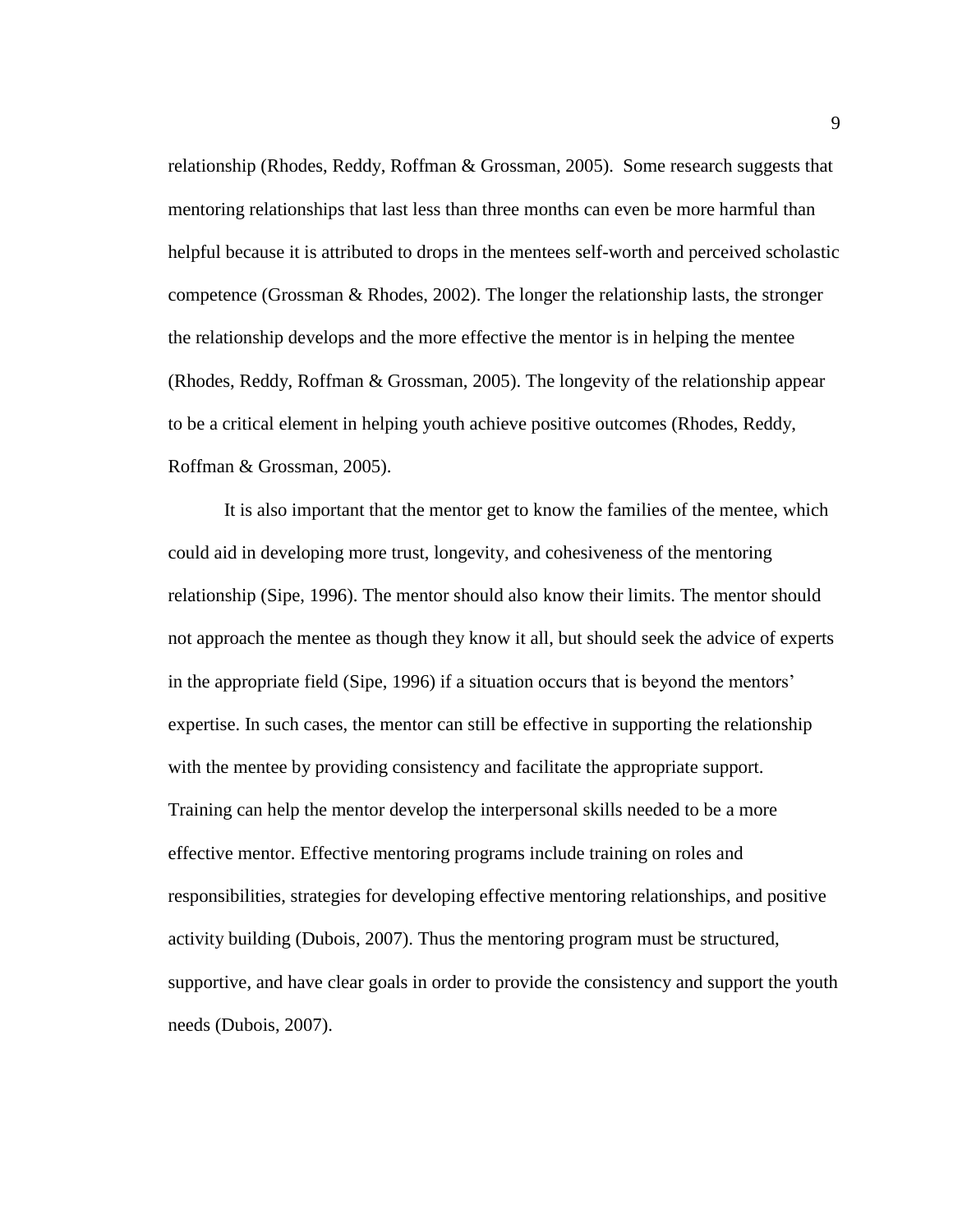Thus the mentoring process begins with the mentor/mentee relationship. Research suggests that the quality of the relationship is a big factor for determining the effectiveness of program mentoring. Which leads to the next element of mentoring, the actual components of the mentoring program initiating the mentoring relationship that could have an effect on mentoring outcomes.

#### <span id="page-15-0"></span>Program Components

Mentoring programs are vast in application and vary from site based programs to community based programs (Hanson, 2007). Some programs have specific focuses geared toward improving academic achievement or having a positive effect on youth development. Other programs focus on the prevention of risky behaviors such as alcohol and drug use or teen pregnancy (Foster, 2001). Some organizations even include mentoring as one component of a comprehensive youth development strategy (Foster, 2001). Research suggests, effective mentoring programs generally include three important elements: 1) screening, 2) orientation and training, 3) support and supervision (Sipe, 1996).

Screening is a process whereby mentor candidates are selected based on the criteria that a particular program develops (DuBois, Halloway, Valentine & Cooper, 2002). Preliminary screenings generally include background checks, reference checks, and an interview with an assessment of the potential mentor (DuBois, Halloway, Valentine & Cooper, 2002). Income can also be a contributing factor because the mentor may need to have more time and/or more disposable income for activities such as the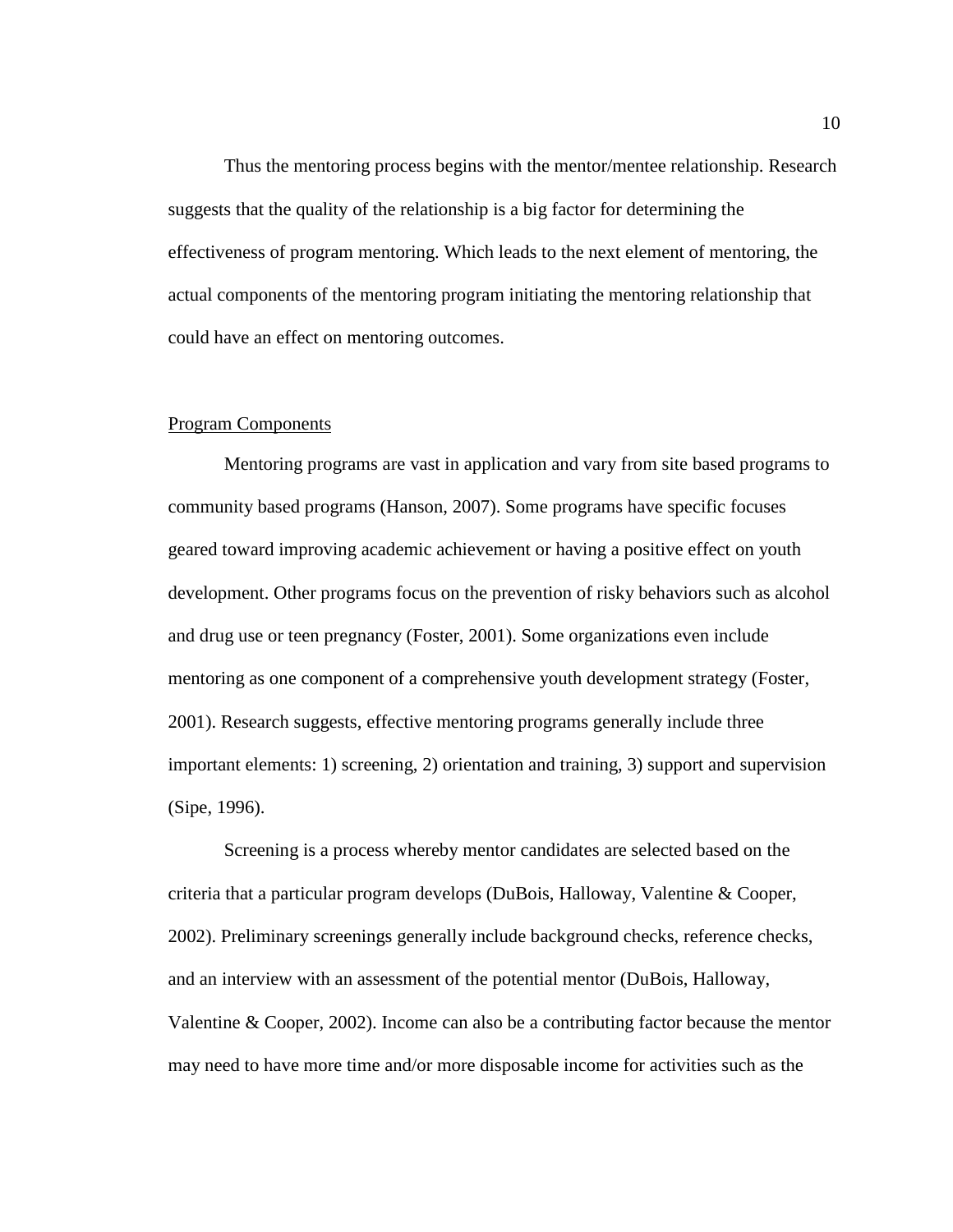movies with the mentee (Sipe, 1996). Some programs seek specific candidates that may offer particular expertise such as a teacher, or specialized tradesperson. Whichever program and process is followed, the screening process and criteria are the first critical steps in finding mentors with the best potential to have long lasting and meaningful relationships with their mentee.

Once the mentors are selected, the next step in a successful mentoring program is orientation and training. Mentor training should include realistic expectations concerning the mentoring role (DuBois, Halloway, Valentine & Cooper, 2002). The depth of the orientation varies from program to program. Some programs only have short orientations, while others may take several days covering mentoring strategies, adolescent development, successful interventions and challenges (DuBois, Halloway, Valentine & Cooper, 2002). While time frame and training content vary, most programs acknowledge that orientation and training are an important step in the beginning of the mentoring process (DuBois, Halloway, Valentine & Cooper, 2002).

The third component that programs generally offer is ongoing support and supervision for the mentor, mentee and their activities. This ongoing program supervision of mentors can aid in the consistency of meetings between the mentor and mentee (Sipe, 1996). The mentor relationship has a better chance of growing stronger if they meet frequently (Johnson, 1998). Mentors can often feel frustrated at some point in the process, and programs can provide professional support or support groups for moral support and help the mentor to work toward a healthy strong relationship with their mentee (Sipe, 1996).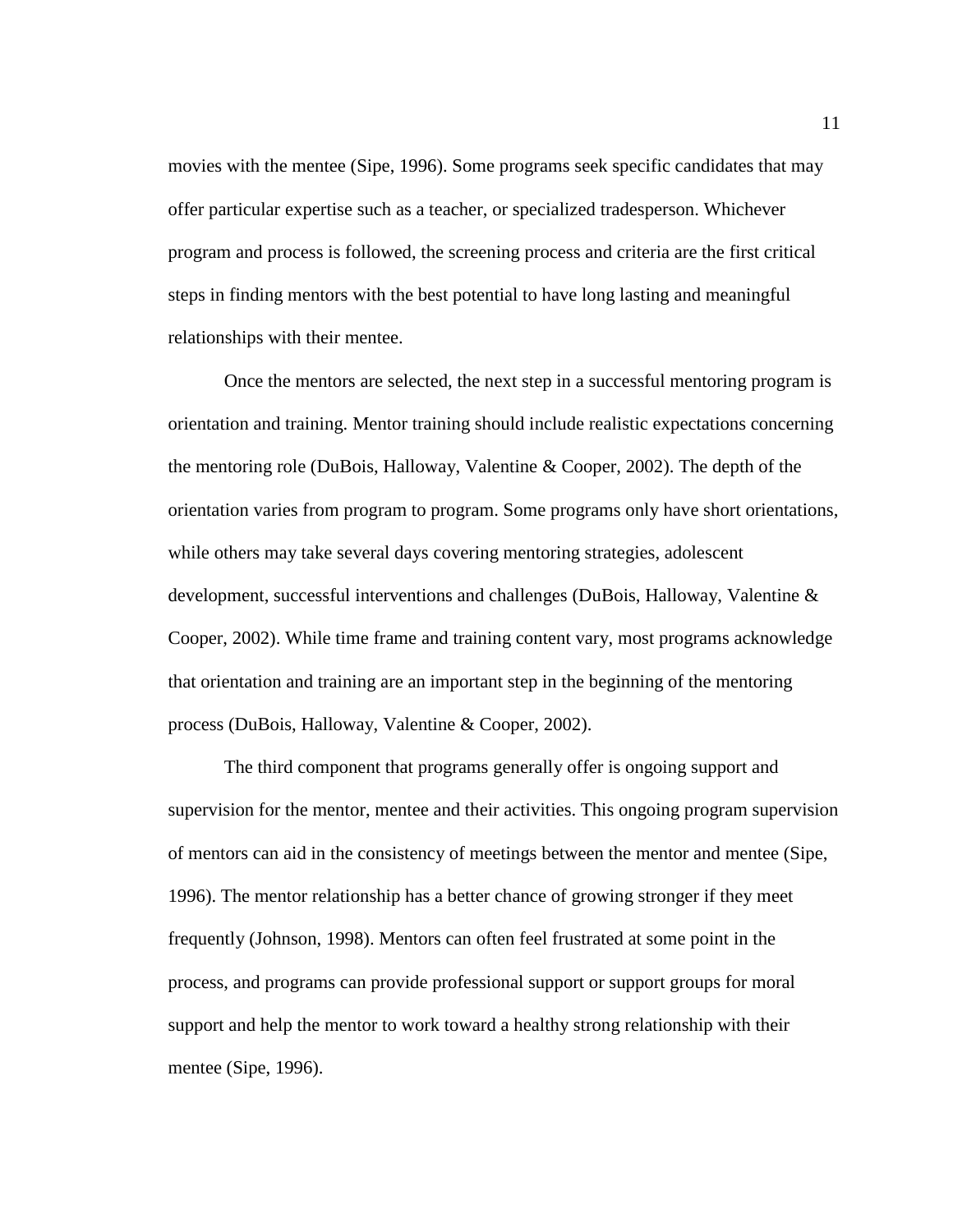Thus, effective mentoring programs begin with a mentor, who as a more experienced person, provides information, assistance and support, and enhances the mentee with insights to strengthen their personal and/or professional capacities (Murray, 1991; Torres-Guzman, & Goodwin, 1995; Kochran & Trimble, 2000). The mentoring outcomes are determined by a variety of factors including the quality, strength and longevity of the mentoring relationship, the mentor's consistency, the mentoring context, the mentor training program structure and support, and available resources (Rhodes, Reddy, Roffman, & Grossman, 2005; DuBois, Halloway, Valentine & Cooper, 2002; Sipe, 1996). Mentoring outcomes vary by application but generally are related to academic improvement, positive effects on social well being, personal development, and for prevention of risky behaviors (Grossman, 1998; Rhodes, Haight, & Briggs, 1999; Jekielek, Moore, Hair & Scarupa, 2002).

#### <span id="page-17-0"></span>Mentoring Outcomes

Mentoring models range in design, application, support, and consistency (Foster, 2001). Generally these models include outcomes which address academic improvement, social development, prevention of risky behavior, and life skill development (Grossman, 1998; Rhodes & DuBois 2008; Rhodes, Haight, & Briggs, 1999; Jekielek, Moore, Hair & Scarupa, 2002; Zippay, 1995).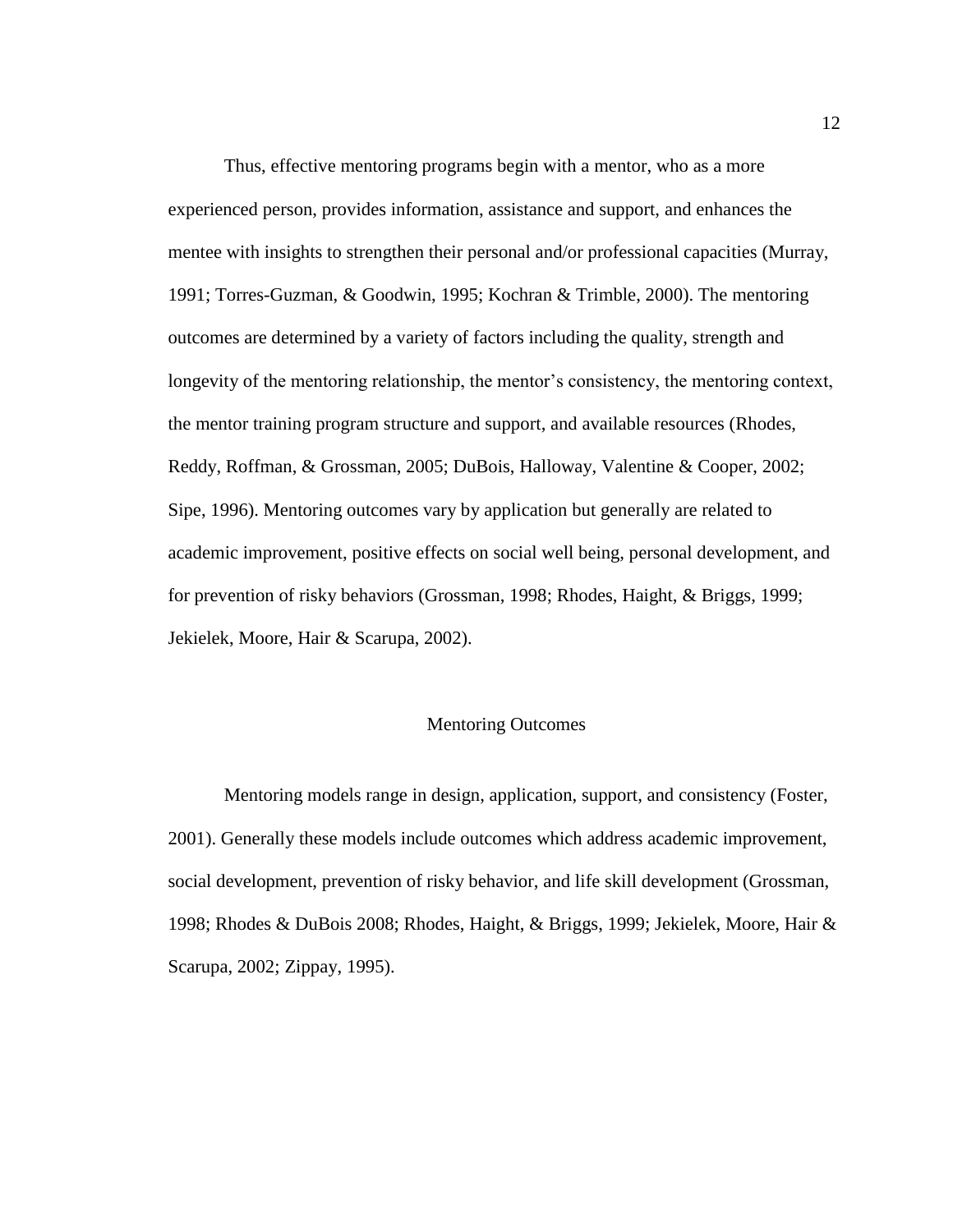## <span id="page-18-0"></span>Academic

Mentoring programs have many applications and varying outcomes, overall, comprehensive mentoring programs can have a positive impact on youth (Dubois, 2007). Some programs are site-based such as after school programs which generally focus on an adult to youth relationship (Grossman, 1998). Some mentoring models improve school attendance or improve social and academic skills (Foster, 2001). Other programs showed improvements in attitudes toward reading and increases in the number of books read (Foster, 2001; Tierney & Grossman,1995).

Mentoring programs have shown positive short-term outcomes such as increases in attendance, improved attitudes toward school, as well as overall increased academic performance (Grossman, 1998; Rhodes, Haight, & Briggs, 1999; Thompson & Kelly-Vance, 2001). Long-term effects include a higher percentage of high school graduates and higher rates of persistence to higher education (McKinney, Paten & Smith, 1999). Research on mentoring shows increases in academic performance (Thompson & Kelly-Vance, 2001), better attendance rates (Rhodes & Grossman, 2000), increased positive regard for school (Rhodes & Grossman, 2000), better attitudes about schoolwork (Tierney, Grossman & Resche, 1995), and a reduction in skipping school (Tierney, Grossman & Resche, 1995). Some programs reported improvement in grade point averages, increased attendance in college preparation, and higher college attendance rates (Foster, 2001), as well as positive impacts on classroom behavior and improved reading scores (Foster, 2001). One study found that mentored students were nearly three times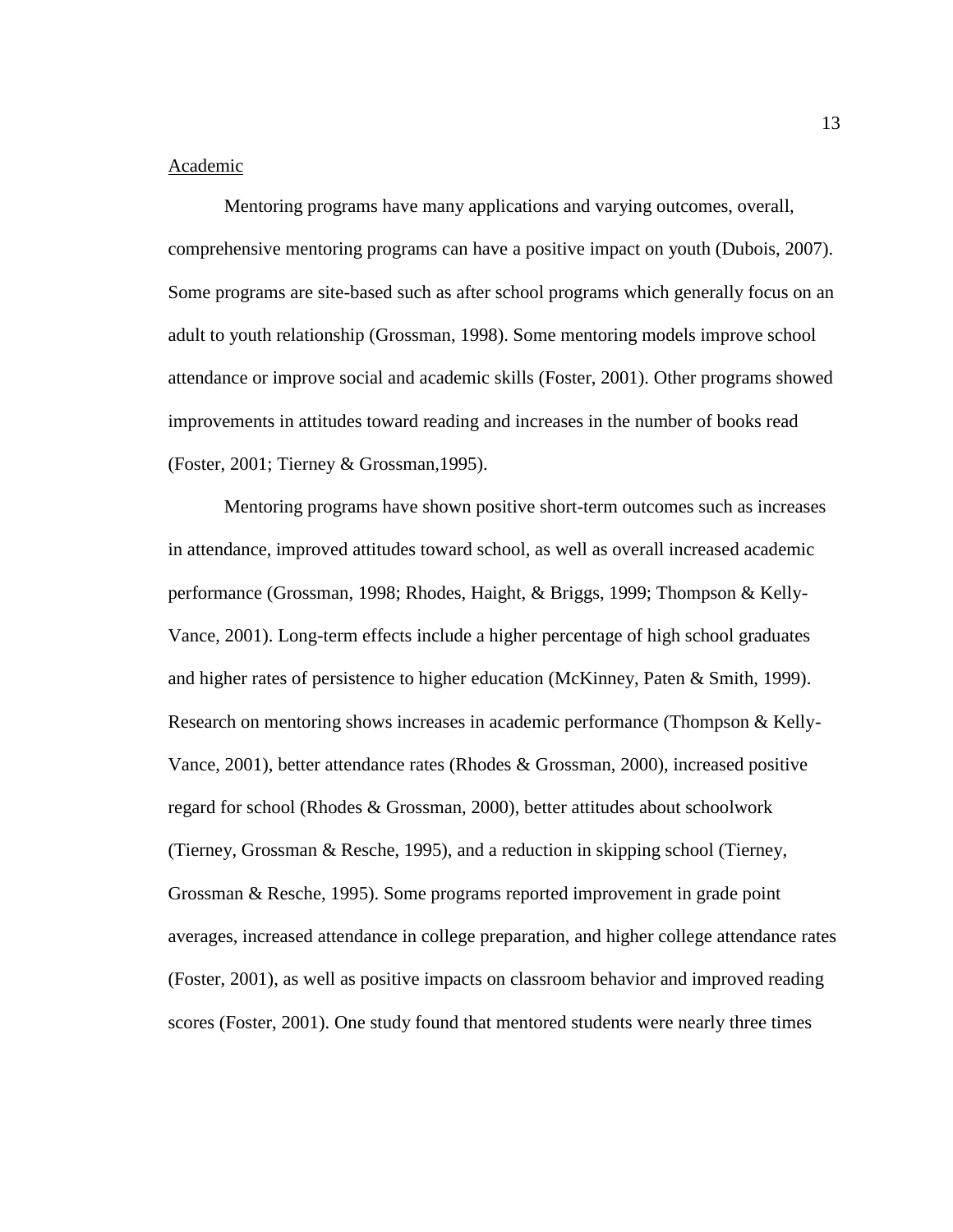more likely to attend college the first year after high school and participate in more college prep activities (Johnson, 1996).

## <span id="page-19-0"></span>Self concept.

Self concept and self esteem are other targeted outcomes of mentoring models. Youth have found positive benefits in personal development due to positive guidance from mentors (Turner & Scherman, 1996; Rhodes, Haight, & Briggs, 1999). A mentor can help the mentees gain personal insights about the ever changing world (Rhodes, Haight, & Briggs, 1999), and how to deal with these changes by serving as a sounding board helping the mentee understand, express, and regulate their emotions (Rhodes, Grossman & Resch, 2000). Thus having a more mature perspective on challenges may be helpful for healthier personal development (Rhodes, Haight, & Briggs, 1999). As selfesteem and self-concept are positively affected, cross age mentoring can help a mentee to have a better understanding of their emotions and control of anger (Osterling & Hines, 2006) and better control of sadness and disappointment (Musgrave, 1997). Mentoring appears to help adolescent youth in developing self-concept (Turner & Scherman, 1996), improved social behavior and self-esteem (Rhodes, Haight, & Briggs, 1999), build stronger relationships with family and peers (Tierney, Grossman, & Resch, 1995), and help in perceptions of their own physical appearance and popularity (Turner & Scherman, 1996).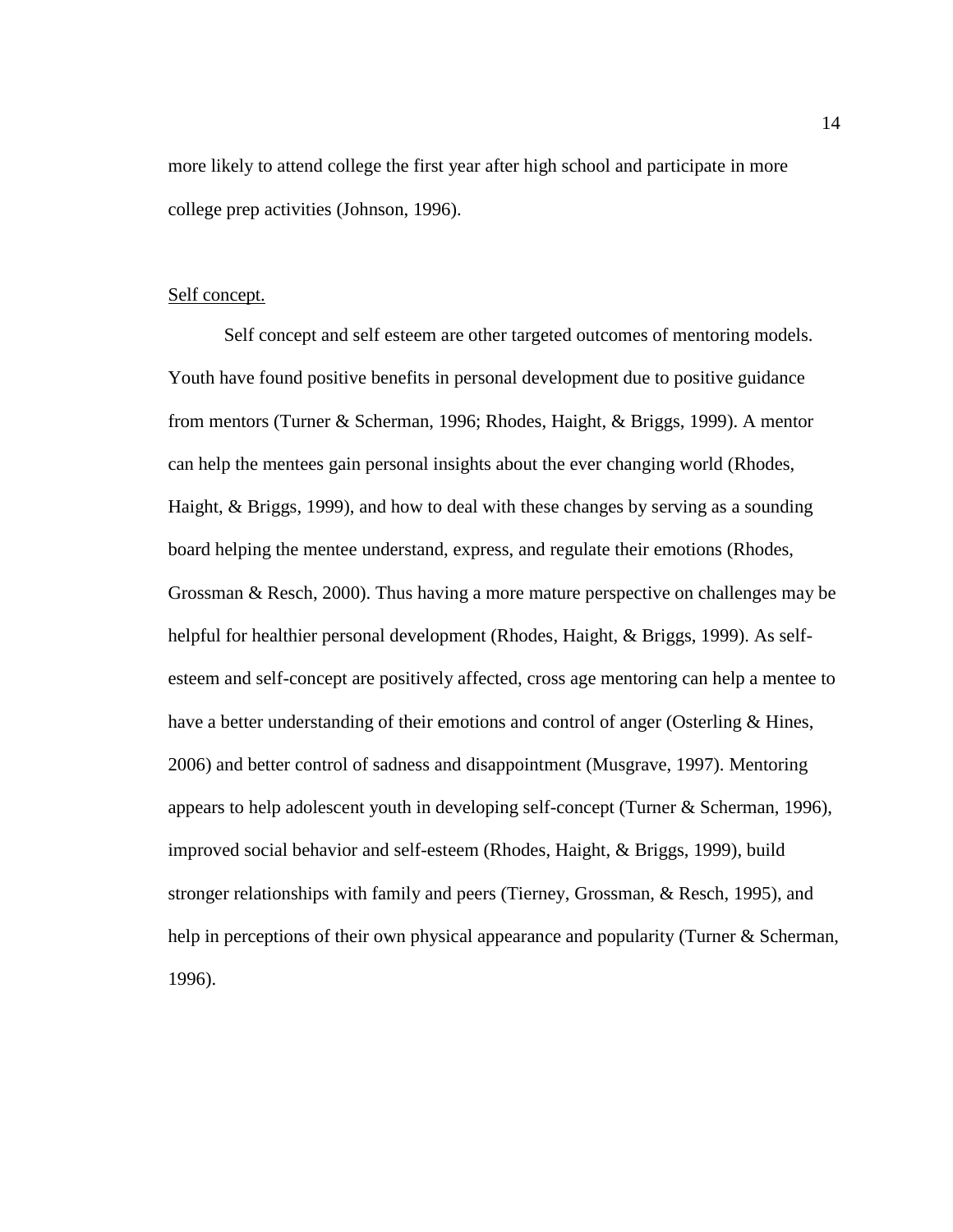## <span id="page-20-0"></span>Life skills.

If an adolescent youth doesn't have adequate support from their immediate environment to help them develop life skills, a mentor can help a mentee in gaining independent living skills, such as finding a job, opening a bank account, saving money, and finishing their education (Osterling & Hines, 2006; Zippay, 1995). Additionally, youth who have had mentors have higher employment rates compared to their parents and are less likely to receive public assistance (MkKinney, Paten, & Smith, 1999). Also, mentoring relationships when coupled with professional development have had positive impacts—for example, young teen mothers reported that their mentors helped them increase their social networks and aided in their ability to obtain a job (Zippay, 1995).

### <span id="page-20-1"></span>At-Risk Minority Students

Students with fewer resources who attend poorer schools and are termed at-risk due to personal or environmental circumstances may benefit the most from additional mentoring support (Foster, 2001; Rhodes, 1994). Mentoring programs help youth avoid risky behaviors characterized by poverty, crime, and violence, (Foster, 2001). Youth with at-risk backgrounds who form relationships with a mentor also have more resiliency (Rhodes, 1994). Issues such as alcohol use, drug use, school absence, violence, and misdemeanors decrease (Jekielek, Moore, Hair, & Scarupa, 2002; Tierney, Grossman & Resche, 1995). Mentored children are 46% less likely to begin using illegal drugs, 27% less likely to begin using alcohol, 53% less likely to skip school, and 33% less likely to hit someone (Tierney, Grossman, & Resch, 1995). Mentees show a 1%-4% reduction in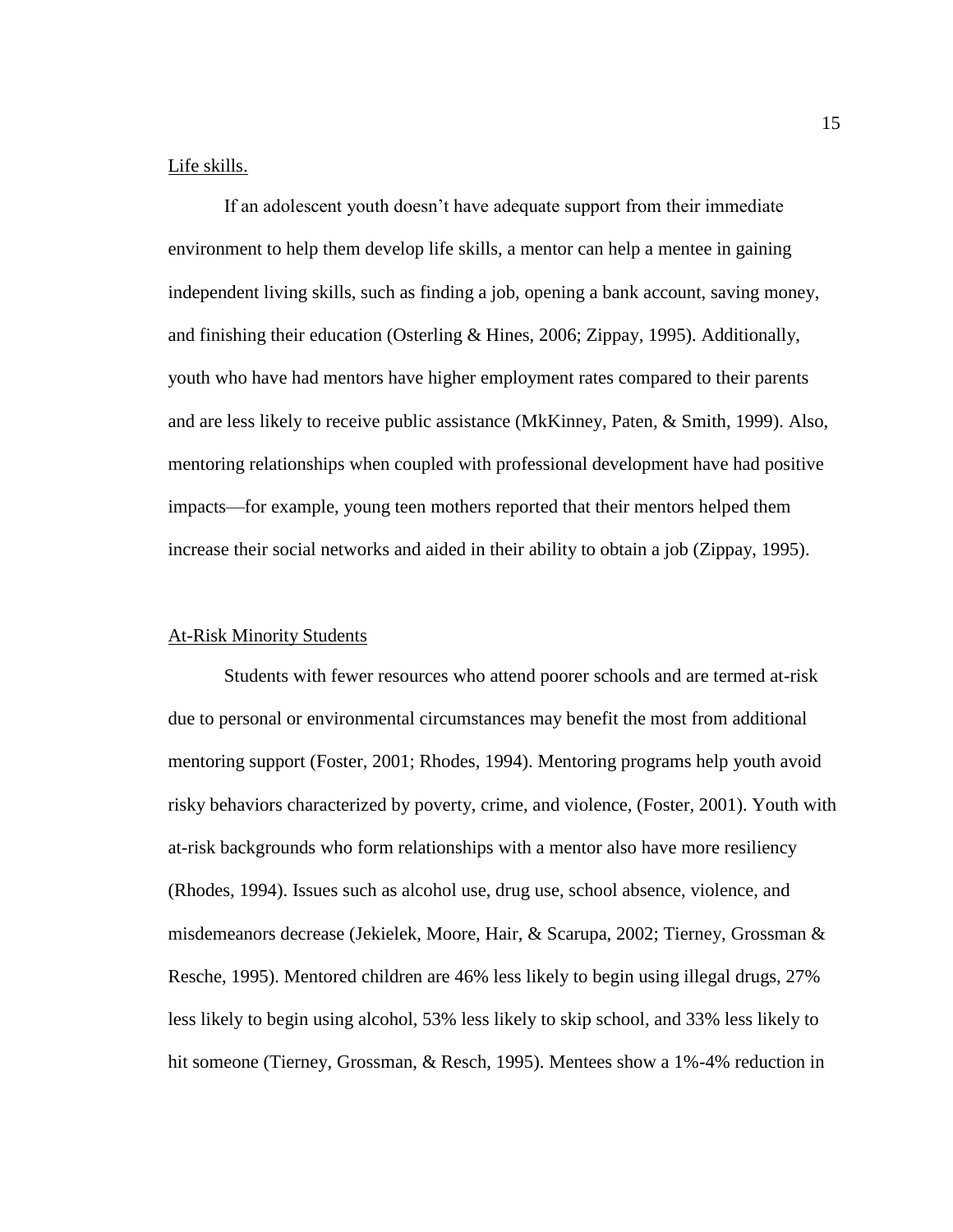unlawful offenses committing fewer misdemeanors and felonies (Jekielek, Moore, Hair & Scarupa, 2002). Thus, mentoring programs can result not only in an increase of positive behaviors but the research seems to suggest that mentoring programs can also prevent risky behaviors.

Since students termed at-risk due to personal or environmental circumstances benefit the most from additional mentoring support (Foster, 2001; Rhodes, 1994), many Native American students are potential beneficiaries. Minority students only make up 28% of the U.S. postsecondary population, and American Indian students only make up 1% of the 28% (U.S. Department of Education, 1998). In 2006, 27 percent of American Indian/Alaska Native individuals lived in poverty compared to 13 percent of the general population. Reservation poverty is even higher at 36 percent. Compared with 1999 the American Indian/Alaska Native poverty rate on reservations has increased. A higher percentage of American Indians/Alaska Natives suffer from the effects of poverty. For Native Americans 16 and over, 12 percent were unemployed in 2007 compared to the percentages of Whites at 4 percent, Hispanics at 6 percent, and Asian/Pacific Islanders at 3 percent. In 2006, some 21 percent of American Indian/Alaska Native children between the ages of 12 and 17 reported the use of alcohol in the past month compared to 11 percent of Black and 8 percent of Asian children who did so. A larger percentage (66%) of American Indian/Alaska Native 8th-grade students reported absences from school in the preceding month than 8th-grade students of any other race/ethnicity in 2007 (36 to 57 percent). In 2006, some 14 percent of American Indian/Alaska Native children were served by the Individuals with Disabilities Education Act (IDEA), which was a higher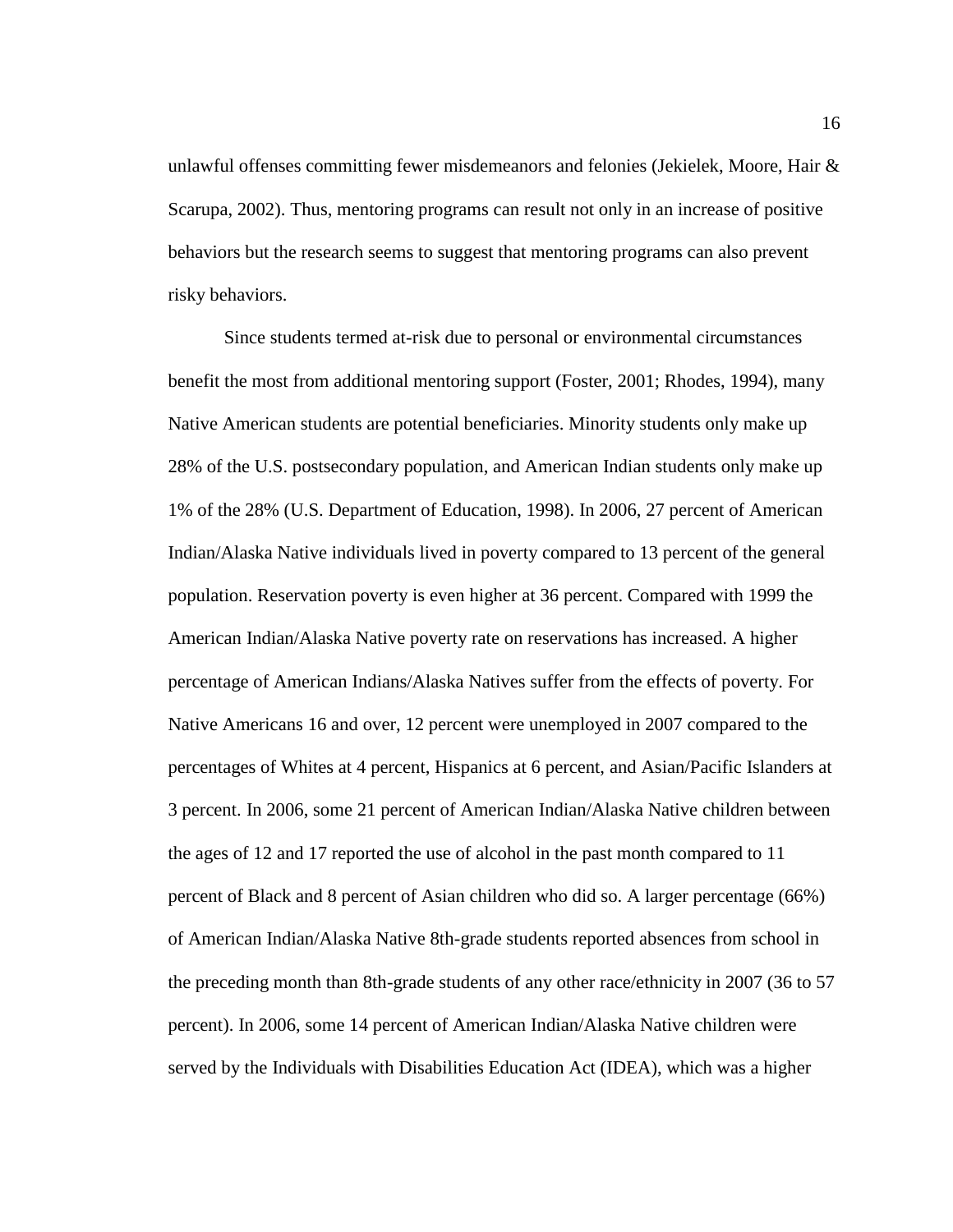percentage than the percentage of children in all racial/ethnic groups. In comparison, 9 percent of the general population was served under IDEA. In 2006, a smaller percentage of American Indian/Alaska Native students (75 percent) reported receiving a high school diploma than White (91 percent) and Asian/Pacific Islander students (93 percent), (U.S. Department of Education, 2008).

Additionally, Native American students are the least likely ethnicity to enroll in college (Shotton, Oosahwe, & Cintrón, 2007). According to the National Center for educational statistics, at 35.5% the Native American high school drop out rate is almost double of the national average and only 11% of Native American students receive Bachelors degrees. Little research exists specifically linking Native American students with mentoring programs, however one study reported that Native American participants reported improved feelings in areas of depression, suicide, and the desire to run away (Garringer, 2005). This program also reported that 71% of the participants felt that their relationships with adults improved, 68% felt that there was a reduction in delinquent behavior and 58% felt that drug and alcohol abuse had been reduced (Garringer, 2005). Native American students also benefited from mentoring programs in overcoming barriers to college success (Shotton, Oosahwe, & Cintrón, 2007).

Mentoring appears to have some merit in helping adolescent youth in the areas of academic improvement, social development, and the prevention of risky behavior in support of life skill development (Grossman, 1998; Rhodes, DuBois 2008; Rhodes, Haight, & Briggs, 1999; Jekielek, Moore, Hair & Scarupa, 2002; Zippay, 1995). The research also links positive outcomes for at-risk students when successful mentoring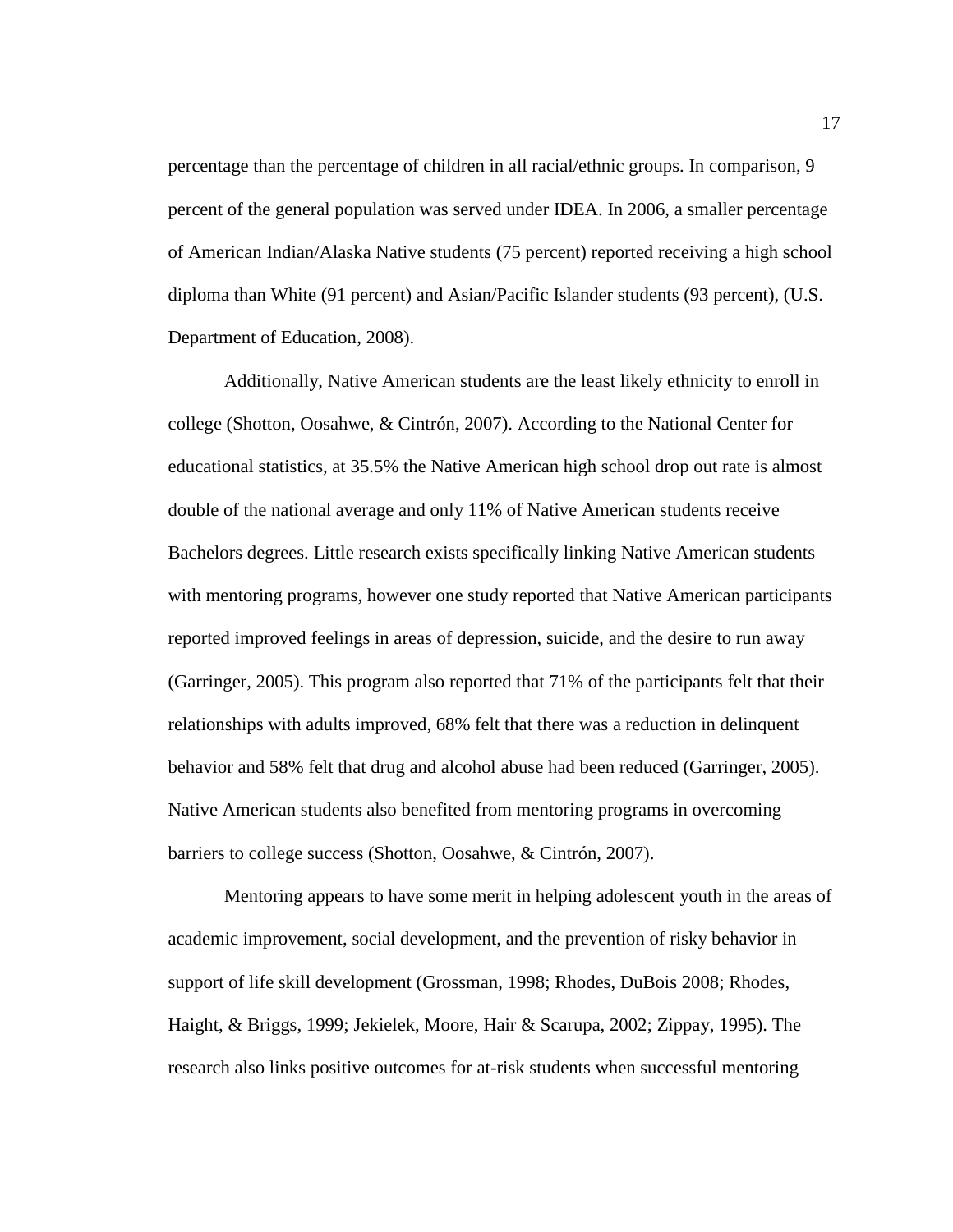strategies are used (Foster, 2001; Rhodes, 1994; Jekielek, Moore, Hair, & Scarupa, 2002). Thus Native American students could benefit from a type of mentoring model. More research is needed linking current mentoring models with Native American students with regard to cultural barriers, geographic barriers, social development, academic improvement and persistence, as well as the prevention of risky behaviors.

### Conclusion

<span id="page-23-0"></span>The challenges the youth of our nation face are great, the choices are many, and the research on mentoring appears to suggest that mentoring programs that follow best practice guidelines can have a positive effect on helping youth with various issues when the mentor establishes a meaningful relationship with the mentee. This relationship must be built on mutual respect, trust and consistency. Mentoring programs can be a part of a much larger strategy for helping youth or can be specific to issues such as academic improvement, social development, and prevention. There are many variations of mentoring models, ranging from peer-to-peer models to adult-to-youth models, but programs that provide orientations, training and supportive follow up appear to have a positive impact on adolescent youth. These positive impacts also appear to be more helpful for minority and at-risk youth, which include the Native American population. The next section will examine the possible cultural implications, current data, and the components of what a structured mentoring program for a Native American population should consist of.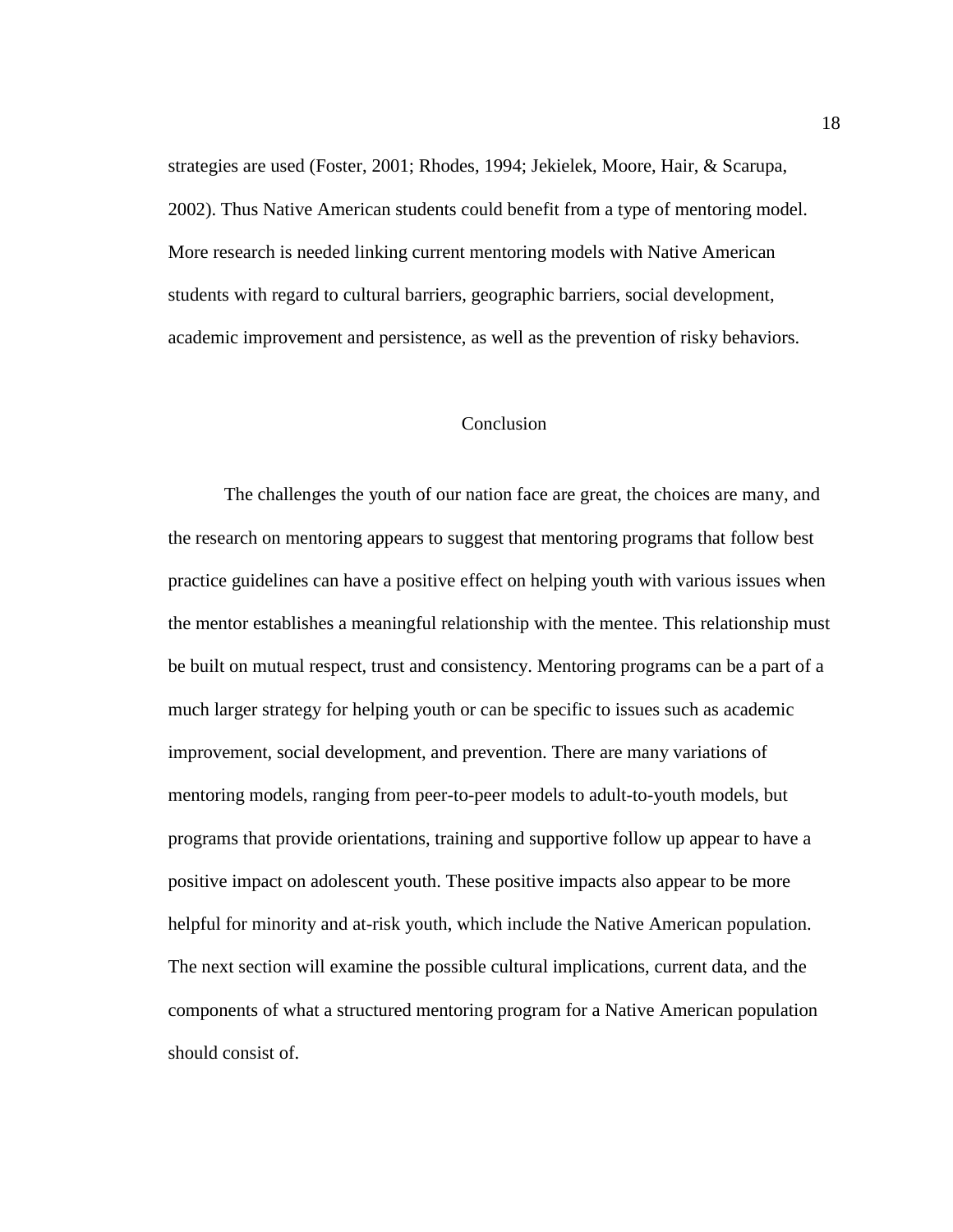#### **METHODS**

#### Foundation—Historical Educational

<span id="page-24-1"></span><span id="page-24-0"></span>As I considered the research on mentoring and the possible outcomes it could have in our community, I asked myself some poignant questions; what would the contents of a Hupa mentoring program consist of to improve the academic performance of Native American students? To answer that question, I had to ask a more precise question; would a mentoring program fit the communities' values, traditions, and cultural psyche? The local public educational system itself hasn't proved to work for the majority of Native American students, due to several contributing factors, one of which is that the educational system hasn't fully embraced the heritage of Native Americans, nor understood where these students come from and what that means. In other words, these students are Hupa and they live on the same land their ancestors have lived on since time immemorial. The traditions, values, and customs of our people are still a part of their identity and lives. They come from a rich society that was based on spiritual balance, respect, and a strict moral code. It established a society that flourished for generations upon generations. This society had an educational system that perpetuated that society. So what was this educational system? Could we possibly learn from it? Can we implement some of those elements today? And would a mentoring program work on the Hoopa Reservation? So who are these Hupa people, or as they call themselves "Na:tinixwe" pronounced (Noh-tin-a-whey), and what was their educational syste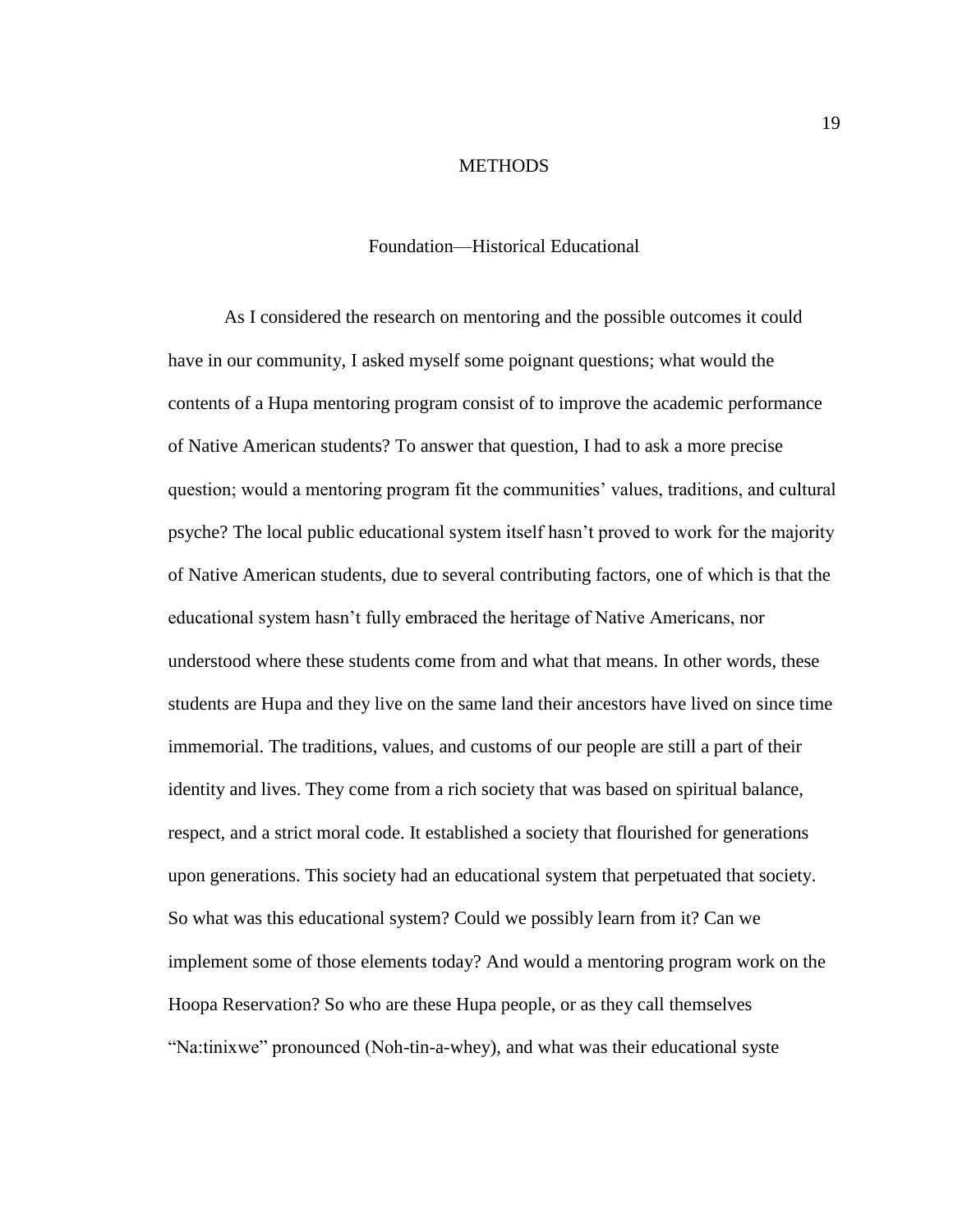#### Cultural Context: The Education of the Na:tinixwe

#### <span id="page-25-1"></span><span id="page-25-0"></span>Introduction of the Na:tinixwe

In the mountains of northern California, where the Trinity River flows, there exists the Hoopa Valley Reservation, the land of the Na:tinixwe people. They are a people rich in tradition and culture, whose teachings have kept them together in harmony and balance since time immemorial. The time honored customs and traditions that defined who the Na:tinixwe were and are, was given to them by the creator and passed down from one generation to the next by oral tradition. Their system existed not just for the necessary purposes of survival, but included the greater purpose of living a respectful life in balance with their fellow man, with the land, with the world and with the creator over all of it.

Their educational system was not an institution that was clearly defined from September to June with weekends off and a few holiday breaks. It was a part of their daily lives and was a journey that never ended. Their educational system was an every day, every week, and every year-round school that provided them with teachers, mentors, specialized craft people, religious leaders and elders. They did not learn static precepts that had no relevance to their lives, but gained insight and knowledge that helped define their very being. From the time they were babies their lessons began and grew as they grew. It was this time tested method that empowered them with the knowledge to master many subjects including; philosophy, oratory skills, religious practices, history, dance, music, and language. Manywere fluent in two or three languages. They were also masters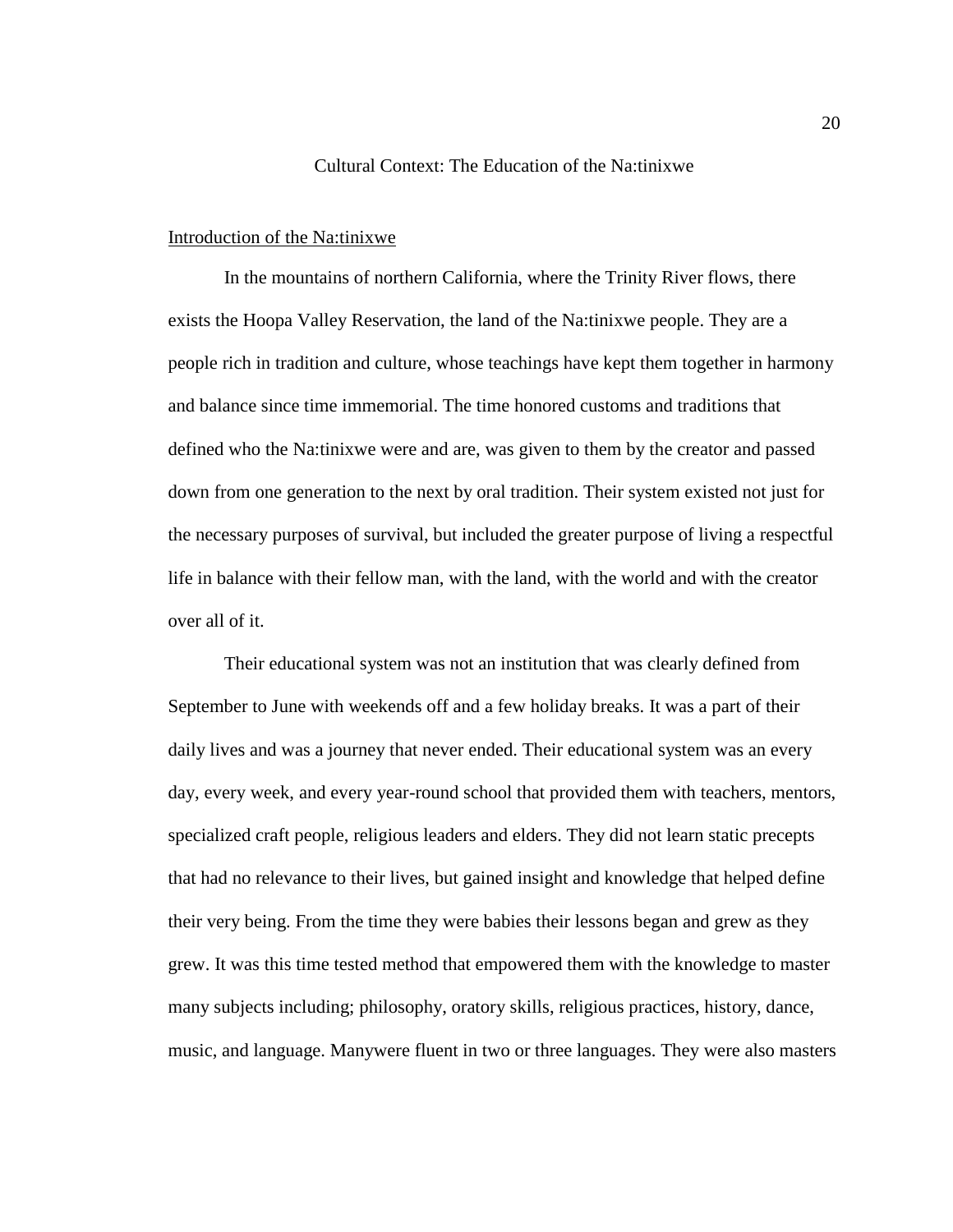of the sciences including; medicine, herbology, anatomy, biology, astronomy and engineering. Other educational practices included economics, commerce and trade, leadership, diplomacy, negotiating skills, combat (when necessary), athletics, and all of the finely honed hunting, fishing, gathering, weaving, craftsman and agricultural skills necessary for daily survival. Finally, they had knowledge in the healing and spiritual realm, some of which modern science today still cannot explain.

#### <span id="page-26-0"></span>A brief background

In order to fully realize the educational system of the Na:tinixwe, it is important to explore the world through their eyes. As the Na:tinixwe were a deeply religious people, it is helpful to understand their beliefs as they directly translate into their mind set and motivations, the way they defined their social structure and the educational system that perpetuated and sustained their society.

The Na:tinixwe occupied the land known as Na:tini-xw meaning "where the trail leads back", now referred to as the Hoopa Valley Reservation. The word "Hoopa" was the name the Yurok people called them, and when the first "white explorers" came to the area and spoke with the Yurok people, the Yurok mentioned another people—the "Hoopah" that lived further up the river (Nelson pg 3). So the name Hoopa was how the white explorers came to know the Hupa. But the Hupa called themselves the Na:tinxwe meaning "those of the valley". There is another name some Hupa people call themselves, Qu-in-yat'inxan, which means "acorn eaters". The Na:tinixwe spoke the Na:tinixwe:- Mixine:we' ("Hupa language") which is considered an Athabaskan language.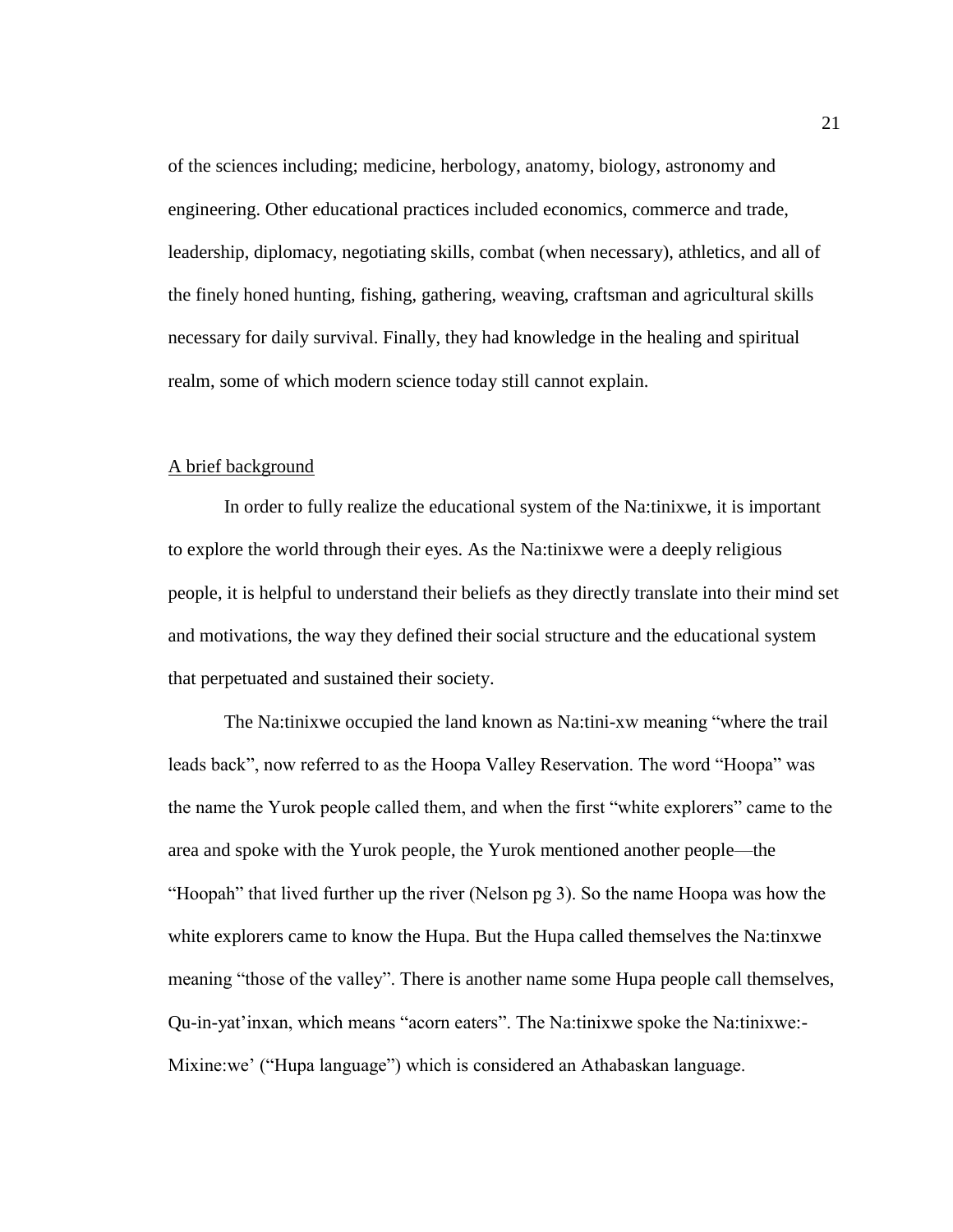The term Hoopa is often used. However there is a distinction in the use of the words, "Hupa" and "Hoopa". These are not typographical errors, the word "Hupa" refers to the "people", and "Hoopa" refers to the actual town.

The Na:tinixwe had 12 villages along the Trinity river named; Tse:-na:l'a:-ding, Xonsah-ding, Dahk'isxa:n-q'it, K'inchwiwh-q'it, Che'indiq'ot-ding, Mis-q'it, Ta'k'imilding, Tolt'ats'-ding, Me'dil-ding, Xowung-q'it, Diysh-ta:ng'a:-ding, and Xahslin-ding. Some villages had only a few Xontah's "houses", while others had many Xontah's. The Xontah's were built from cedar wood, stripped into planks, described as "twenty-footsquare structure built partially underground. Its smooth cedar-plank walls stood four feet above the ground at the sides and rose to a six or seven feet at the highest point on the ends. A simple house had a two section roof of cedar planks supported by a single ridgepole; a more elaborate one…had a three-part roof held up by two ridgepoles…the Hupa cut a small round doorway. This door helped to keep bears out of the Xontah…[the Xontah] was the main dwelling, the place where the family ate and the women and young children slept. There the people stored their tools, supplies, clothing, and belongings." (Nelson pg. 8) Their homes were designed to keep in heat during the cold months, while allowing smoke out from the fire and simultaneously keeping out the rain. In the summer it could stay cool and sometimes the roof was removed for a ceremonial Brush Dance. Additionally each family had a Taikyuw "sweathouse" which the men used to meditate, pray, or work on regalia or even to sleep in at night. The sweathouse was a structure also made from cedar but was sealed with clay and could stay warm through the night, without a fire (Nelson pg. 8). There was also a separate hut for the women to use during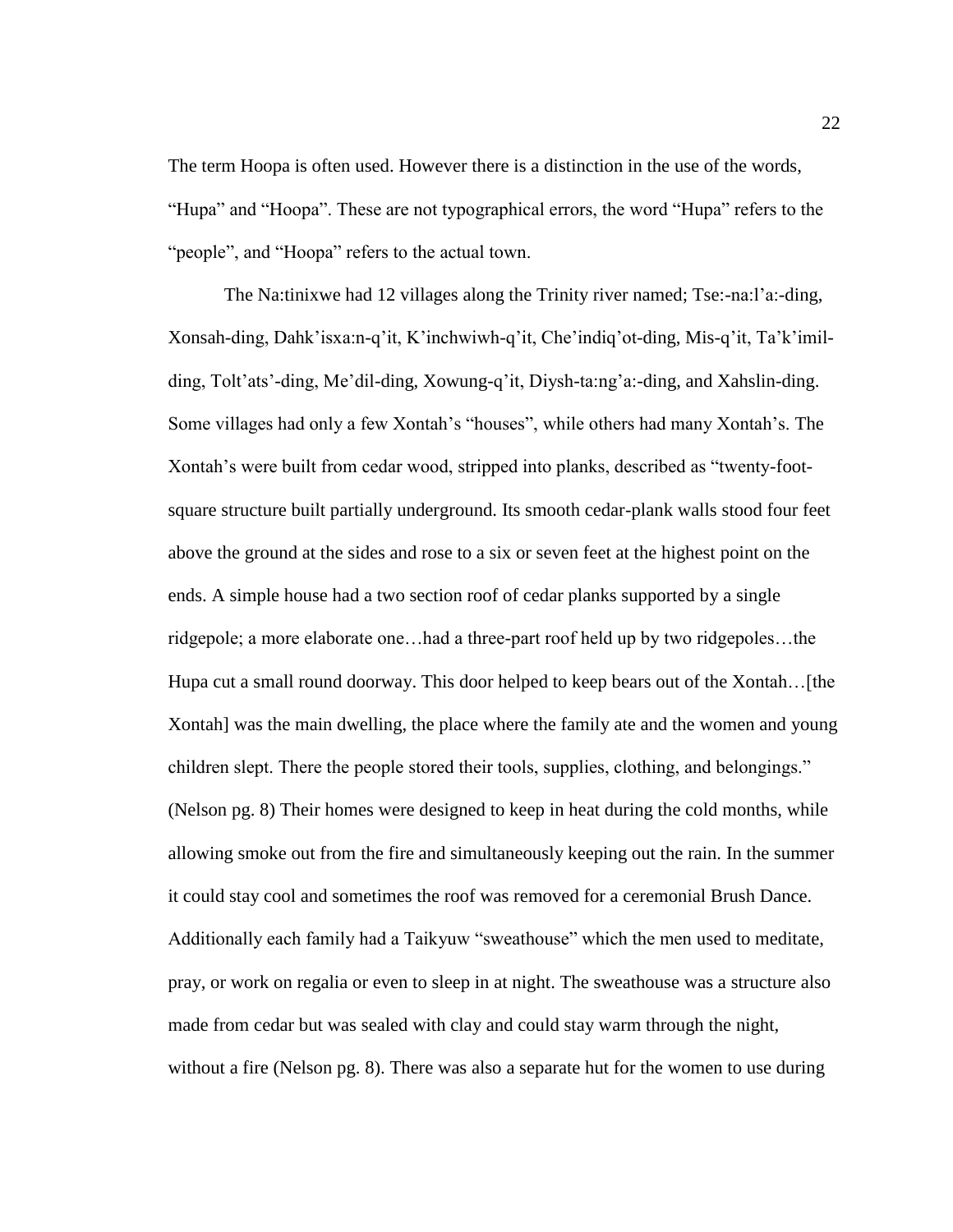their menstrual cycle called a Min'ch (Hupa pg. 62). Careful protocols were observed in the building of these dwellings including the way they faced, as well as their uses.

The social structure was rooted in the Na:tinixwe's deep spiritual beliefs. It was these beliefs that were grossly misunderstood by the "whiteman" and deemed barbaric. Pliny E. Goddard visited the Hoopa Valley in the late 1800's and recorded as much as they allowed. In his anthropological book entitled The Life and Culture of the Hupa, Goddard stated, "It is largely this undercurrent of deep religious feeling that makes the life and deeds of the Indian seem so strange to the whiteman" (Norton pg. 6). It is important to note that although the Na:tinixwe had very distinct ceremonial practices, (many of which they shared with their neighboring tribes) they did not just observe the strict moral codes necessary for the dances during the dance ceremonies alone, but implemented a strict moral code based on respect, prayer and giving thanks each day of their lives. It was these morals and values that translated into a social structure that was so deeply rooted in maintaining a balanced life, that it required no military, no police force and no prisons. A social structure that respected the environment and all of nature's creatures; a social structure that did not rape the land or take more than was needed; a social structure that could interact and trade with neighboring tribes without trying to conquer their territory; a social structure that could live in peace and balance for thousands upon thousands of years. And when disputes arose (within a village, between villages or even with other tribes), a mediation process was customary to make reconciliation and payment for losses incurred.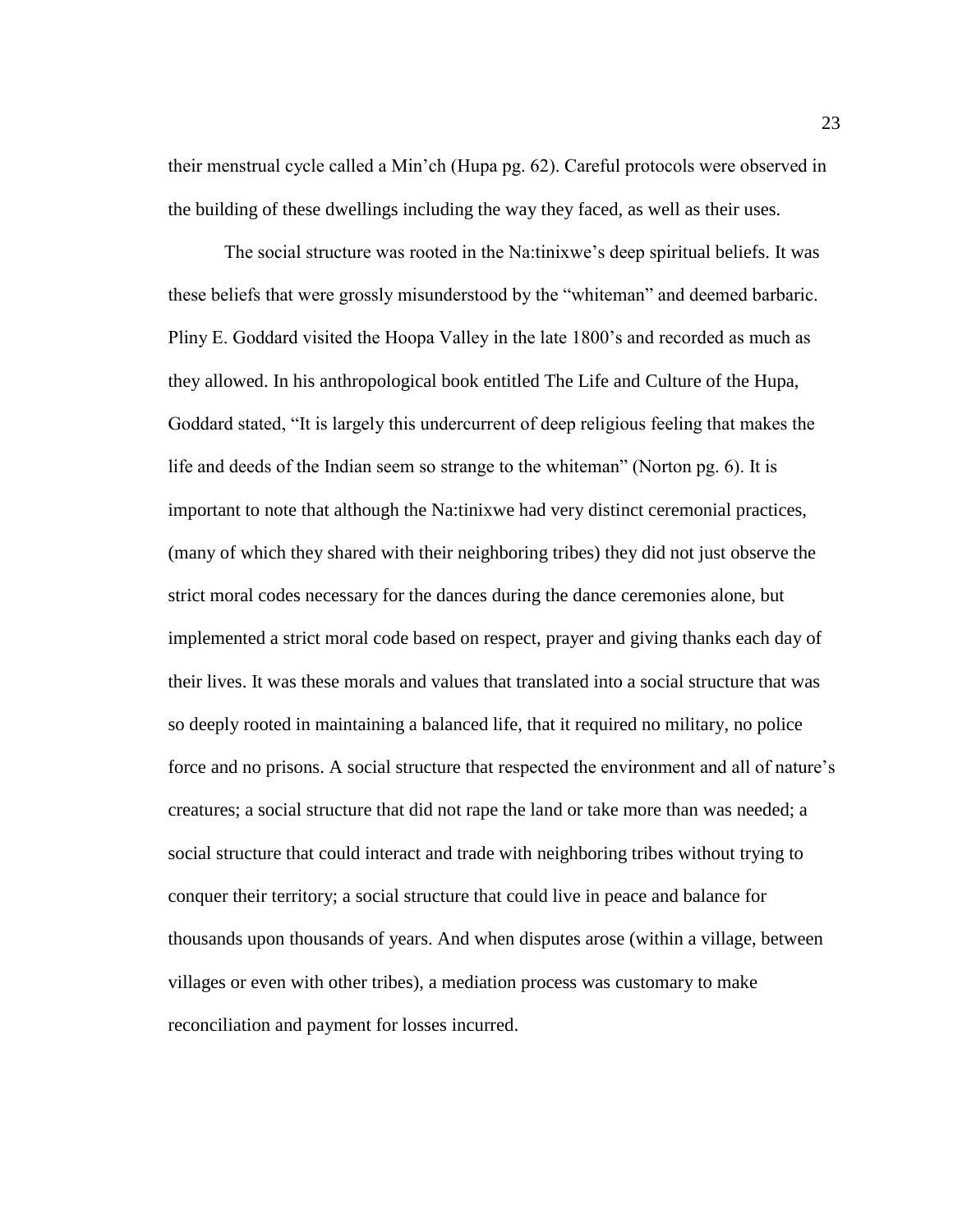As payment was mentioned, a brief explanation must be given in order to appreciate this intricate part of their society. Payment was based on a currency mainly measured (figuratively and literally) with Xo'ji-nahdiyaw "true money" called Dentalium (Norton pg. 7). Dentalium originally came from the Nu-cha-nulth people who dwelled on Vancouver Island. The Dentalium considered valuable had to be at least 1 7/8 inches long and even more rare and valuable if it was  $2 \frac{1}{2}$  inches long (Nelson pg. 18). A strand of Dentalium was measured in 25 inch increments and could purchase a canoe, or be used as part of a dowry for a wife. Other forms of payment could also include regalia, obsidian, canoes, and in some cases indentured servitude. Payment is an important concept to understand because it is directly tied to maintaining balance and making things right. As it was customary to make reconciliation after an offense, it was a great deterrent and made people really think about consequences before committing an offense. Even wars were averted due to this system, because a village or family may not want to risk a large payment over an all out battle and the deaths that may occur. So they would try to make it right and/or talk it out before it led to open battle. It was also necessary to make things "right" between people before the ceremonies so as not to disrupt the "medicine" of the ceremonies. This concept of reconciliation and payment system coupled with their spiritual beliefs of maintaining balance in one's life and with the world, are integral social norms that framed their society and kept balance, and peace.

Spirituality was at the core of who the Na:tinixwe were and are. At the center of their spirituality are their ceremonial dances. To adequately explain the core beliefs of each dance would require volumes of books for each ceremony to explain the strict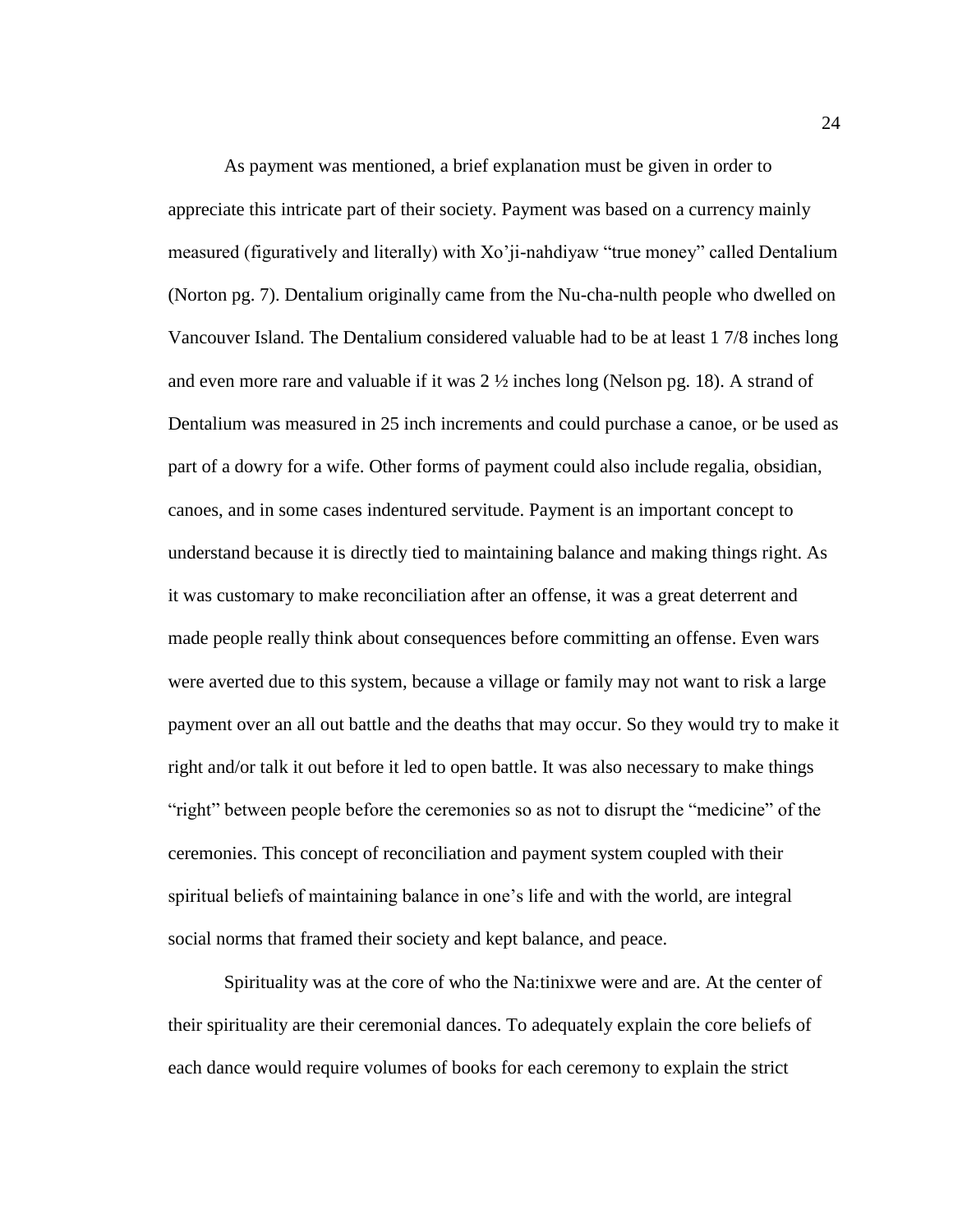protocols necessary for each participating member, the medicines prepared, the songs, the regalia necessary, and the significance of each ceremonial site. So this is a very brief explanation of the dance ceremonies. The major ceremonies were; the Xonsil-ch'idilye "White Deerskin Dance" (which was for giving thanks for the good things, in order to keep and restore things as they were intended, a renewing) (George Sr. 2009), this White Deerskin dance also included the Ta;'altul "Boat Dance" (George Sr. 2009), next the Xay-chi'idilye sometimes called T'unq'-ch'idilye "Jump Dance" (which was a renewing and balancing of the world by driving away the bad and letting in the good) (George Sr. 2009), the Xon'-na'we "Brush Dance" (a healing dance for a sick child or a blessing for that child), the Ch'iltul "Kicking Dance" (performed to inaugurate a medicine person), the Ch'ilwa:l "Flower Dance" (a ceremony for transitioning a young girl to womanhood) (L. George 2009), K'itse "War Dance" (to prepare spiritually, mentally and physically for war, some say asking for luck, safety or bravery), as well some festivals including the No'k'ingxa:n "Acorn Feast" (L. George 2009) and a reported fish festival. The mention of these dances is for two purposes. First, to give a perspective on the deep religious roots of the people in order to gain the insight of their mind set that dictated their motives and propelled their actions. This insight into their core beliefs makes it easier to understand their educational system. Second, to demonstrate the complexity of their social structure and society. This helps us to understand the necessary components of their educational system, a system that allowed them to maintain their society for thousands upon thousands of years.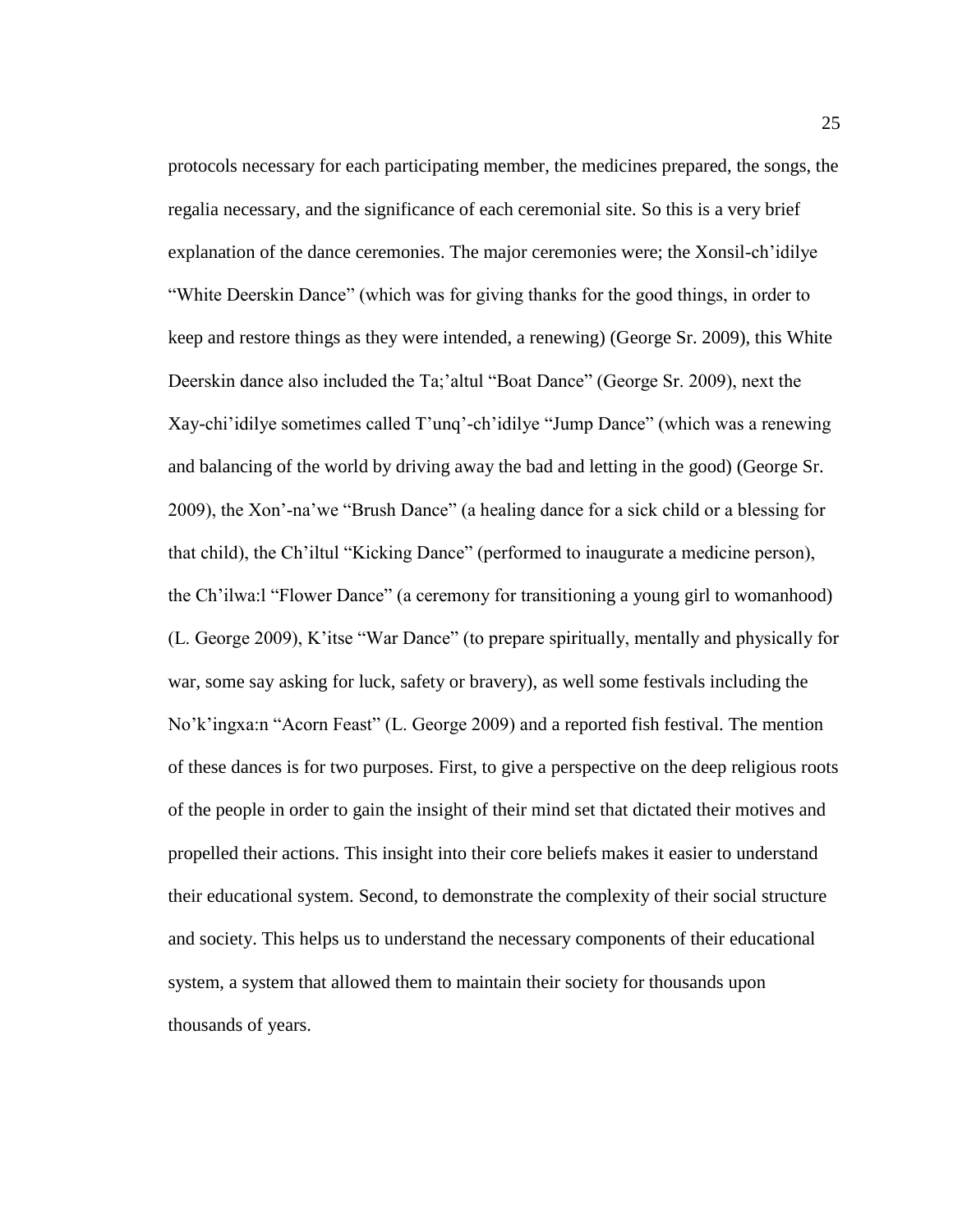### <span id="page-31-0"></span>Passing Knowledge to Children

To begin with, the Na:tinixwe believed that a child would do things "when they were able to do them" (Nelson pg. 13). They were not categorized or pushed into a system that said they must reach a certain standard by a certain age. When they were ready, they would learn a given lesson, and when they learned that lesson, they could move on to more lessons. Generally, when a baby was born, it was carried along with the mother as she did her daily chores and activities. This was an important developmental stage where children acquired the observational skills necessary for the next stage of learning, the modeling stage. In their toddler years, they were entrusted with the grandparents while their parents did their daily activities. During this time the children were given the freedom to enjoy their childhood and play games. They listened to the stories about their people, beliefs, and way of life. It was a time to develop a further sense of belonging and to learn respect for their elders. Somewhere between the ages of 7 to 10, their next stage of education began and they would go with their parents during the day. In this setting they would learn side by side with their parents through observation and hands on learning. As their skills developed, they continued to grow and master those skills throughout their lifetime.

Young boys would learn valuable hunting and fishing skills as well as the protocols associated with these tasks. The approach to their task, and their mind set was important. The extent of this knowledge was immense and included an understanding of many species of fish and animals. They fished for salmon, steelhead, trout, eel and sturgeon. Fishing required an understanding of the seasons of the year. They also learned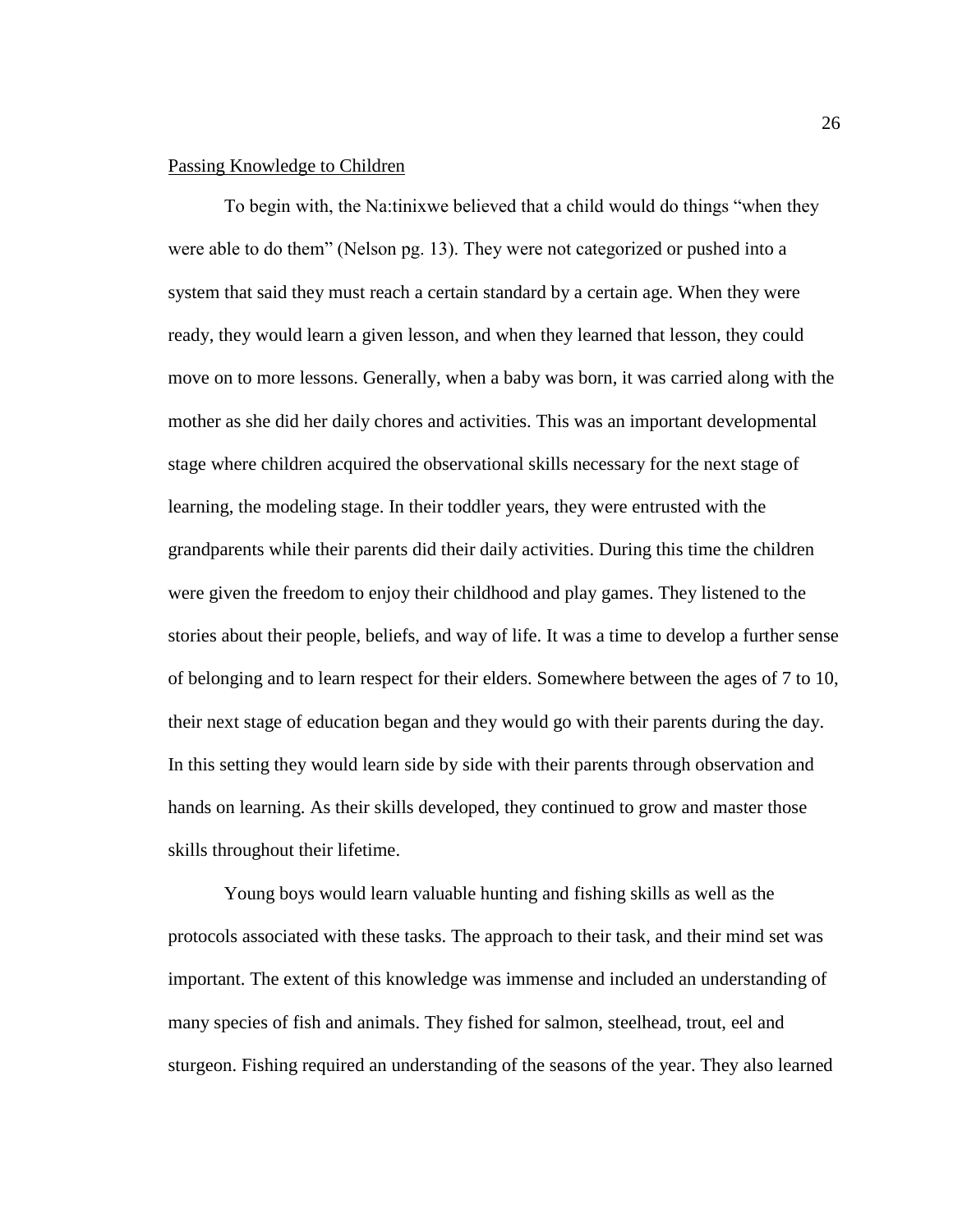various skills for catching fish, including; spearing, bow and arrow, netting, how to build fish dams and even catching fish with their bare hands. They learned how to read the water, what areas to fish, and how to navigate their canoes through the waters. They learned the skills necessary to make a net strong enough to catch and hold a fighting twenty pound salmon. They needed to know where they were allowed to fish and once they caught the fish, how to properly prepare the fish. They learned how to clean the fish and what each part was used for. For example, the snout of a sturgeon was saved and boiled to be used as glue for their bows. Another necessary skill was how to preserve the fish by smoking it in order to preserve them to last through the winter. They had no refrigerator so they had to prepare their meat to last for months without a cooling system. Thus it was important to know how to strip the fish, what wood to use, keeping the coals hot without creating a big fire and so on. Before they went hunting or fishing, they started the day off by bathing at sunrise, they had a light breakfast, and started the daily task off prayerfully.

Hunting is another skill that required years of shadowing and mentoring to master. The young boys were taught how to hunt rabbits, squirrels, grouse, and smaller game, and as they grew older they were taught how to hunt and kill deer and elk. They also needed to know how to defend themselves from possible bear or mountain lion attacks. They needed to learn how to approach the various animals, how to get the human scent off of themselves, how to identify animal tracks, how to identify animal trails, what weapons to use, what disguises to use and so on. The Na:tinixwe were such skillful hunters that when they were disguised in deer hides and mimicked deer movements to get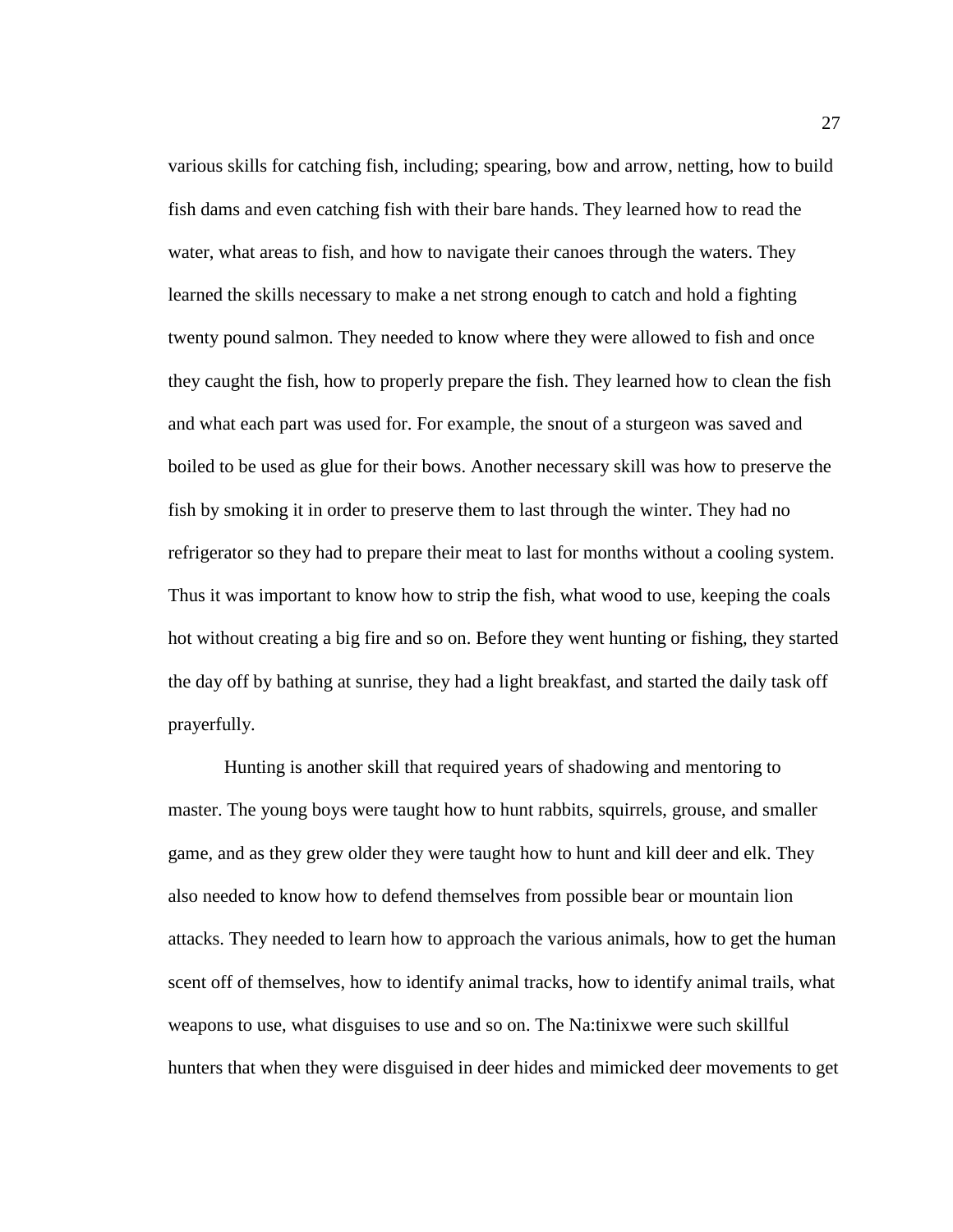a closer shot, it was reported that they had to wear spikes on the back of their necks to protect them in case a mountain lion mistook them for a deer and attacked (Nelson pg. 16). Of course once an animal was killed, an understanding of anatomy was necessary to know how to use each part. Aside from the obvious need for the animal's meat, the sinew for example, from the back of a deer was used for their bows. The brains of the deer was used to treat the hide and make it more workable and soft, the horns could be used to make spoons and other tools, and the marrow could be used with dyes to make paint (Nelson pg. 16). Each part had a particular purpose and nothing was wasted.

Another aspect of a young boy's education included mentoring/apprenticeship. If a young boy showed an interest and aptitude for a certain trade, they would learn from an expert in that trade. Making canoes for example was an art form and required specialized knowledge. The design of the canoe had purpose and meaning. Picking the tree to make a canoe, splitting it, burning it out, curing it, utilizing the necessary carving tools, balancing the canoe and much more are just some of the skills needed to make a canoe. Bow making was another skill that required specialized knowledge and skill. Some may have had the aptitude to become a medicine man and would learn from an existing medicine man or woman. In addition to survival skills the young boys would learn all of the other social skills they needed including; dance protocols, songs, making regalia, oral history, and as they got older, social protocols, spiritual insights, and marriage protocols.

Young girls likewise had myriad skills to master. They would go with the women and learn proper etiquette and protocols for preparing food, cooking and for all aspects of their society. A vast knowledge of food preparation for the various foods was essential.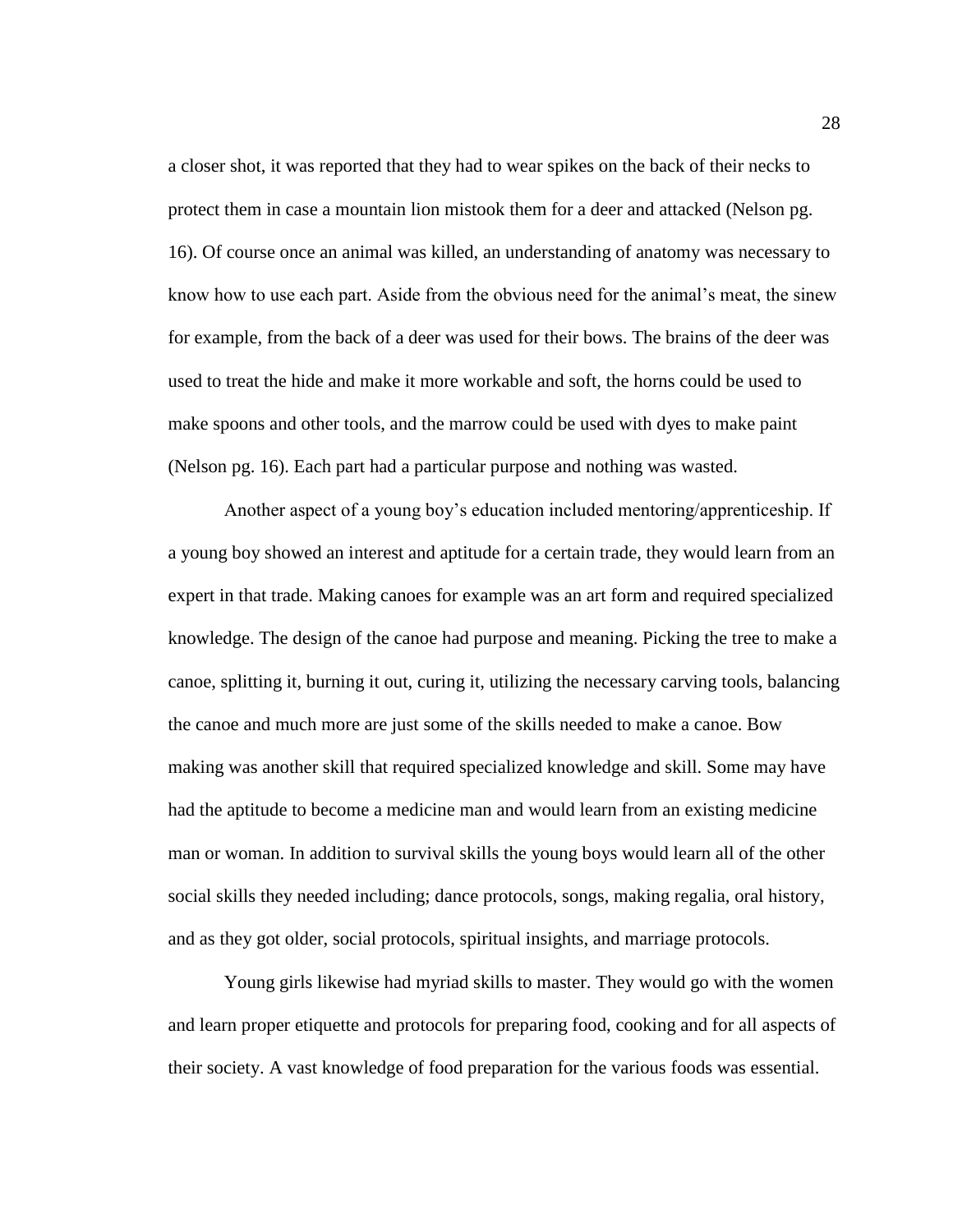Their day began at sunrise and they were expected to bathe and start making breakfast while the men bathed. Depending on the time of year, they went on to the appropriate chores for that season. In the spring for example, "the young girls went with the women to gather the first plants. As they worked, the women taught the girls where the family had the right to gather plants, when each plant ripened, how it was used, and how it should be prepared. The bulbs, roots, stems, leaves, branches, fruits, and nuts of many plants could be made into food, medicine, tools, and clothing…a young girl had to learn about dozens of plants and their uses." (Nelson pg. 14) Each season brought on a different variety of plants, in the spring and summer she learned about dozens of berries, in the fall it was acorn picking season among others.

Aside from picking and gathering food materials, an in depth knowledge of basketry was also a necessary skill. What plants and reeds to use, where to gather them, when to pick them, how to prepare them, how to dye them, and then of course the intricate weaving methods to make a basket. Some of the baskets were woven so tight, they could hold water. The variety of baskets ranged from "fish traps, to cradles, mills, seed-beaters, hats, cooking dishes, winnowing trays, plates, bowls, and containers for carrying and storing food." (Nelson pg. 14) Another crucial skill was making clothing. All of the intricacies of preparation and making the clothing took many hours of painstaking patience. Like the boys, the young girls could also get involved in medicine if they showed an aptitude. They would be paired with the appropriate person to guide them along this journey.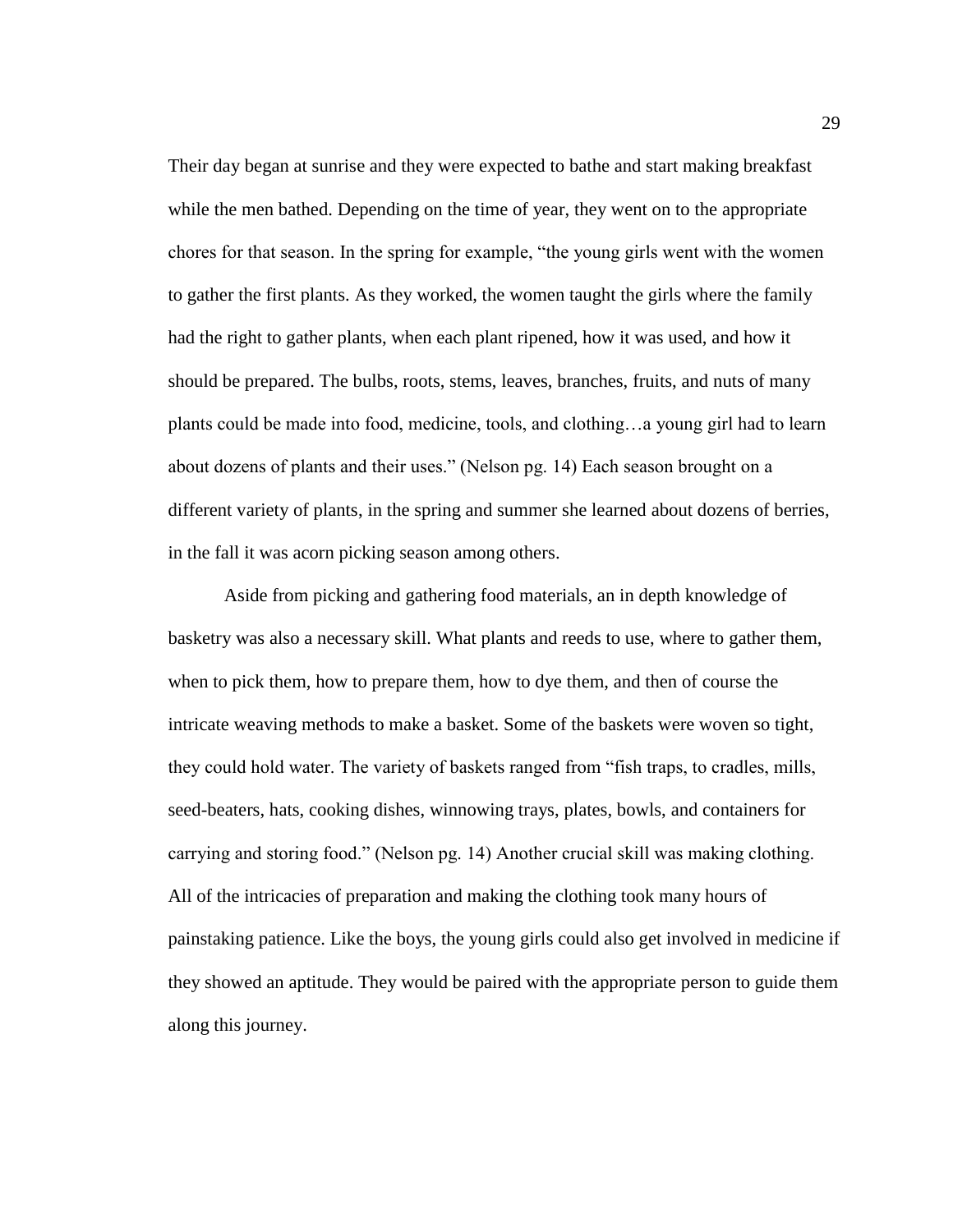Beyond just survival skills, many other subject areas were taught and eventually mastered. Many evenings were spent discussing the traditions of their people, where they came from, what they represent, and their place in the world. The skills mentioned above are just a glimpse of the knowledge passed on from one generation to the next generation. To adequately represent the entirety of the skills learned would take volumes. The intention of mentioning some of the skills taught is to illustrate the basic structure of the Hupa educational system. It was a system based on observation, modeling, oral tradition and mentoring. They watched carefully and learned by doing with careful instruction from experts in their villages. It was a time tested educational system that proved to be a sustaining element of their survival. Day after day, year after year, generation after generation, they taught and learned by this method. They learned what was necessary for their survival—physically, mentally and spiritually. All of which was interwoven. To learn one element required context and learning elements of other principles. In all cases it was meaningful to their everyday lives. This system was instilled in the Hupa for countless generations.

#### Connecting Methodologies

<span id="page-35-0"></span>Upon researching the Hupa and gaining more insight into their society and education system, it became apparent that the children received continual support throughout their education—which is a form of mentoring. They always had someone explaining what to do, how to do it, how to approach it, what kind of mind set they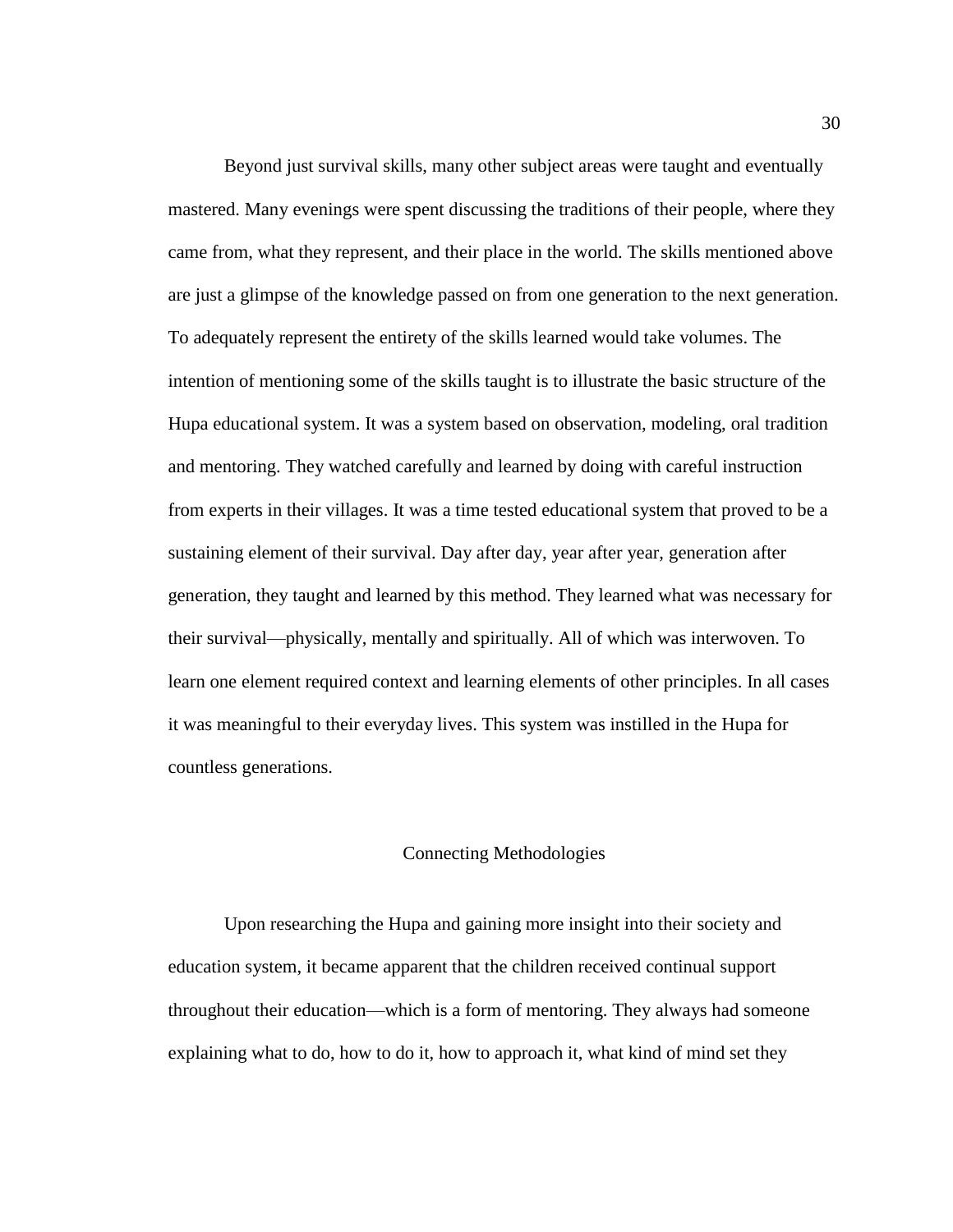should have and why it was important. This helped build their character, gave them a sense of belonging and kept their society in balance.

With this knowledge, I began to make a connection. The data shows a higher incidence of single parent families among Native populations today, which translated into less structured support compared to the traditional structure. Thus the children have less mentors teaching and guiding them. Could it be that this mentoring component was in fact one of the missing links? Because the family structure was fractured. Key pieces of knowledge from their previous structure was not being passed on and in some cases, had disappeared. For the youth, without this, a sense of purpose was missing, a sense of belonging was weakened. And the traditional approach that developed their character as they knew it was taken away and replaced with public education. All of the necessary components that were traditionally in place to keep the Hupa society in balance were now out of balance. And because the traditional support systems and the mentoring components are not in place today the way they once were, the children are not receiving as much support, and as a result they become more vulnerable to failure in the challenges they face. They become more susceptible to disengaging from their struggles because they do not have someone giving them the guidance and encouragement they need to work through their challenges. They don't gain the same sense of purpose and belonging and become more susceptible to lethargy and lack of motivation.

Not only did I find that the current research on mentoring seemed to suggest that it could be an effective intervention strategy, when I compared it with the traditional educational model of the Hupa, I found that mentoring and modeling was one of the main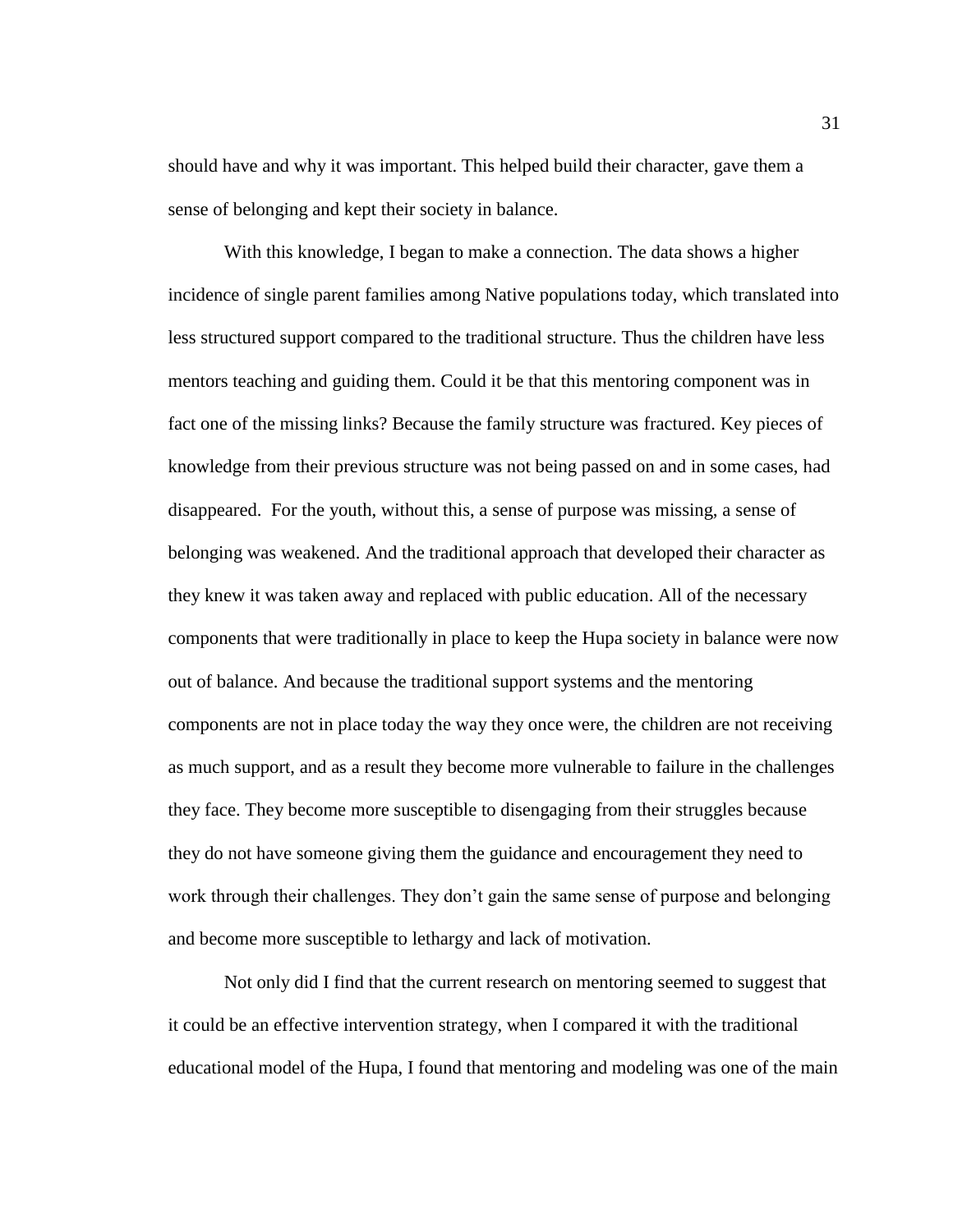education components the Hupa people traditionally utilized. This was a key element missing in the lives of many of the Hupa children in today's modern society.

The next question to ask was: How are the Native American children performing in the current education model on the Hoopa Reservation? I had parents and community members telling me that the kids in Hoopa were struggling in the public schools, but what did that mean? What was the data saying? I needed to explore the data.

#### State of Affairs

In Indian education there are many considerations when looking at factors that could affect student academic performance. These include: positive and negative historical legacies, cultural differences, sociological problems, psychological insights, systemic, methodological considerations, socio-economic factors, the seclusion and remoteness of rural areas, the lack of resources, incompatible curricula, unreliable assessments, and even variations in teachers and/or administrators can affect how students perform. However, before I could even begin to consider and address these issues, I needed to know the current education state of affairs for the Native children on the Hoopa Valley Reservation.

There were many questions I had before I could begin the next stage of how to address such educational dilemmas as: How are they performing in school compared to Non-Native children in the area? How are they performing compared to other children in the state? What percentages of our students are at grade level? Is there data regarding contributing factors such as attendance, discipline, special education and so on? These are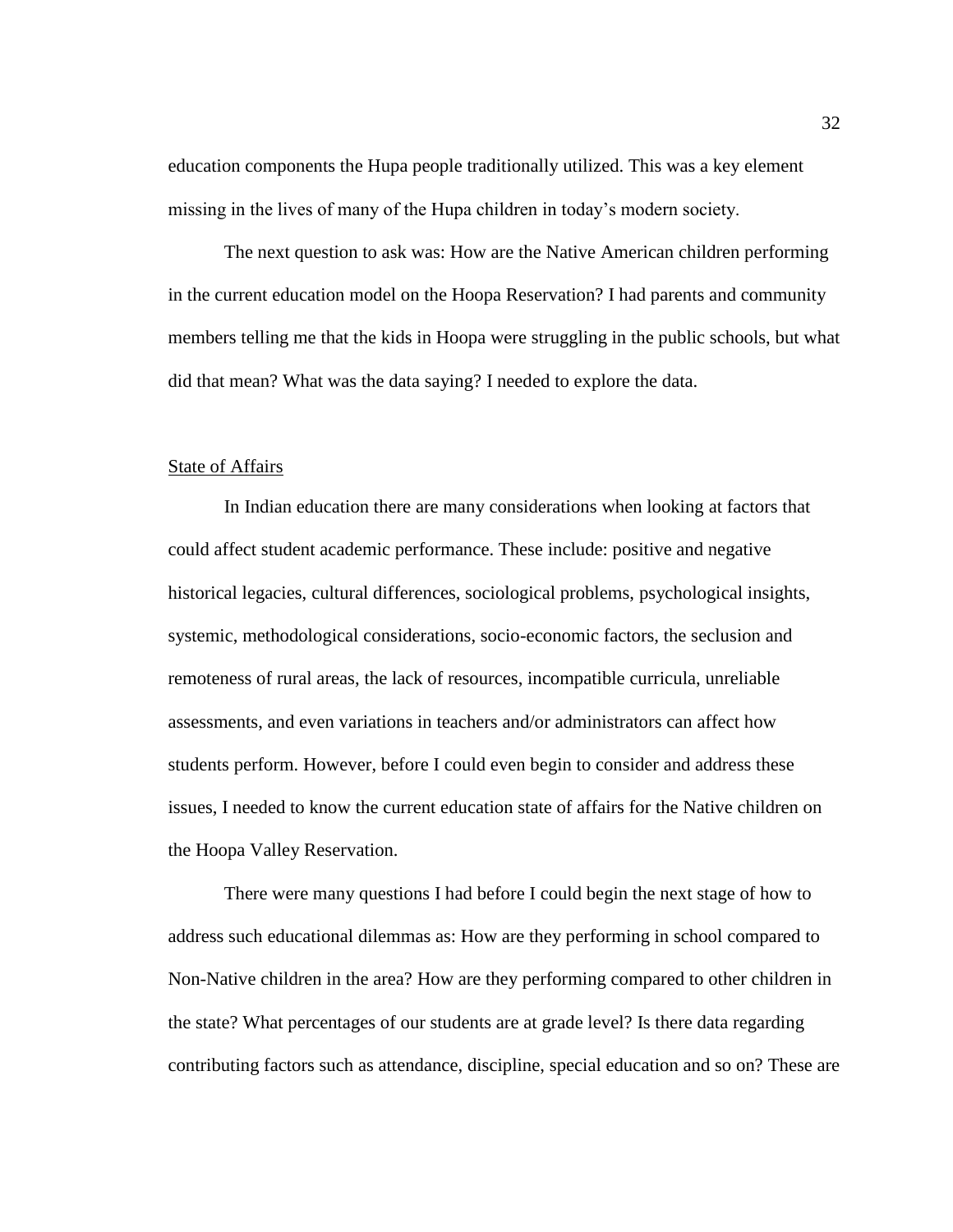all question I felt I needed to answer to help give me a basis for the current state of affairs and ultimately help me establish a baseline of data that I could use to develop a comprehensive strategy to address their needs.

The two schools I selected to research were the Hoopa Elementary and Hoopa High Schools. Although there are other schools in the area, these are the two main schools with the largest student populations on or near the Hoopa Valley Reservation. They are both public schools under the Klamath Trinity Joint Unified School District (KTJUSD). Hoopa Elementary has 435 students, 94% of which are Native American. Hoopa High School has 246 students, 83% of which are Native American. Due to the severe socio-economic conditions on the reservation, both schools are 100% free and reduced lunch.

In terms of the academic performance of the schools, Hoopa High School has only met their AYP rating once in the past five years (CDE, 2010). Hoopa Elementary has only met their growth target once in the past ten years (CDE, 2010). Hoopa Elementary recently was placed on California's list as a "Persistently Low Performing School" which means it is in the lowest 5% in the state (CDE, 2010). Hoopa Elementary has been a low performing school for the past nine years.

I began researching the report cards of these schools on the California Department of Education's website. I also collected data from the Klamath Trinity Joint Unified School District (KTJUSD) Indian Policies and Procedures Task Force Report. This report is part of the collaboration between the KTJUSD and local tribes. This collaboration is mandated based on Federal Impact Aid dollars. The KTJUSD receives federal funding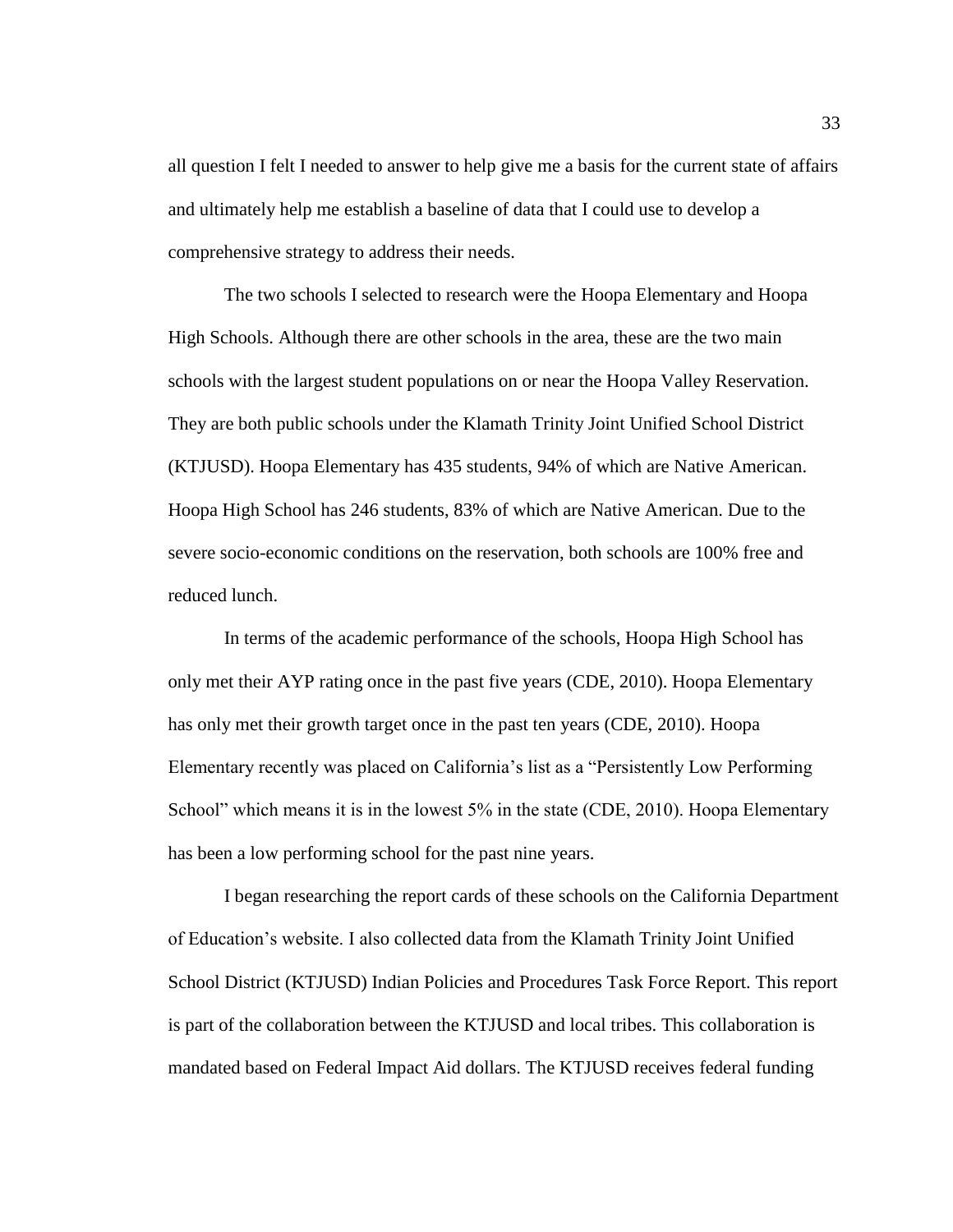for Native American students because a majority of the school districts students live on non-taxable federal trust lands known as tribal land and therefore do not have the same land tax base as other schools throughout the state. The KTJUSD has adopted Indian Policies and Procedures that specify an annual report on the performance of the Native American population. In their report I found data that confirmed that Native American students were not performing at satisfactory levels. Some of the highlights included:

- ➢ 85% of the Native American students were not performing at grade level in Algebra 1 in high school.
- ➢ 76% of the Native American students were not performing at grade level in English Language Arts.
- ➢ 69% of the Native American students were not performing at grade level in U.S. History in high school.
- ➢ Over 75% Of Native American students were not performing at grade level in science.
- ➢ Only 3% of Native American students were on the college UC and CSU track in high school.
- ➢ The suspensions at Hoopa Elementary were 173—which is at a rate of 25% of the entire student population. Out of the 173 suspension, 165 of them were Native American students. The suspensions at Hoopa High were 88—which is at a rate of 24% of the entire student population. Out of the 88 suspensions, 72 of them were Native American students.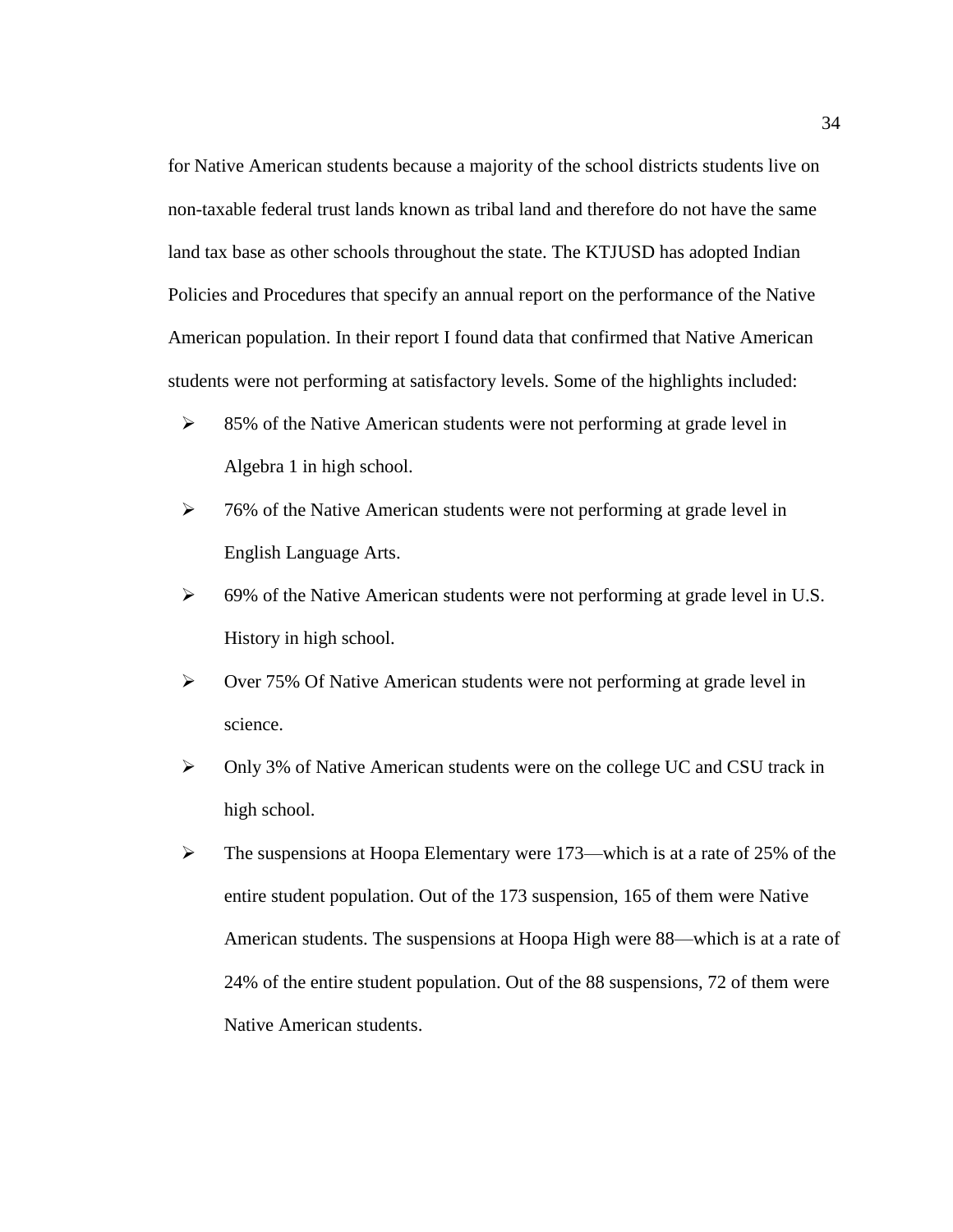The data also showed that while the Native American student academic performance was not good, non-Native students in the same schools with the same teachers using the same textbooks were performing better than the Native American students. The following graphs illustrate the variance between the local Native and non-Native students in the Klamath Trinity Joint Unified School in four of the core subjects, Math, English, History and Science.

| Algebra 1              | <b>Non-NA Students</b> | <b>Native American</b> |
|------------------------|------------------------|------------------------|
|                        |                        | <b>Students</b>        |
| <b>Advanced</b>        | 13%                    | 4%                     |
| <b>Proficient</b>      | 20%                    | 11%                    |
| <b>Basic</b>           | 33%                    | 45%                    |
| <b>Below Basic</b>     | 33%                    | 31%                    |
| <b>Far Below Basic</b> | 0%                     | 9%                     |

Table 1. KTJUSD Algebra 1 Data 2008

Table 1 illustrates that when combining Advanced and Proficient test scores, 33% of the non-Native students were performing at grade level in algebra 1 compared to 15% of the Native American students performing at grade level in algebra 1.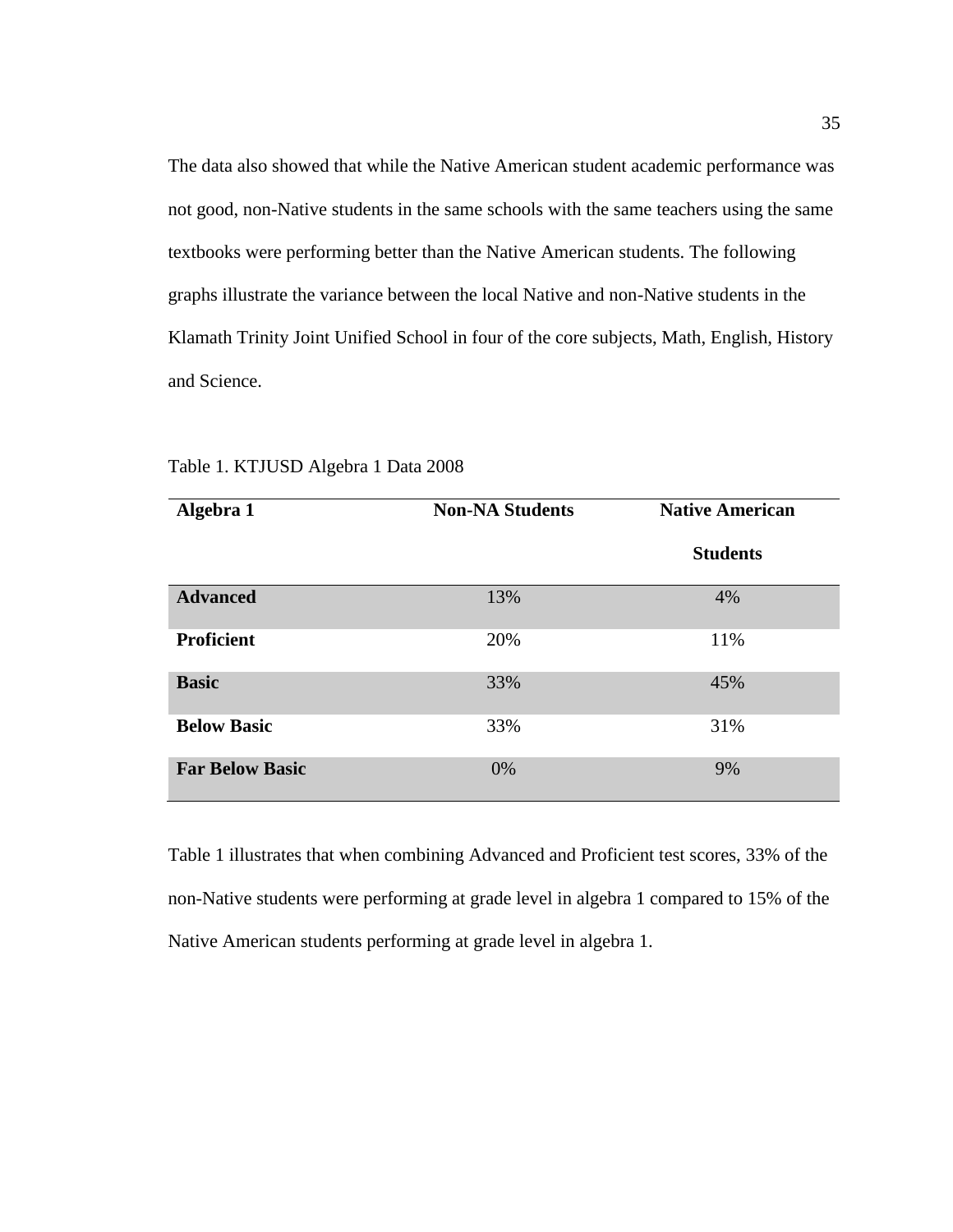# Table 2. KTJUSD English-Language Arts Data 2008

| <b>English-Language Arts</b> | <b>Non-NA Students</b> | <b>Native American</b> |  |  |
|------------------------------|------------------------|------------------------|--|--|
|                              |                        | <b>Students</b>        |  |  |
| <b>Advanced</b>              | 17%                    | 6%                     |  |  |
| <b>Proficient</b>            | 28%                    | 18%                    |  |  |
| <b>Basic</b>                 | 30%                    | 35%                    |  |  |
| <b>Below Basic</b>           | 15%                    | 24%                    |  |  |
| <b>Far Below Basic</b>       | 10%                    | 17%                    |  |  |

Table 2 illustrates that when combining Advanced and Proficient test scores, 45% of the non-Native students were performing at grade level in English Language Arts compared to 24% of the Native American students performing at grade level in English Language Arts.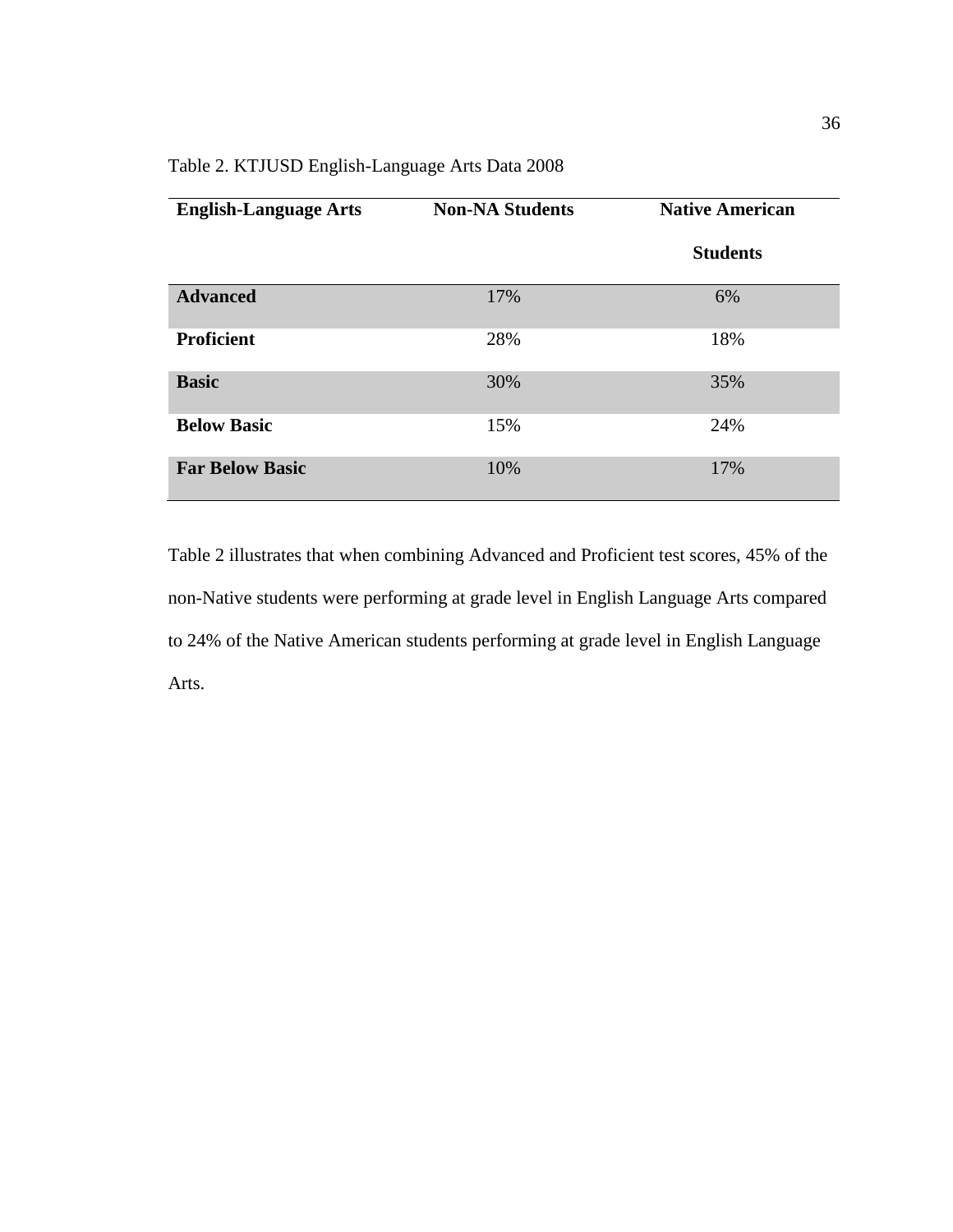| <b>U.S. History</b>    | <b>Non-NA Students</b> | <b>Native American</b> |  |
|------------------------|------------------------|------------------------|--|
|                        |                        | <b>Students</b>        |  |
| <b>Advanced</b>        | 36%                    | 6%                     |  |
| <b>Proficient</b>      | 9%                     | 25%                    |  |
| <b>Basic</b>           | 27%                    | 22%                    |  |
| <b>Below Basic</b>     | 18%                    | 28%                    |  |
| <b>Far Below Basic</b> | 9%                     | 19%                    |  |

Table 3 illustrates that when combining Advanced and Proficient test scores, 45% of the non-Native students were performing at grade level in US History compared to 31% of the Native American students performing at grade level in US History.

| <b>Science</b>         | <b>Non-NA Students</b> | <b>Native American</b> |
|------------------------|------------------------|------------------------|
|                        |                        | <b>Students</b>        |
| <b>Advanced</b>        | 27%                    | 13%                    |
| <b>Proficient</b>      | 37%                    | 23%                    |
| <b>Basic</b>           | 27%                    | 28%                    |
| <b>Below Basic</b>     | 0%                     | 19%                    |
| <b>Far Below Basic</b> | 9%                     | 17%                    |

|  | Table 4. KTJUSD Science Data 2008 |  |  |
|--|-----------------------------------|--|--|
|--|-----------------------------------|--|--|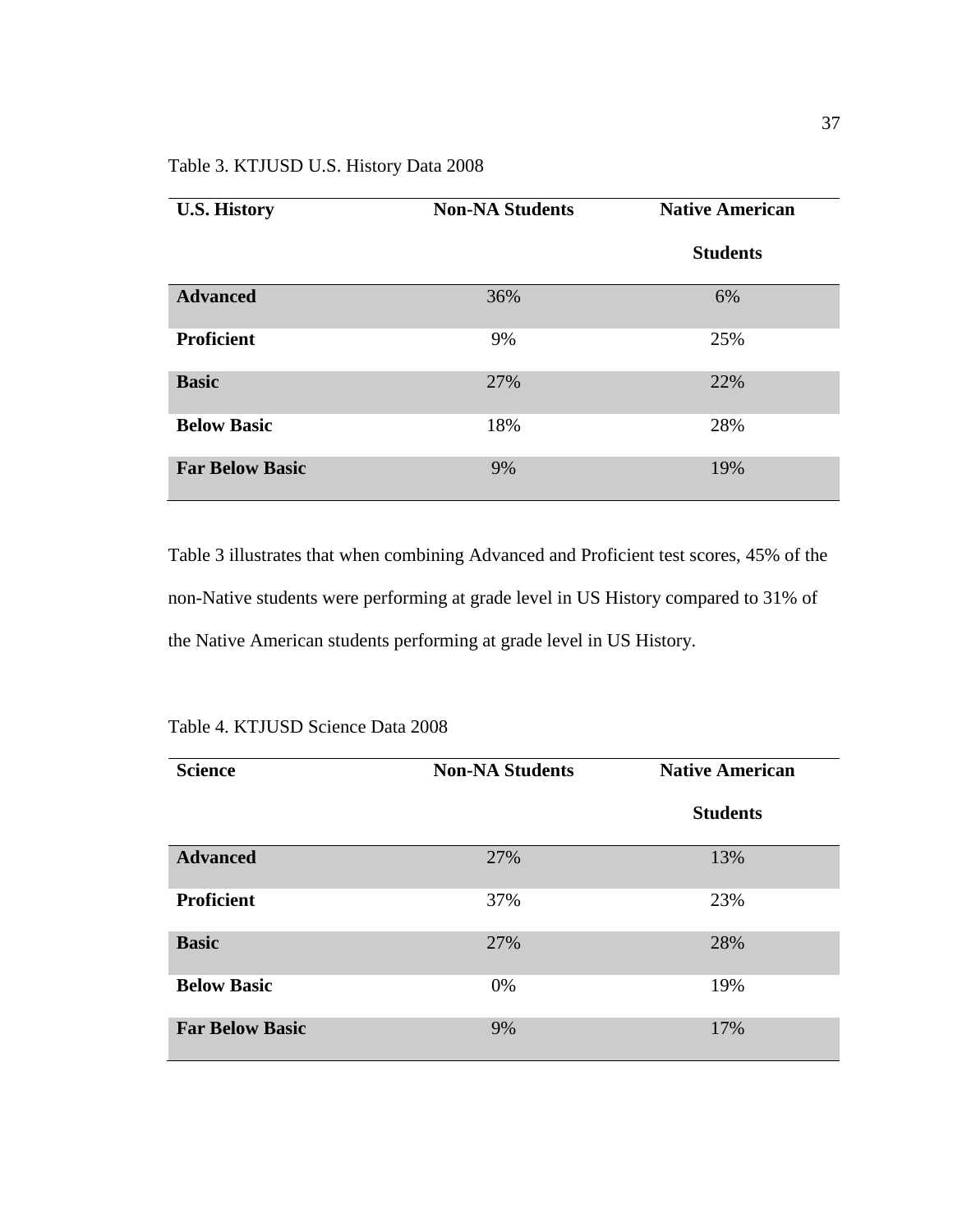Table 4 illustrates that when combining Advanced and Proficient test scores, 64% of the non-Native students were performing at grade level in Science compared to 33% of the Native American students performing at grade level in Science.

In almost every subject and grade level, data on Native American students in Hoopa illustrated what I was told and suspected—Native American students in KTJUSD were not performing well in the schools. The comparisons between non-native students and Native students attending the same schools showed significant gaps in their academic performance.

I gathered more data specific to Hupa Tribal members and it confirmed what the other data showed—Hupa Tribal members were also not performing well in the local public schools and were slightly lower than the average of other Native American students in Hoopa. The data shows that the majority of the students in each grade are not at grade level as illustrated below. Some of the highlights are:

- ➢ On average, nearly 75% of the Hupa students are not performing at grade level.
- ➢ In the sixth grade, nearly 95% of the students did not test at grade level.
- ➢ Other findings demonstrate that in 2009 the 2nd grade Hupa Tribal members improved by 4% the following year in the 3rd grade.
- $\triangleright$  Whereas the 2009 5th grade cohort of Hupa Tribal members class declined by 36% meaning 66% were not performing at grade level the following year in the 6th grade.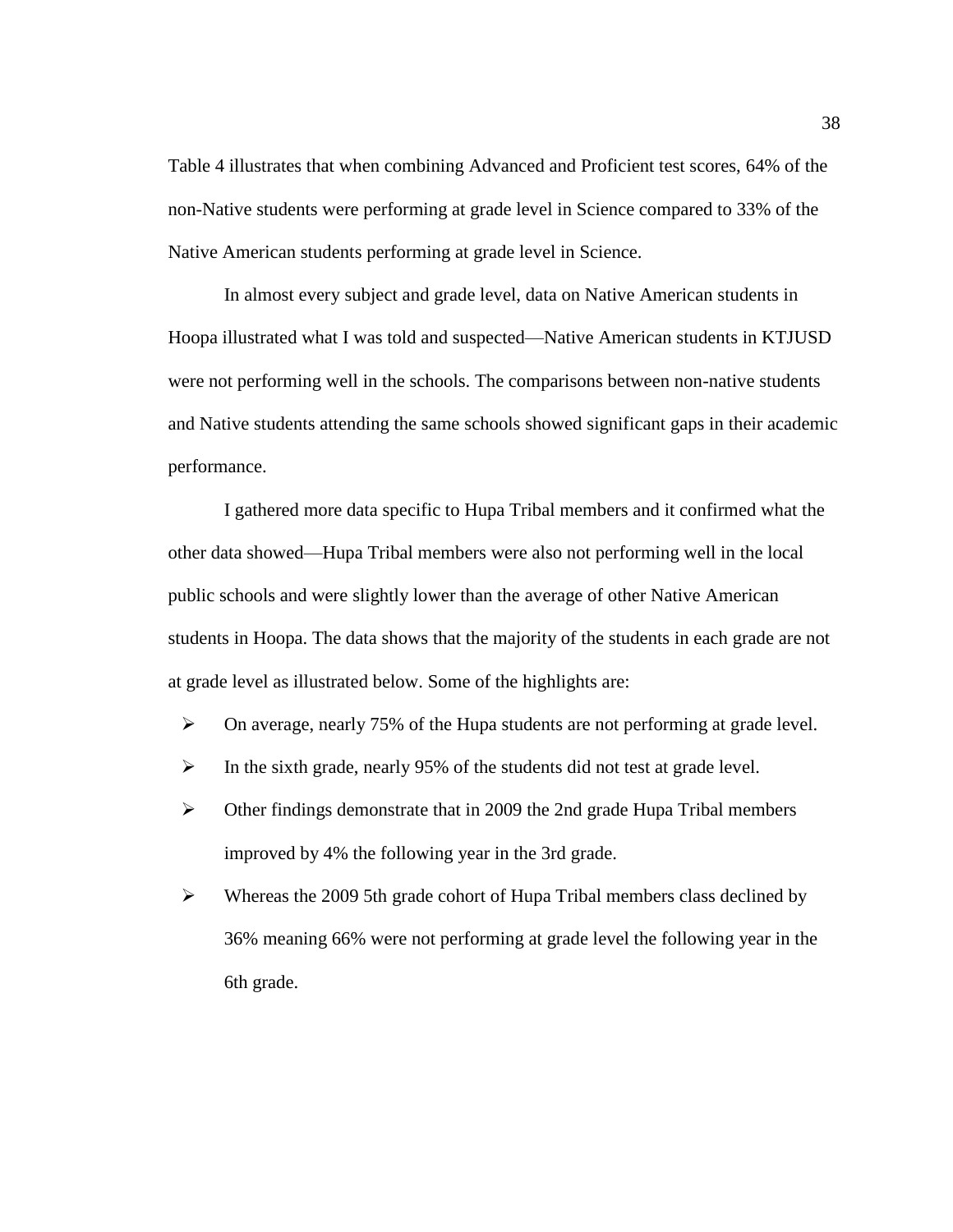Table 5 illustrates data collected on a cohort of Hupa Tribal members' progress in English-Language Arts from the California STAR test. Column 1 is the cohort of 2009 to compare with column 4 which illustrates the same cohort a year later in 2010 and their contrast in results that following year illustrated in column 6.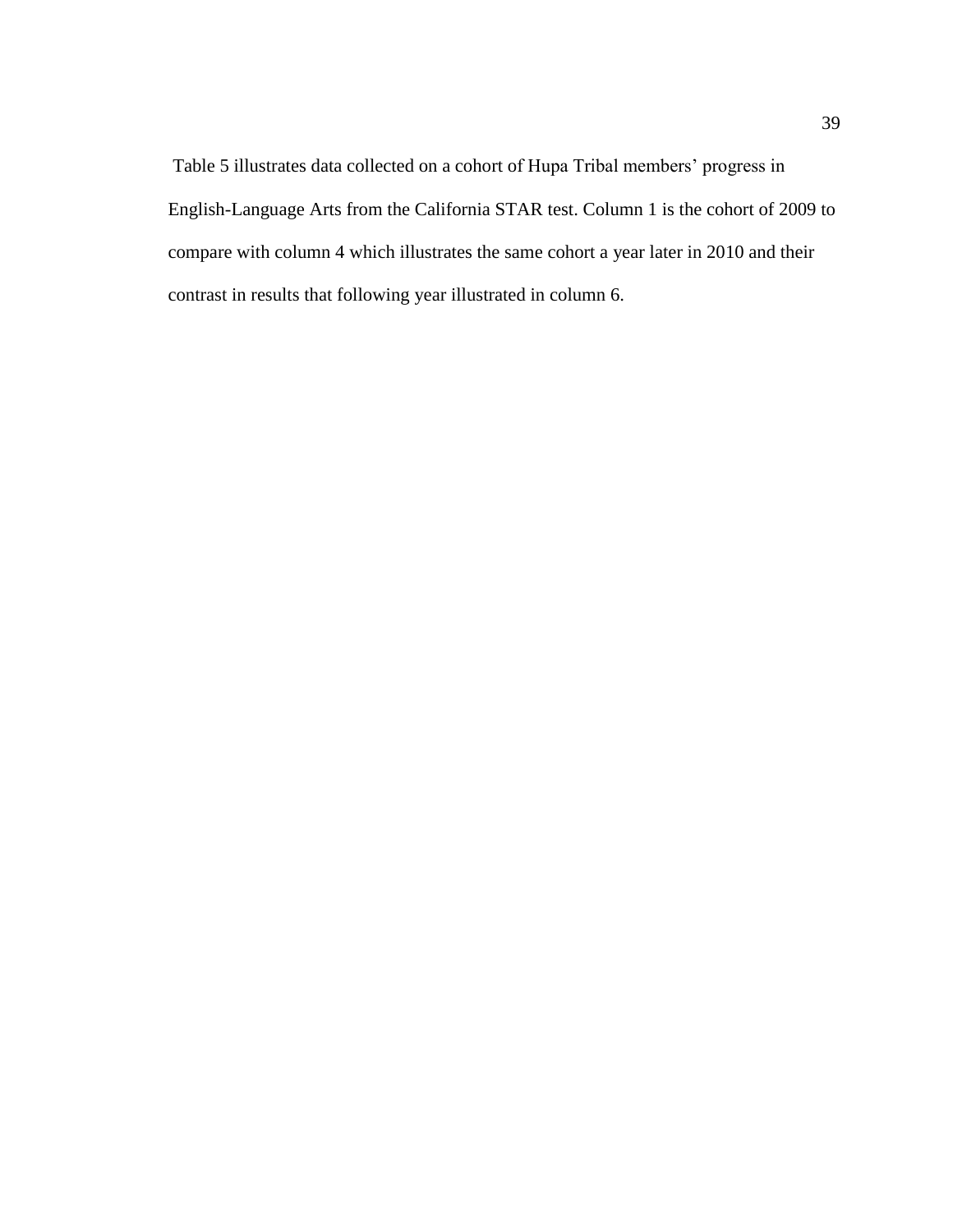| <b>Cohort</b><br>2009  | # of<br><b>Students</b> | % Not<br>performing | <b>Cohort</b><br>2010  | % Not<br>performing | $\frac{0}{0}$<br>(Increase) |
|------------------------|-------------------------|---------------------|------------------------|---------------------|-----------------------------|
|                        |                         | at grade            | from 2009              | at grade            | or                          |
|                        |                         | level               |                        | level               | [decrease]                  |
| $\mathbf{P}$           | 65                      | <b>NA</b>           | K                      | <b>NA</b>           |                             |
| $\mathbf K$            | 11                      | NA                  | $1st$ Grade            | NA                  |                             |
| 1 <sup>st</sup> Grade  | 12                      | NA                  | $2nd$ Grade            | 65%                 |                             |
| 2 <sup>nd</sup> Grade  | 27                      | 80%                 | $3rd$ Grade            | 76%                 | (4%)                        |
| 3rd Grade              | 24                      | 81%                 | 4 <sup>th</sup> Grade  | 77%                 | (4%)                        |
| 4 <sup>th</sup> Grade  | 30                      | 72%                 | $5th$ Grade            | 72%                 | $(0\%)$ same                |
| 5 <sup>th</sup> Grade  | 23                      | 30%                 | $6th$ Grade            | 66%                 | $[36\%]$                    |
| 6 <sup>th</sup> Grade  | 26                      | 94%                 | $7th$ Grade            | 72%                 | (22%)                       |
| 7 <sup>th</sup> Grade  | 30                      | 68%                 | 8 <sup>th</sup> Grade  | 75%                 | $[7\%]$                     |
| 8 <sup>th</sup> Grade  | 26                      | 76%                 | 9 <sup>th</sup> Grade  |                     | In Progress                 |
| 9 <sup>th</sup> Grade  | 24                      | 69%                 | 10 <sup>th</sup> Grade |                     | In Progress                 |
| 10 <sup>th</sup> Grade | 19                      | 86%                 | $11th$ Grade           |                     | In Progress                 |
| 11 <sup>th</sup> Grade | 13                      | 67%                 | $12th$ Grade           |                     | In Progress                 |
| 12 <sup>th</sup> Grade | 19                      | NA                  |                        |                     |                             |

Table 5. Hoopa Tribal Members Cohort 2009-2010

Gathering the data gave a clearer picture of the academic state of affairs for the Native American students in the public schools. This was a key step in beginning to understand the variables that affect their academic outcomes, and is the first step toward developing strategies that will address the various issues and close the achievement gap.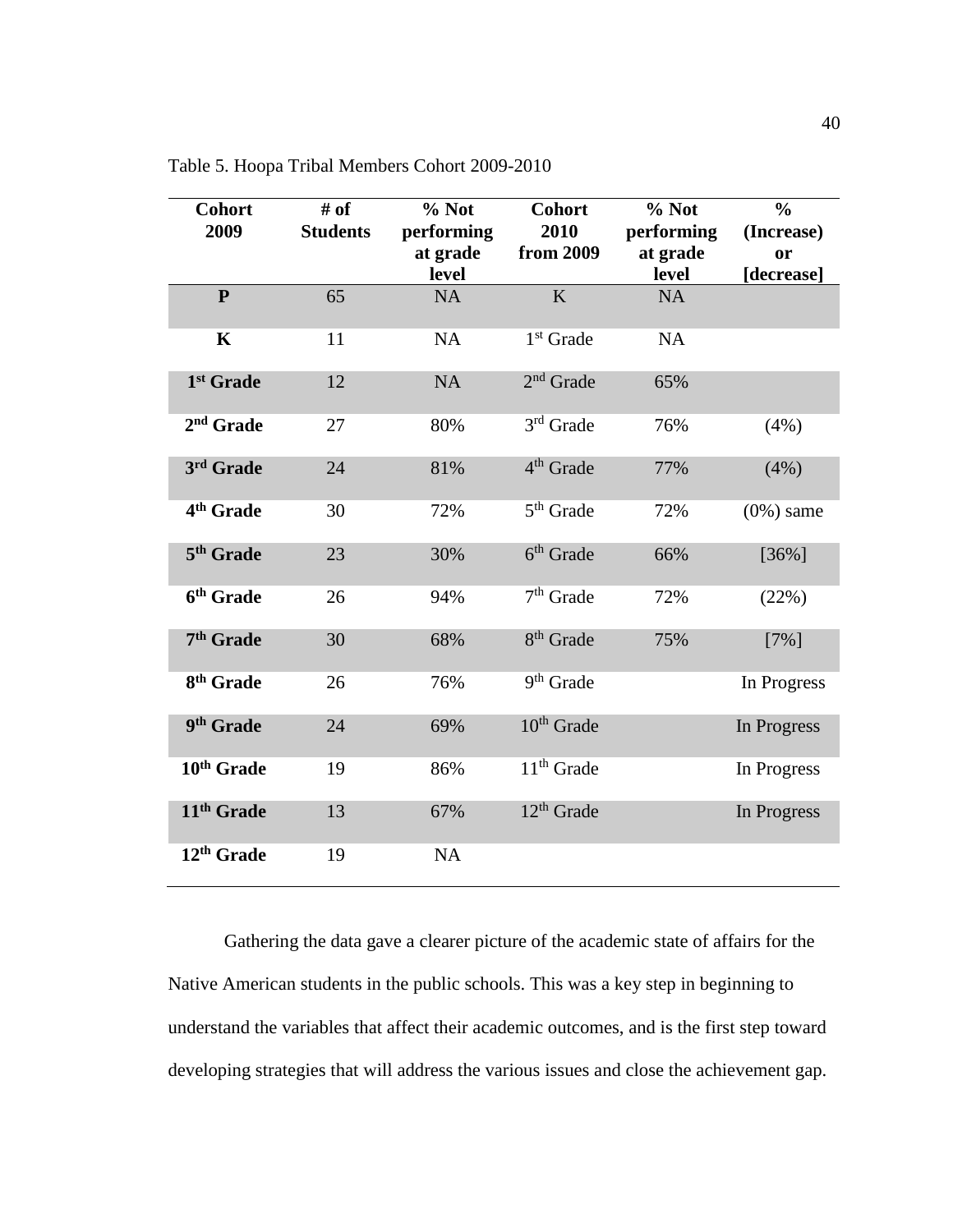However, although there are many issues that potentially can affect the academic outcomes of our students, and there are varying strategies for each issue, the focus of this thesis project is mentoring. The justification for this particular focus is that, although we cannot account for all of the variables that affect their academic outcomes, we can provide much needed support to help overcome the lack of mentoring. At this point, I needed to ask myself some questions: What have I learned? What does the research suggest? Does mentoring fit with the traditional values of the Hupa people? How can I take all of this information and develop a program that could have a positive effect on the academic outcomes of the Native American children on the Hoopa Valley Reservation? These questions are addressed in the following chapter which explains the Hoopa Tribal Mentoring Program that I developed to try to answer these questions.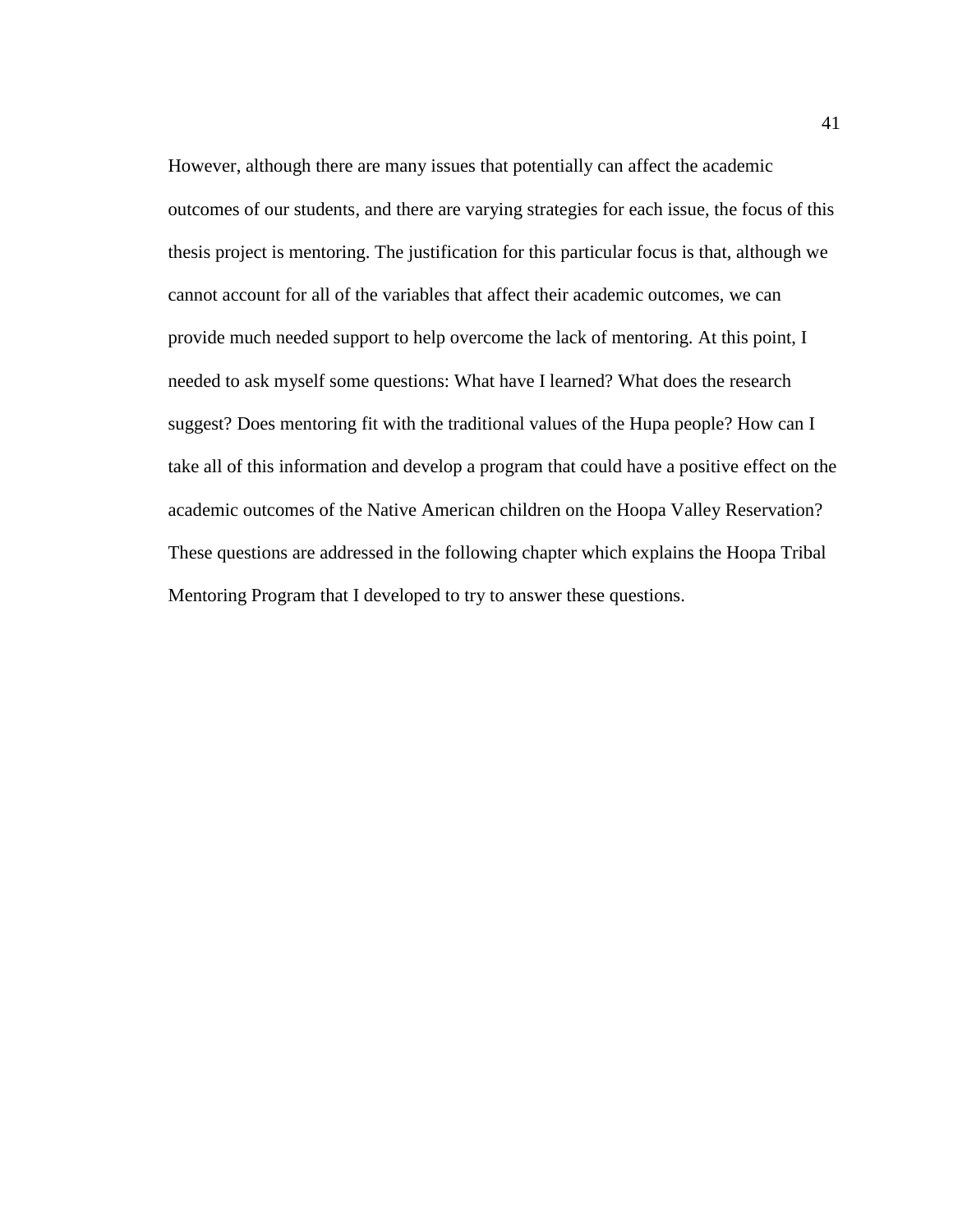#### RESULTS

## The Hoopa Tribal Education Mentoring Program

Along this journey of exploring the past education of the Hupa people, current research, data, and mentoring programs. We developed a program that provided the background and cultural sensitivity/knowledge coupled with mentoring support for Hupa students I have condensed into this formula: Cultural Sensitivity x Student + Mentor Support = Improved Academic Success.

There are many barriers that can affect the academic success of Native American students on the Hoopa Valley Reservation, sometimes it can be one or more of the following: low and/or no support systems at home, inconsistent life styles such as poor diet, sleep patterns, poor study habits, lack of resources, no sense of belonging or connection with the school or teacher, low self-esteem, low motivation for school, peer pressure, learning disabilities, insensitive and/or incompatible curricula and teaching methodologies, just to name a few. However, in spite of these many obstacles, there have been some outstanding students who performed very well in the public school system on the Hoopa Valley Reservation and went on to some of the top colleges in the Nation. In fact, Hoopa High School has more Gates Millennium Scholarship recipients than any other high school in the nearest three counties. Recently, three Hoopa Tribal members graduated from Stanford University with honors. These students faced the same challenges and barriers as other students from the Hoopa Valley Reservation faced. They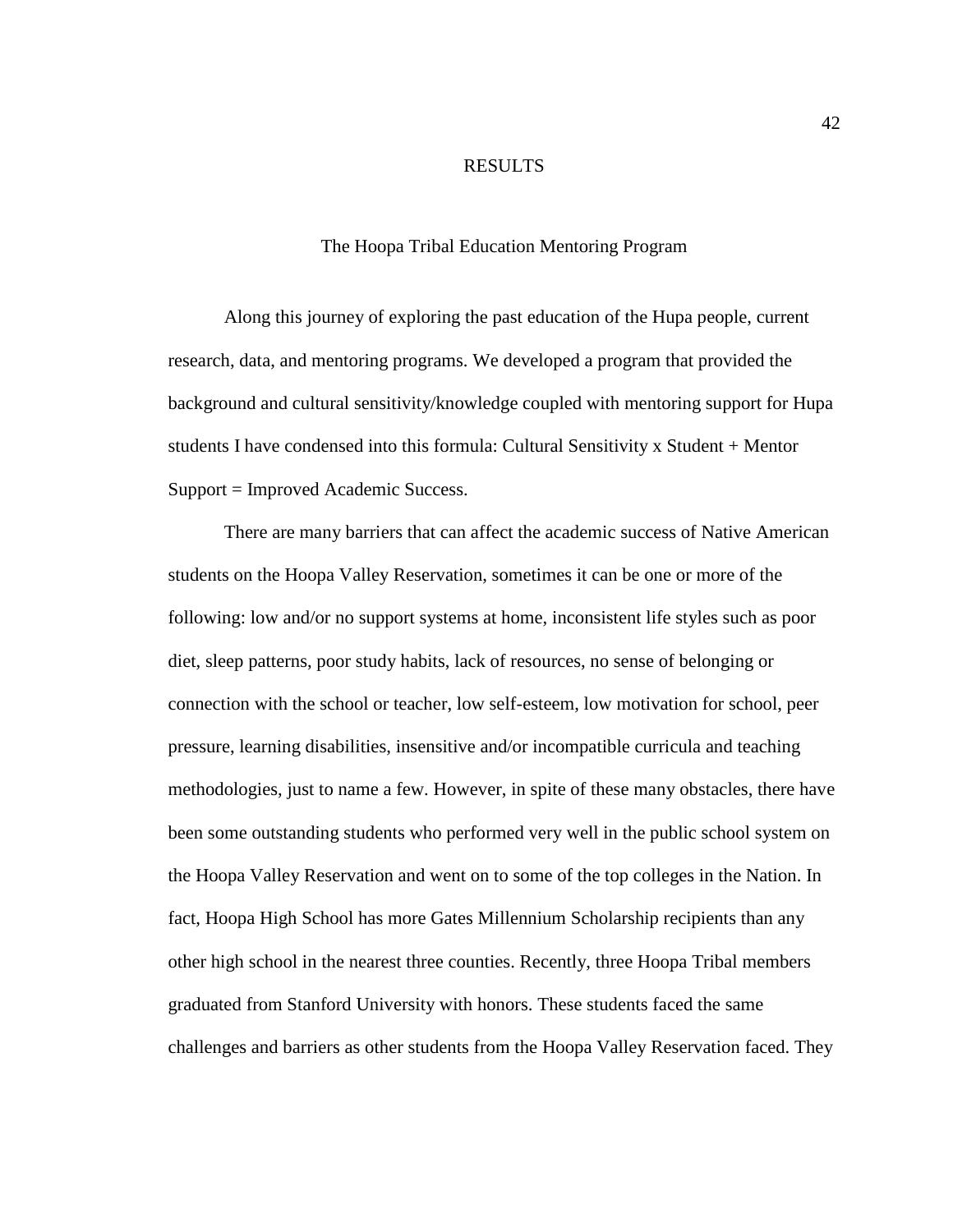took the same classes, used the same text books, and had the same teachers, yet they succeeded where others did not. Although there are many personal characteristics that contributed to their success, there was one common element among all of the students that succeeded—they had good support mechanisms at home. Each of them had involved parents, or an immediate family member that took an active role in their education. They had someone that cared enough about them to make their education a priority, to give them guidance, encouragement, structure, advocate for them and even discipline them when needed. These support figures attended teacher conferences, sought the additional help of experts, went to college motivation meetings and continually monitored their child's progress. The students were not left on their own to fend for themselves. They had someone with them, helping them, guiding them along the way. This falls directly in line with the methodology of the traditional Hoopa education system as explored in the previous chapter. From their youth, the Hupa children were carefully monitored, their immediate family members were directly involved, and they were always linked with an expert in a particular field that mentored them. In a sense, it truly was a system that could have been called, "No Child Left Behind".

So based on the research on mentoring, based on the resources of the Hoopa Learning Center, and based on the cultural perspective of the Hupa teaching methodology, the question became: What would an intervention model to improve the academic performance of Native American students consist of? A key consideration when designing an intervention model for Native American students on the Hoopa Valley Reservation, was to take into consideration not only the academic elements needed, but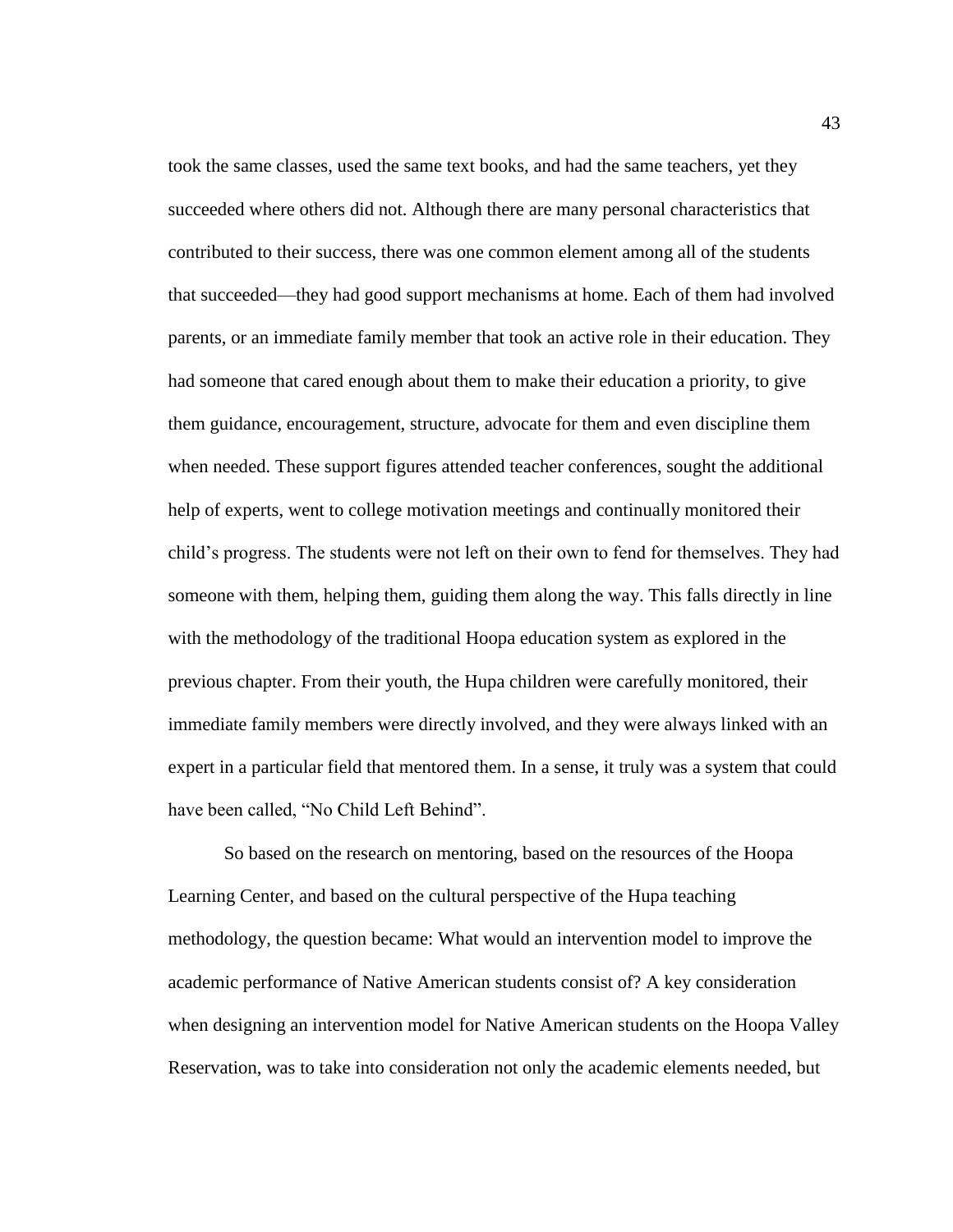equally important to build this process with cultural context. The resources of the Hoopa Learning Center, and the tutoring program the center implemented were also a consideration. Based on these criteria, a mentoring model tailored to the Hoopa community made a lot of sense.

While there is considerable research on "mentoring" models and outcomes as is discussed in the Literature Review. There isn't any research regarding specific academic interventions for Hoopa Tribal members. After much discussion with local tutors, teachers, educators, parents, and students, it was determined that each student would benefit from a process that included an individualized education plan. It was also determined that each plan needed to be simple enough that the students could follow it, that it could help organize the student, keep them on track and be fluid enough to adapt to changing circumstances, have accountability, and most importantly, a mentor to help guide the student throughout this process.

# The Process of Developing the Mentoring Program

As mentioned, after the initial research, the process of developing a mentoring model started to take shape after gathering input about the issues and the achievement gaps from the main stakeholders. After several meetings with the key stakeholders in the community such as educators, parents, and cultural experts, commonalities began to surface. These involved the need to fill gaps by encouraging more structure and support, enhancing parental involvement, identifying at risk students, performing assessments, getting student buy-in, providing consistency, clear communications, advocacy,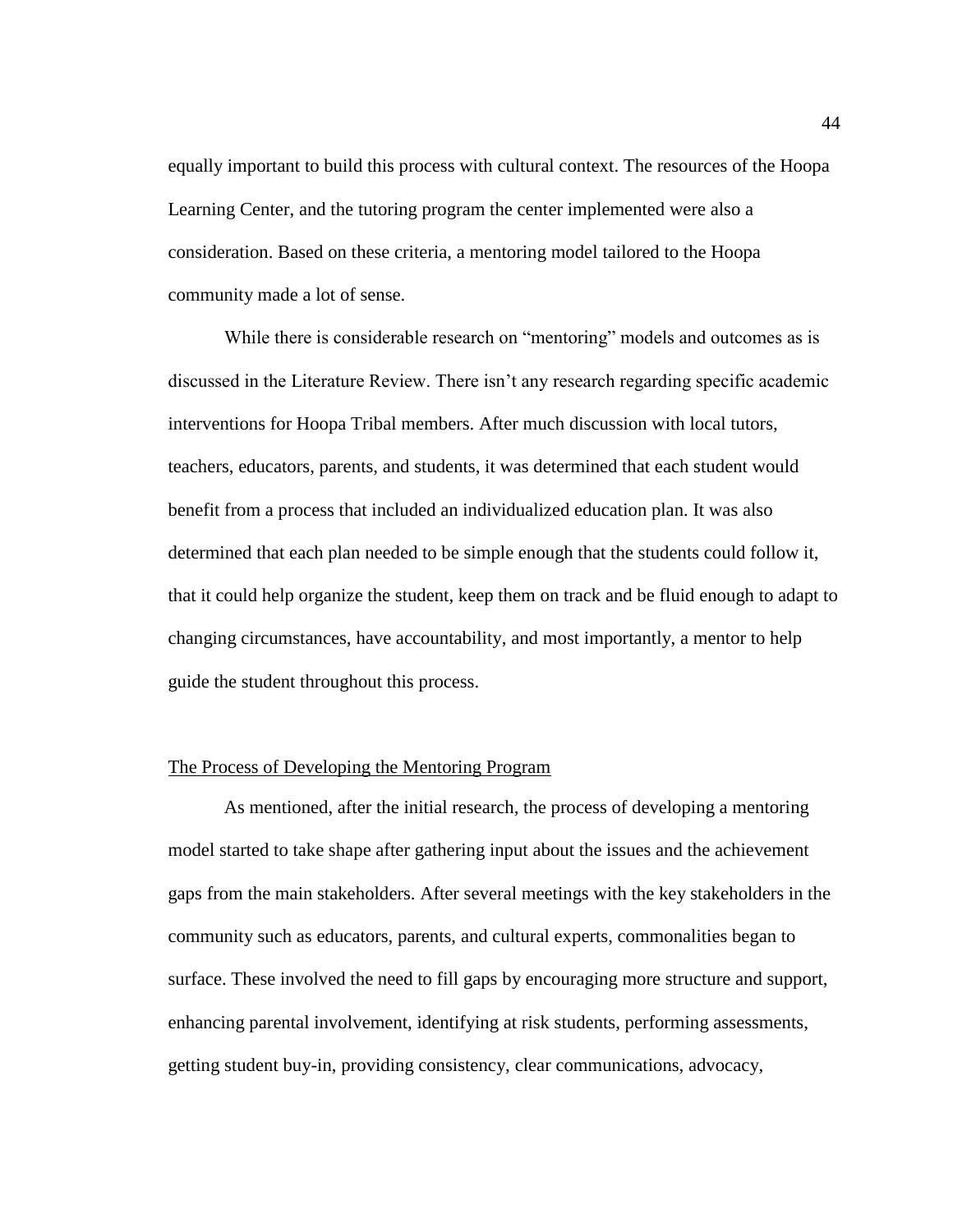adaptability and accountability. A system that included a process to work with the students and the need for a student education plan combined with a mentor program began to take form.

First, there were logistical questions that needed to be addressed: an intake process, contact information, parent permission slips to access student records, transportation approval, medical emergencies, authorized guardianships, and so on. Next we identified the following elements this program would be built on. These included providing a cultural foundation, having clear communication between all stakeholders, identifying at risk students, assessing each student and developing an individualized plan based on that assessment, clearly defining strategies for academic interventions, (including special considerations, if any), motivating the students to want to improve and stay committed to the process, developing student responsibility and positive selfconcepts, setting small goals while working toward larger goals, developing good study habits and organizational skills, integrating individualized learning modules via technology components, providing ongoing support and accountability, getting more parent/guardian participation, recognition of student successes, adapting the student plan (if needed) throughout the student's progress, and finally, creating a process to measure these successes. The following outline contains the elements of the program that we developed.

#### Elements of the Hoopa Mentoring Program

1. Identify at-risk students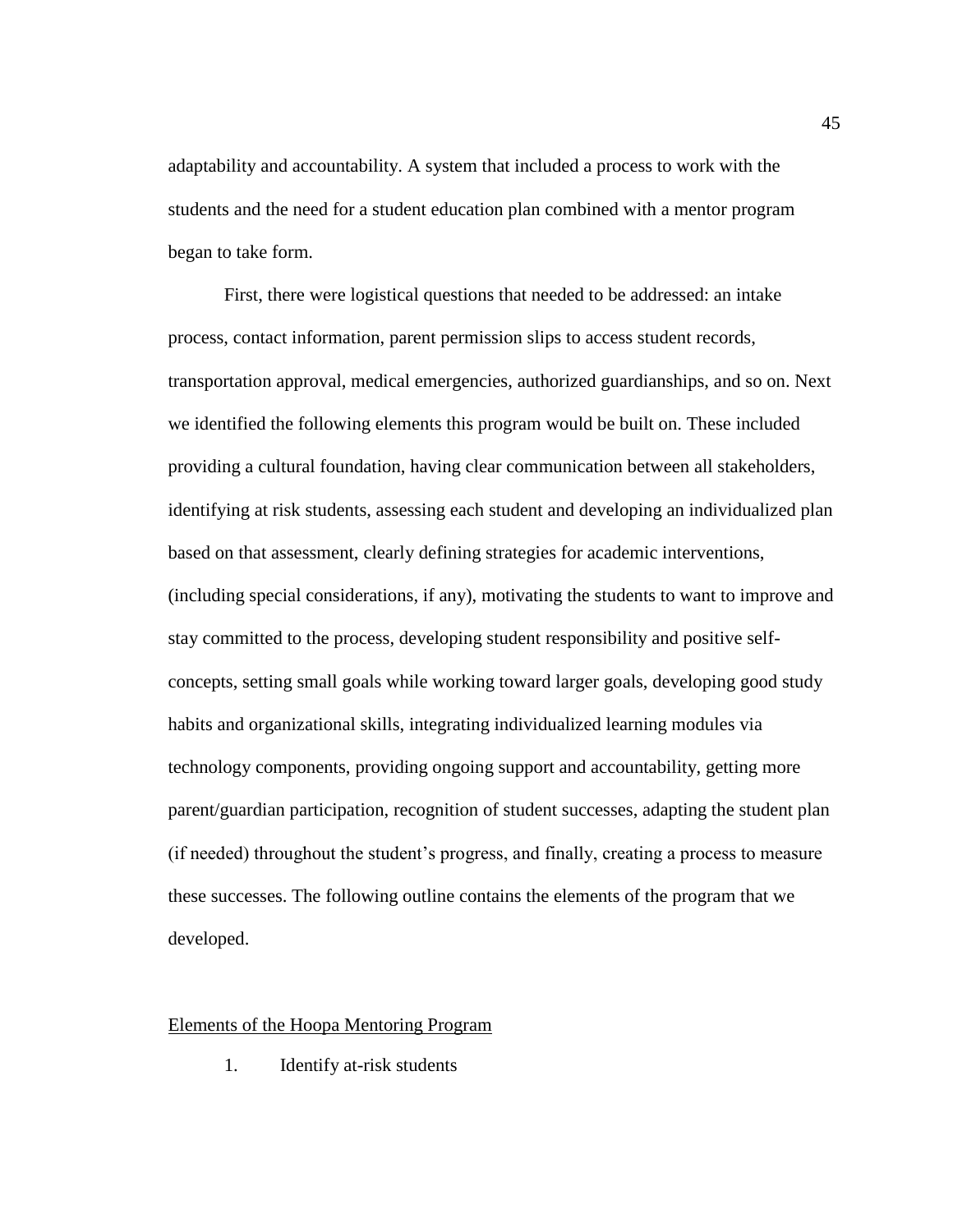- 2. Consistency/Communication/Advocacy with all stakeholders
- 3. Assign a mentor "Academic Case Worker"
- 4. Connection with the student, build relationship with cultural context
- 5. Assessment
- 6. Student buy-in and commitment
- 7. Parent support and participation
- 8. Develop an individualized educational plan that includes:
	- Student buy in/commitment
	- Specific Goal/s
	- Targeted areas of improvement
	- Identify special considerations (if any).
	- Clear strategies to address their need, including developing good study habits and organizational skills.
	- Frequency. A specific schedule detailing sessions.
	- Accountability of the student with ongoing progress reports on student performance, attendance, homework, grades, and standardized test scores.
	- Adaptability. The plans are designed in a format that allows the students to attain their goals, and set new ones as they progress.
- 9. Integration of technology by utilizing individualized learning modules.
- 10. Activities to include field trips, including cultural activities.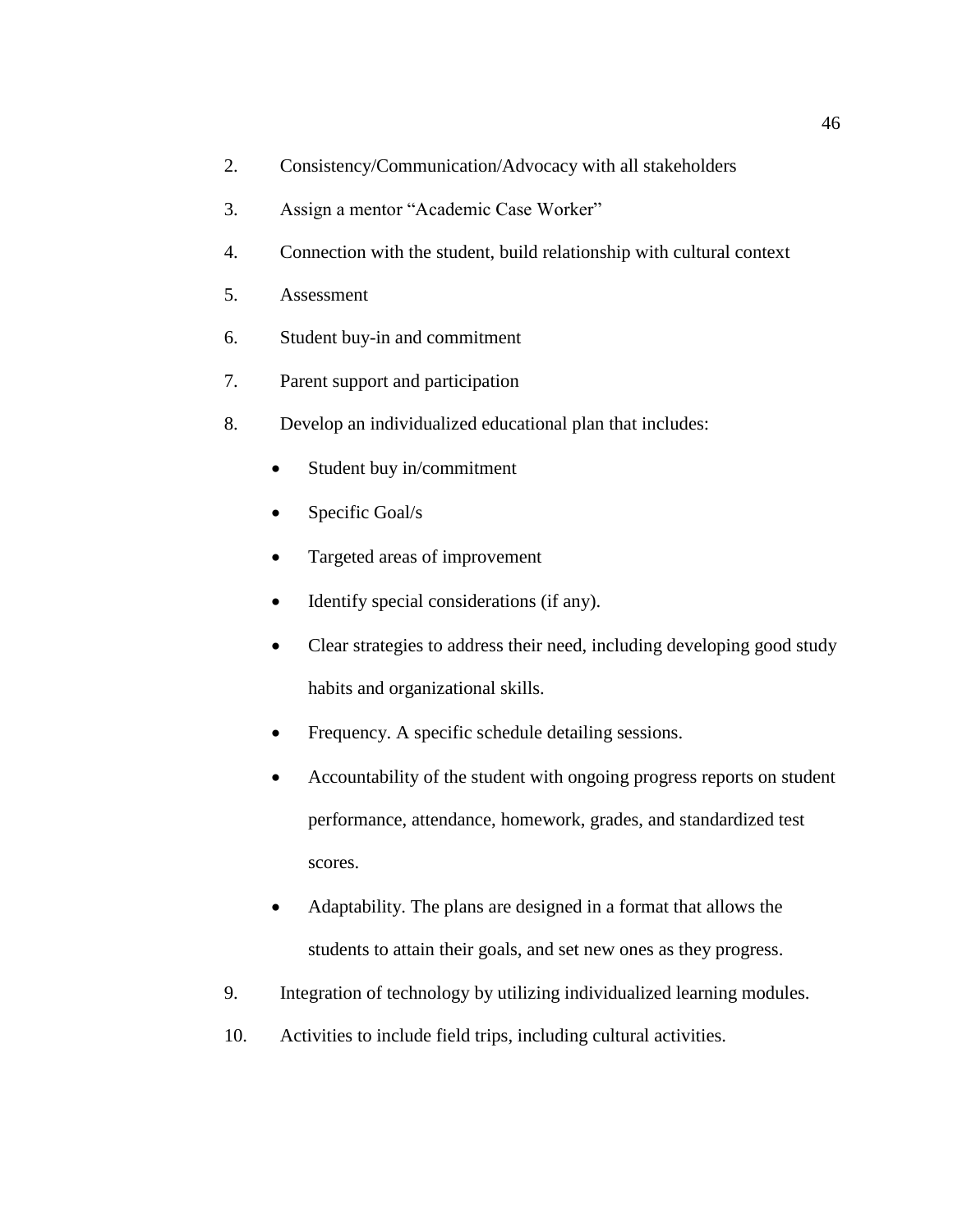## 11. Recognition.

- Acknowledgments of successes
- Small rewards/incentives for reaching specific benchmarks

#### Infrastructure—The Hoopa Learning Center

After the elements and structure of a Hoopa mentoring program had been developed, implementation became the next critical point. How and where to implement the program were the next logical pieces to answer. Due to the Hoopa Learning Center's existing relationship with the school district, the infrastructure of the program, its staff, close proximity to the school, and cultural activities, the Hoopa Tribal Learning Center (HTLC) was a good candidate to implement this mentoring intervention. The HTLC program is within the Hoopa Education Department. Prior to this new mentoring program, the Hoopa Tribal Learning Center's (HTLC) staff operated primarily as teachers' aides. They worked within classrooms with whatever students the teacher assigned to them for the day. They provided much needed support for teachers, but unfortunately little data existed demonstrating their effectiveness. This new Hoopa Mentoring Program would provide more comprehensive and focused support for the students and provide data and outcome accountability.

The following is a brief description of the program. The Hoopa Learning Center is managed by a manager with minimum BA and three years experience in the education field. The HTLC generally has 4-6 full time mentors on staff. Each mentor (whom the program calls an "Academic Case Worker"), has a case load of 10-25 students depending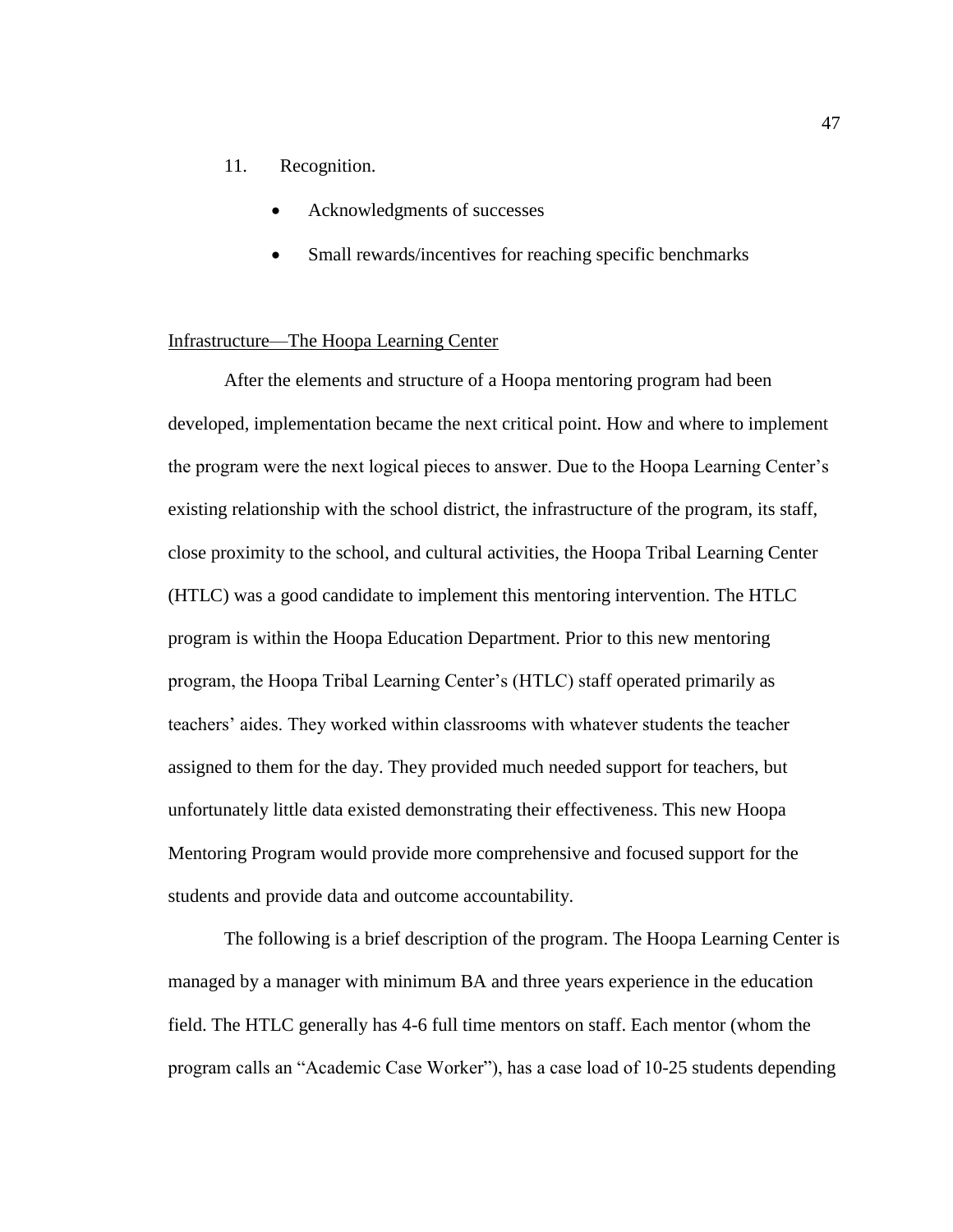on their experience, skill set, and the organization of the mentor. There is no hard set student to mentor ratio number because the connection with the student is the most important component. If a mentor can successfully manage 17 students, then that is their case load, if they can manage more, then they will. The manager of the program and the mentor make that determination. In every case, the center has more referrals than available staff, so there is no shortage of students that want to participate in the program. Each mentor generally has an AA degree or is working toward their degree, or they are working toward their Bachelor's degree. The mentors are Native Americans and live in the immediate area.

When hired each mentor already had some training and experience in working with Native American children. Upon hiring, each mentor needed to pass a criminal background check, pass a TB test and adhere to the Tribe's drug and alcohol policy, which means that they must pass drug and alcohol tests, and are subject to random drug testing. Once hired, additional training is provided for each mentor at the learning center. This training includes understanding the legalities of working with students, professionalism, their responsibility as a mentor, recognizing and understanding warning signs of distress, developing rapport, interviewing students, developing education plans, and shadowing an existing mentor for a week. There are also specialized trainings throughout the year that include interventions, crisis intervention and subject specialized trainings.

A critical element of the training for the mentors is spent on making the distinction between their role as a mentor, and that of a friend or certified counselor. The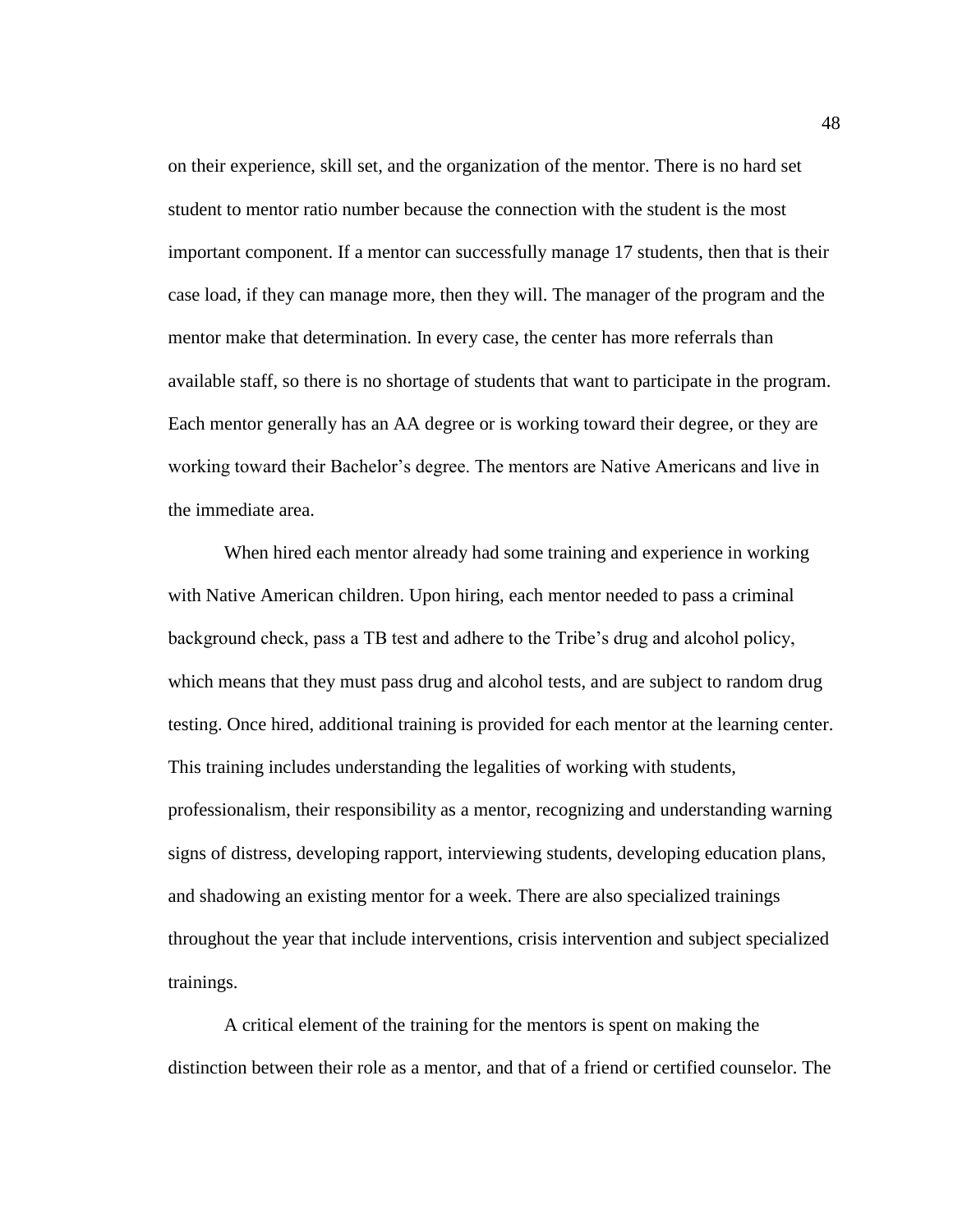mentor must learn their boundaries and develop trust with the student and support them, but not cross that boundary as a friend at the expense of being a professional. The mentors must also know their limitations and when to get other professionals involved with more serious issues, while at the same time maintaining the trust of their students. The safety of the student is always paramount. If students reveal some very serious issues that they may not want to face or receive help for, it is the responsibility of the mentor to be the adult and act in the best of the student, even if it is an uncomfortable situation.

The next step is matching the mentors with the students. The manager makes the determination of which mentor would be most appropriate for a particular student. Sometimes this is based on a student's or parent's request. Usually it is determined based on the mentors skill set and the needs of the student. For example, student Robert X may be a high school student that needs immediate intervention with Algebra. The manager would assign the mentor with a strong background in math that specializes in working with high school students. Another student, Sally Y, may be a middle school student in the 5th grade that struggles in all subjects and the direct link may be her low attendance that leads to this low performance. In this case, the manager would assign the mentor that specializes in working with middle school students and include strategies in her plan to improve her attendance.

Based on the infrastructure and resources of the Learning Center, and after the elements of the mentoring process have been identified, the three C's (communication, coordination and consistency) must be addressed to establish an environment that will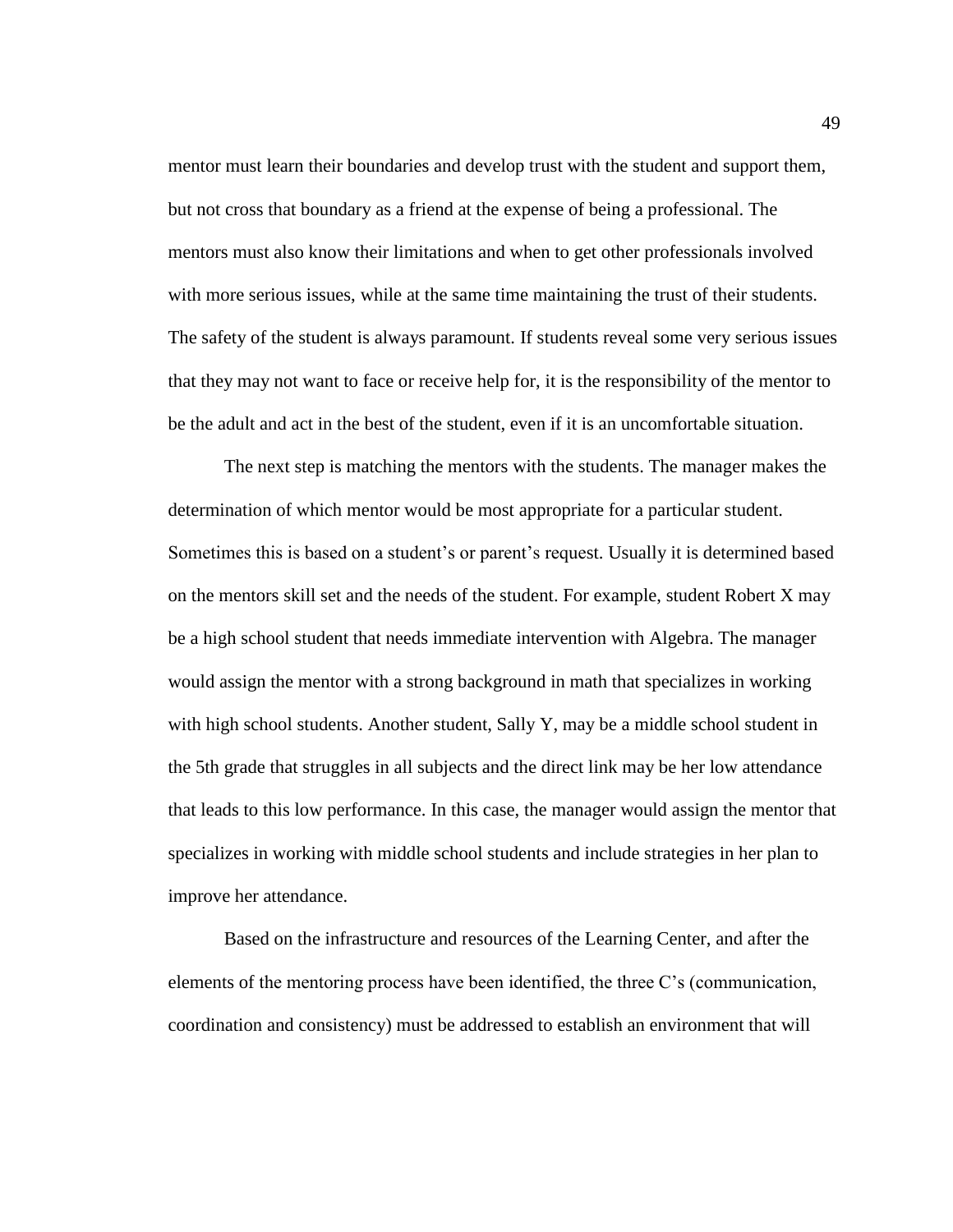allow this process to be implemented between the Hoopa Tribal Education Department's Learning Center and the Klamath Trinity Joint Unified School District,.

#### The Three C's: Communication—Coordination—Consistency

Before the process could begin, the relationship and coordination between the Hoopa Tribal Education Department (HTED) and the Klamath Trinity Joint Unified School District (KTJUSD) needed to be established. Over the years the two organizations have had an on-again, off-again relationship. But generally speaking, the two organizations have developed trust and a mutual respect based on their roles with in the educational process. It is this relationship that provides a platform where the school teachers and administrators, meet regularly with the Hoopa Tribal Education Director and the HTLC staff to address various educational concerns. In some cases, these meetings follow a formal process with an agenda and minutes. However, these meetings most often take place on an as needed basis. The mentors have the liberty to speak with teachers, outreach consultants, administrators, parents, and of course the students in order to provide ongoing support, help develop the education plan, and monitor the student's progress. The goal of each mentor is to start the process by creating a line of communication with all stakeholders, and to coordinate these efforts in order to have a positive effect on the student.

The mentor helps facilitate the process with the student and with the stakeholders. At times, the mentor will even advocate for the students when the situation arises. Establishing communication, identifying need, identifying available resources and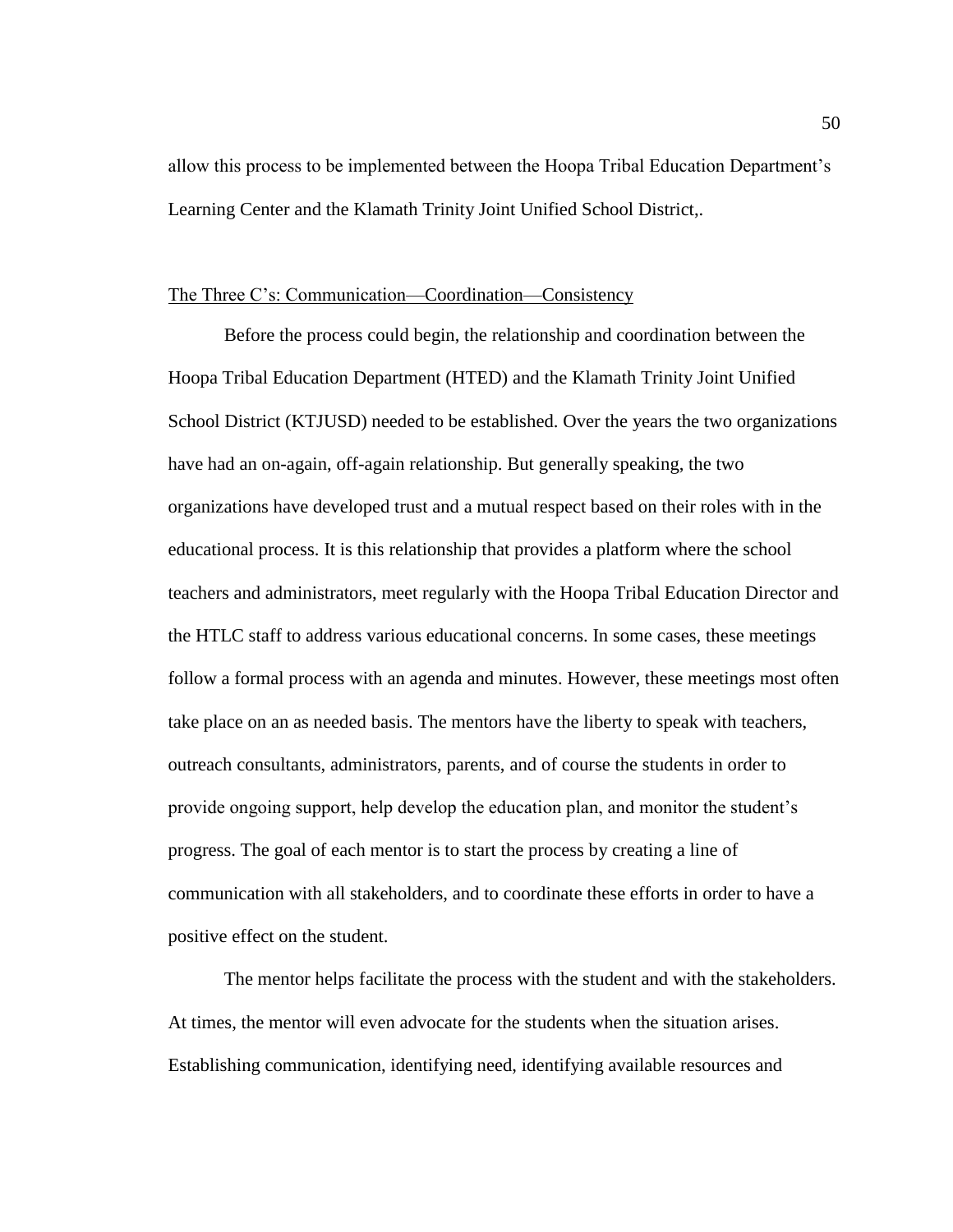developing a relationship with the student are the paramount elements and responsibilities of the academic case workers (mentors).

By keeping these lines of communication open and coordinating everyone's efforts, the center provides some consistency for the student. Consistency is one of the key elements that will help the student begin to move forward and stay with the process. This coordination of efforts also helps leverage the teachers' time, because the mentors can carry on a lesson that the teacher covered. This also avoids the students receiving mixed messages from the school and the HTLC staff.

Additionally, it provides an opportunity for more accountability. For example, the center has had cases where the student gave false information to the mentor/academic case worker about homework assigned. The intent of the student was to get out of doing their homework. However, when the academic case workers are in constant contact with the teachers, it makes it more difficult for the student to play one against another or to deny what school work was assigned. The more open the communication is, the easier it is to keep the stakeholders informed, and coordinate their efforts. It also allows them to leverage resources. All of this provides a consistent process for the student that leads to improved academic performance.

Consistency is a vital component particularly if the student has a home environment that doesn't provide them with consistency regarding their schooling. If this is the case, sometimes consistency is a new habit the students have to learn. As the old saying goes, "old habits are hard to break." And although the Learning Center cannot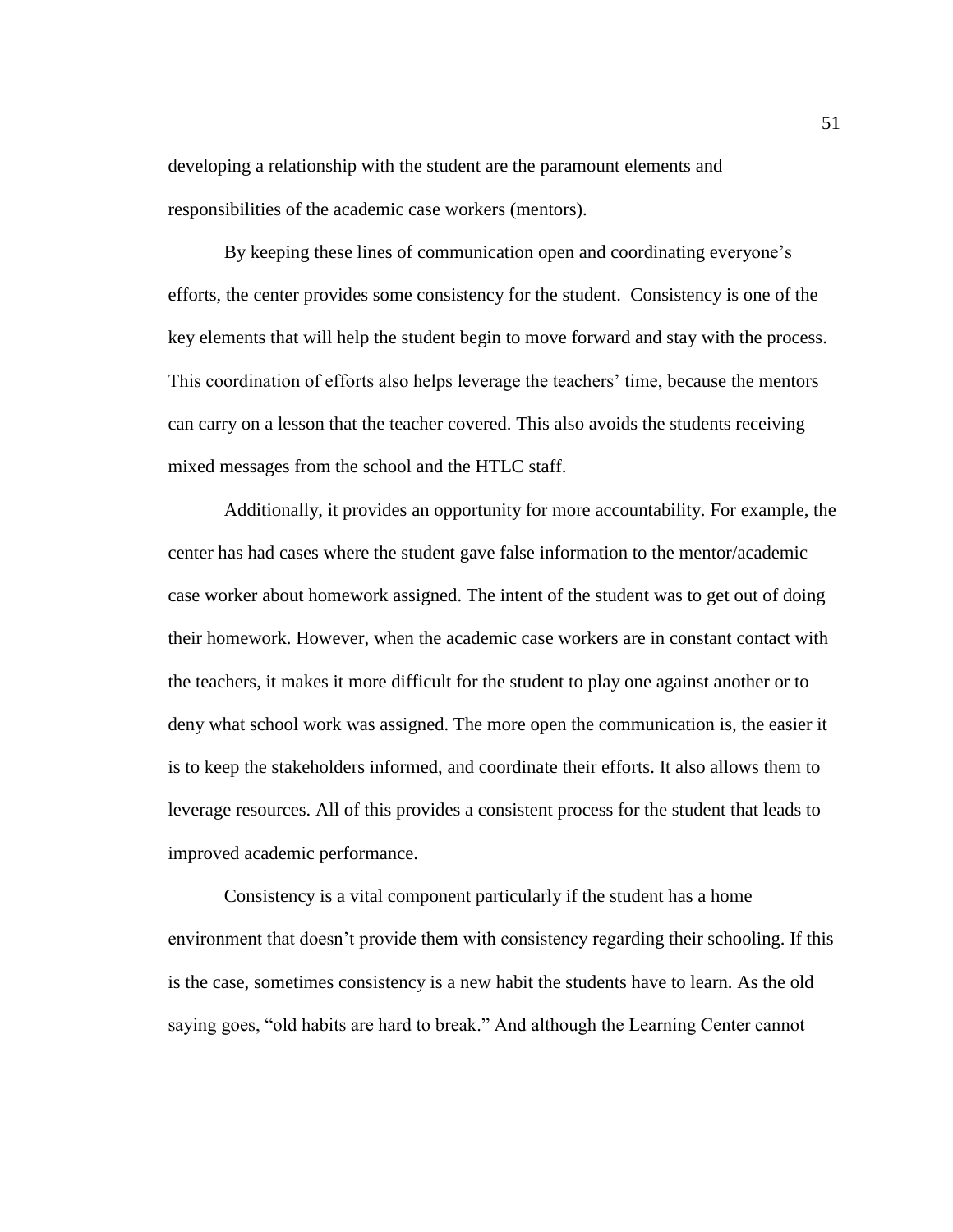control what goes on in the home, it can provide consistency and support outside of the home.

Once the logistics were ironed out and the partnerships and communication established, the next step was to identify who to help and how to identify them? Particularly since the center has limited staffing and resources and could not help all of the students that needed additional help and support.

#### Identify at-risk students

The next step was to identify which students were most at risk and therefore needed the most help. This process included both the Hoopa Tribal Learning Center Program (HTLC) and the Klamath Trinity Joint Unified School District. The two main schools served by the HTLC are the Hoopa Elementary School and the Hoopa High School. Each school has an outreach consultant that works with teachers and school counselors on a daily basis. The teachers refer students to the outreach consultant, and the outreach consultant conducts the first preliminary evaluation of the students based on the recommendations of the teacher. The outreach consultant sets up a meeting with the student's parent/guardians with the HTLC program coordinator. Sometimes, this meeting is an informal meeting to inform the student and parents of the school's concerns regarding the student. Sometimes this meeting is a more formal Student Support Team (SST) meeting. The SST includes a school counselor, primary teachers, a HTLC coordinator and at times a school administrator.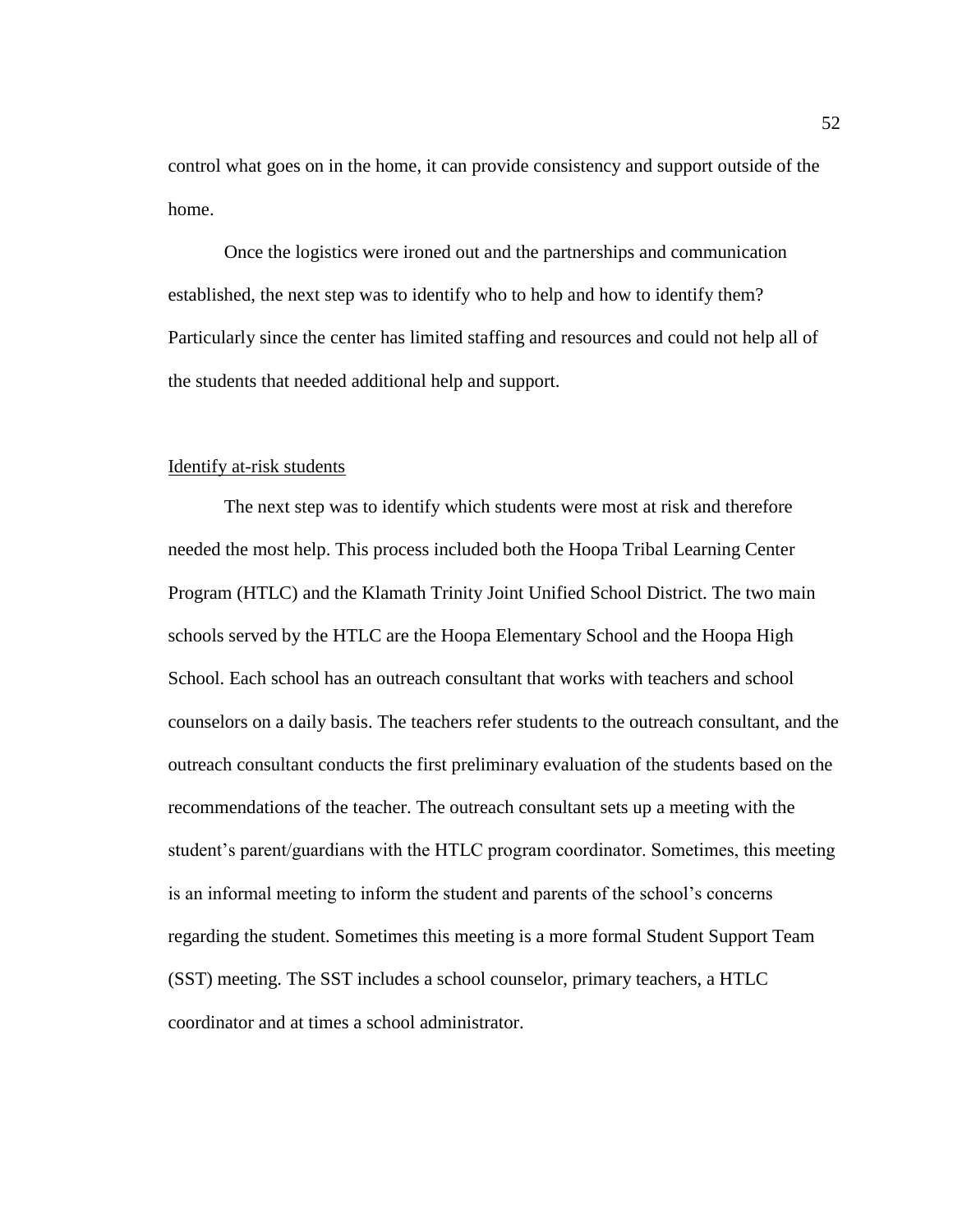The outreach consultant may develop various strategies to help the student. One of those strategies is to refer the student to participate in the Hoopa Tribal Mentoring Program conducted by the Hoopa Tribal Learning Center (HTLC). Once the HTLC receives the referral, another meeting is set up with the student and parents at the HTLC.

The HTLC also accepts referrals from teachers, and parents directly. Some students may not progress to the stage of needing an intervention from the schools' outreach consultant, but a teacher or parent can still request to enroll the student in the Hoopa Tribal Learning Center's Mentoring Program.

After the first meeting, the HTLC coordinator evaluates the information provided in the meeting using a rubric in order to determine the "at risk" level of the student. A sample of this rubric is contained in the mentoring handbook. See Appendix p. 74. Students that score high on the rubric will receive the most support. These students generally have low skill sets, poor grades, low standardized test scores, usually have poor attendance, and may have behavioral challenges. In these cases, a schedule is developed that usually includes additional support and/or tutoring in school, as well as weekly tutoring sessions after school. Students who score low on the rubric, generally only receive after school support once or twice a week. And in some cases, some students may only receive support a few times per month if they are termed a "maintenance" student. Maintenance students generally are performing at grade level and get adequate grades, and sometimes just need a little contact with their mentor and ways to monitor their progress in order to intervene if it is necessary to get the student back on track.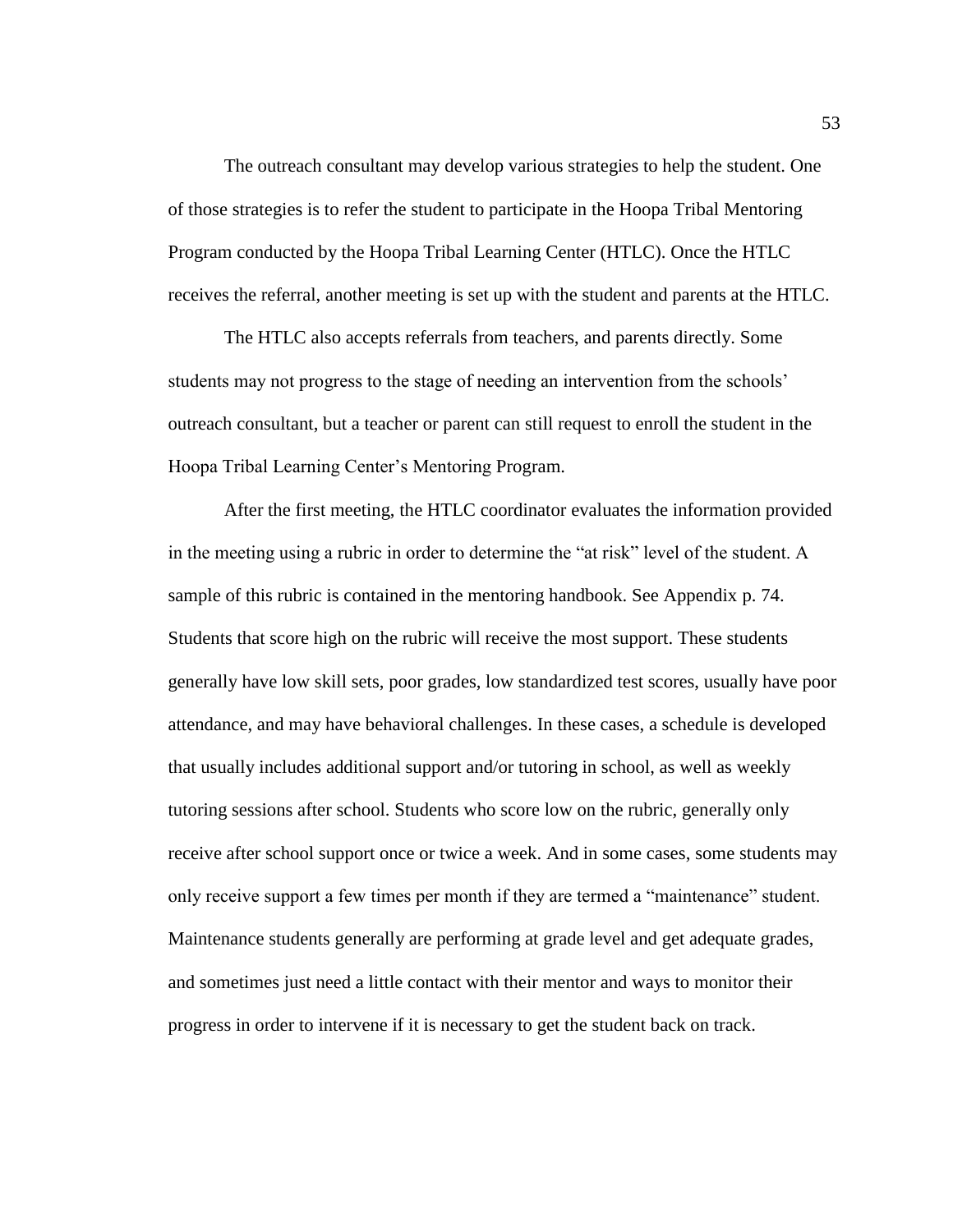#### Assign a Mentor/Academic Case Worker

The key to this entire process is the mentor/academic case worker. They are directly responsible for coordinating and implementing each element of this process. The mentor must also establish a relationship with the student and, in fact, the success or failure of helping the student will, in part, be a direct result of their ability to make a personal connection with the student and their family, and the mentor's ability to motivate the student. Other elements include consistency with the student, as well as communication, coordination with the teachers, organization and follow up. Each mentor must keep an active file on each student and must gather ongoing data such as progress reports, attendance and standardized test scores. And of course, this process must acknowledge and be built upon a foundation of the Hoopa culture to help develop a connection with the student. The mentor begins the process by understanding as much as possible about the student.

# Assessment

Before the mentor can begin to work with the student, they must first understand as much about the student as possible. Particularly the skill set of the student. Therefore an assessment of the student is necessary. The assessments currently used vary depending on the student and where the referral came from. Most often it begins with the teachers' input and the teachers often refer to their experiences with that particular student based on their current grades and standardized test results. Other assessment tools used depend on the student. For some students, an assessment called Dibles is used, for others the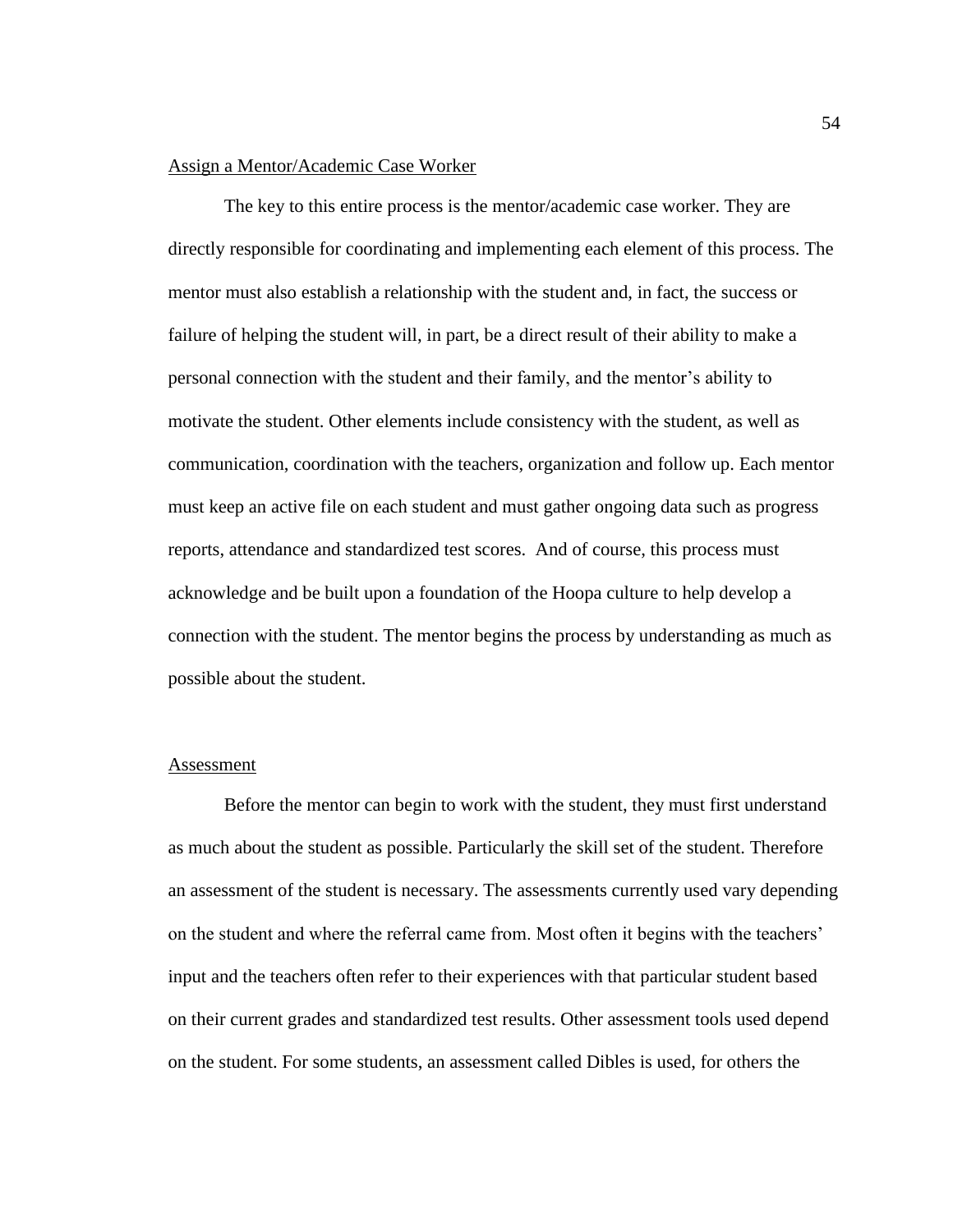assessments provided by the Sacramento County Office of Education (SCOE) are used. Additionally, the Hoopa Tribal Learning Center (HTLC) gathers feedback on what grade level the student is at in reading, writing and mathematics. This information is used to develop specific lesson plans for academic interventions based on each students' needs. The mentor needs to have as clear of a picture as possible in order to help the student. Another crucial piece of the evaluation and assessment process is the interview with the student.

The first interview/discussion between the mentor and student is critical. The student interview and its approach is the most important piece in developing the right foundation because it not only provides the mentor with the information needed to develop an effective education plan for the student, but if conducted properly, it also elicits the most critical element from the student, their buy-in. Additionally, this interview fosters personal responsibility and enhances trust between the student and mentor.

# The Student Interview: Student Buy-in

Getting student buy-in and motivating the student are critical elements of this process. We have observed that we can talk "at" the student about what they should do until we are blue in the face—but unless that student wants to improve, we really cannot effectively help them. Therefore, it is our job to get them to "want" to improve. This is an important concept worth repeating—WE MUST GET THEM TO WANT TO IMPROVE. If the interview is conducted properly, it should not be a process whereby we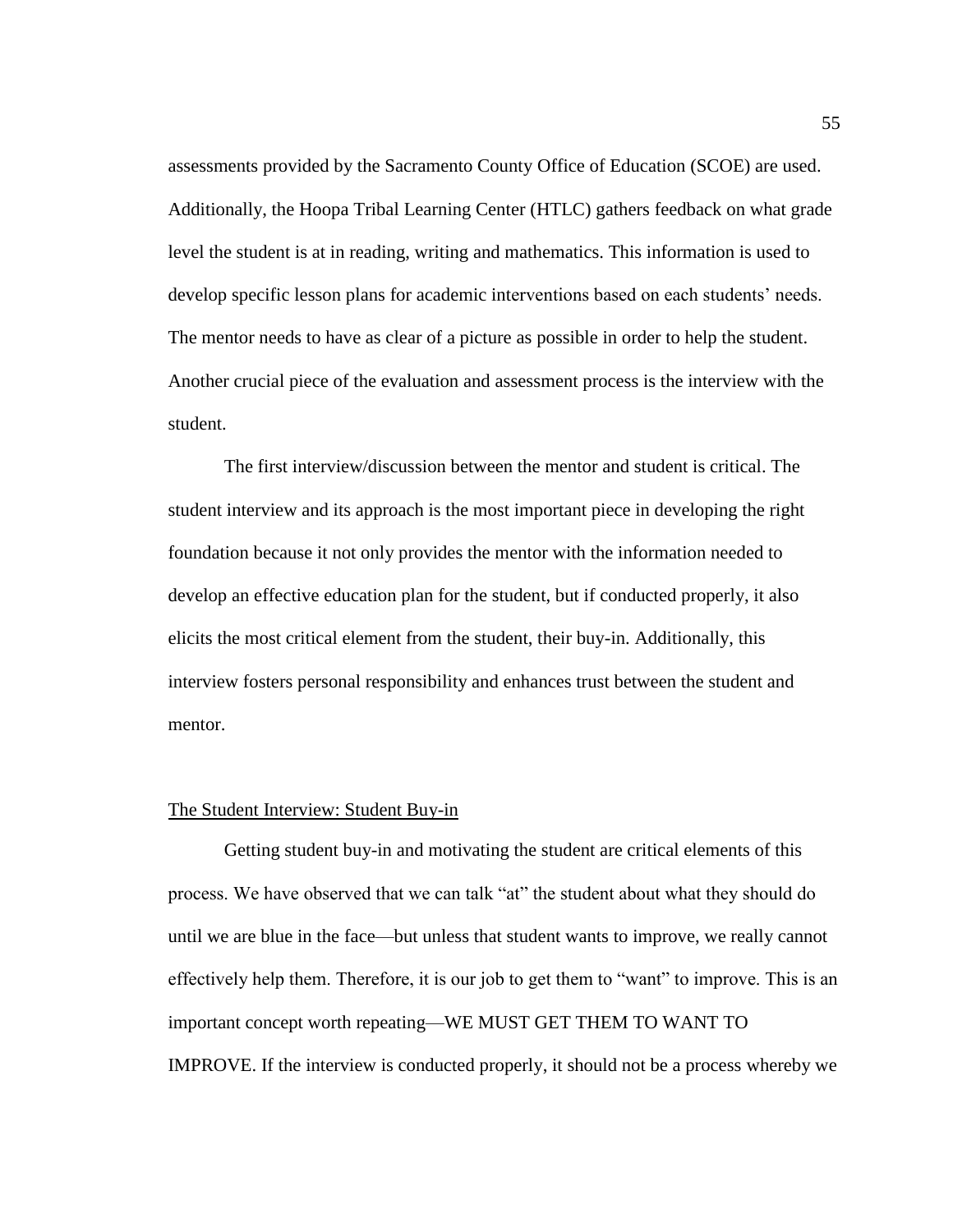are telling them what they should do. We already know what they should do, their teachers know what they should do, the outreach consultant knows what they should do, their parents know what they should do, and the student knows what he or she should do. But all of these people knowing, is only part of the solution, the real trick is getting the student to want to engage and buy-in. Therefore, we have to get the student to want to improve.

The process begins with a safe environment and an open non-judgmental conversation with the student. We developed a questionnaire that we follow in our interview with the student that is just as important as the education plan itself. This questionnaire elicits responses from the student by asking them to consider what is affecting their academic performance, how they feel about this, what they think would help them do better, and of course the main ingredient—a commitment that they want to do better. This is the foundation that the education plans are built on. It includes many components: developing a relationship between the mentor and student, getting the student to buy in to the process and thereby commit to the program, getting the student to take ownership of their education, helping them to identify their strengths and weaknesses, helping the student to identify barriers and how to overcome those barriers, and, most importantly, getting the student to say how they will improve. This questionnaire is included in the mentoring handbook, Appendix p. 75.

If the process has been followed correctly, at the end of the interview, the student has told us that they want to improve, that they have a clear goal set and have identified what they need to work on. They have also identified what challenges and barriers they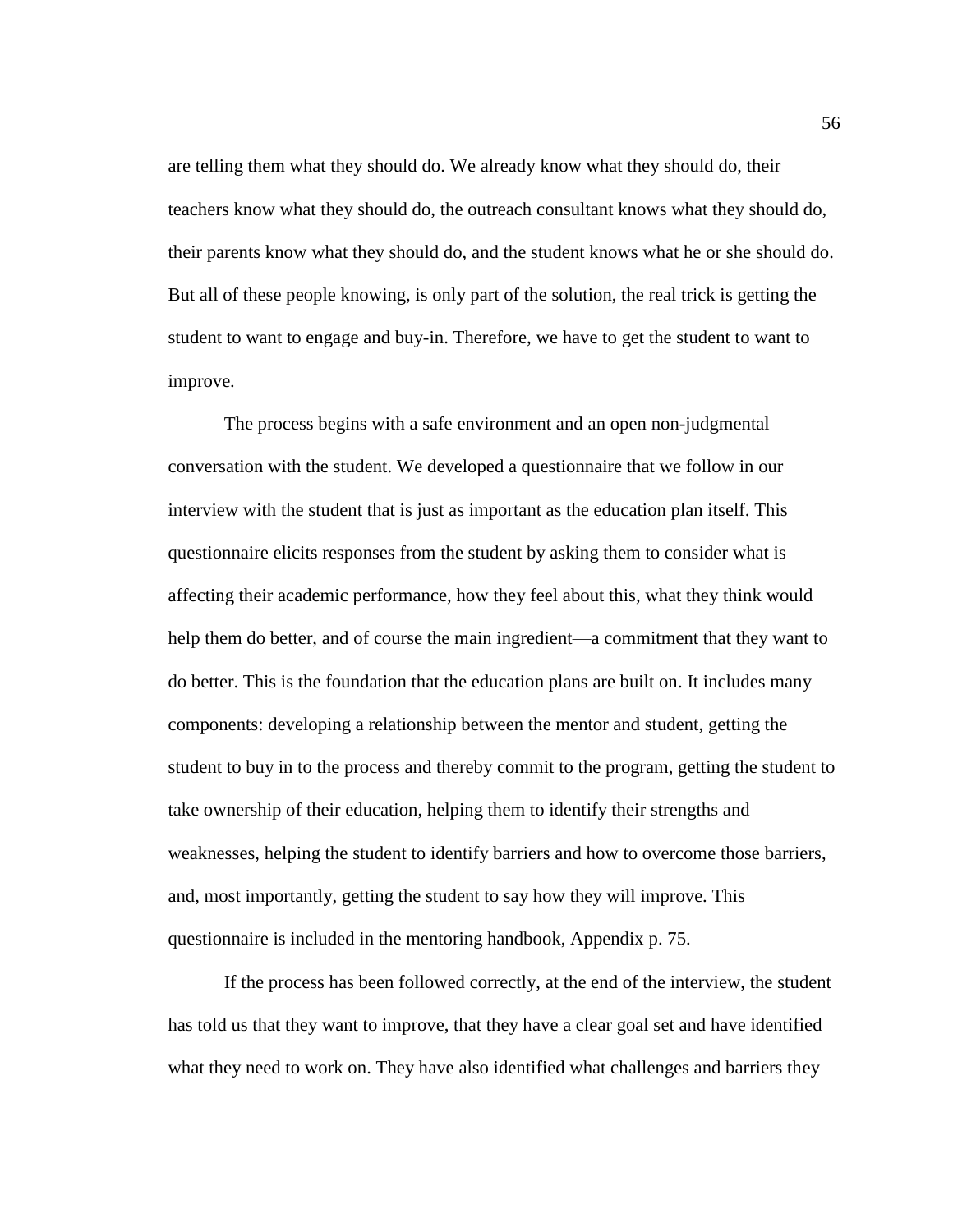may face and how they will overcome those challenges. Finally, that they will commit to this process and do what it takes to complete their plan.

After the student interview is complete a follow up with their parent/s or guardian/s is included. This is done separately to allow the student to feel more in control and to have the freedom to speak openly and honestly. When parents are a part of the initial interview they sometimes inadvertently interfere with the listening process of the interview or pass judgments on their child without realizing they could cause the student to disengage from this process. They can also take the focus away from the mentor developing a relationship and trust with the student. This however, does not imply that parent input and support is not needed, far from it. However, through much trial and error, we have found that it is better to conduct the first interview with just the student. Afterward, we approach the parent and discuss how they can be involved and help support this process.

A follow-up document to the questionnaire is a student contract. At the end of the interview we restate what we think they have told us. Once they agree, we reiterate that this is THEIR plan, and we will help and support them to complete THEIR plan. The key at this stage is getting the student to commit to the plan by signing the contract. Again, the process leading to this point is crucial. It should be very natural for the student to want to commit and sign the contract because it is their plan, and they have already told us what they want to do. So after they agree and sign the contract we reinforce that by signing the contract. It is treated as a binding contract and the student agrees to complete the plan, and the mentor also signs the contract and agrees to support the student. This is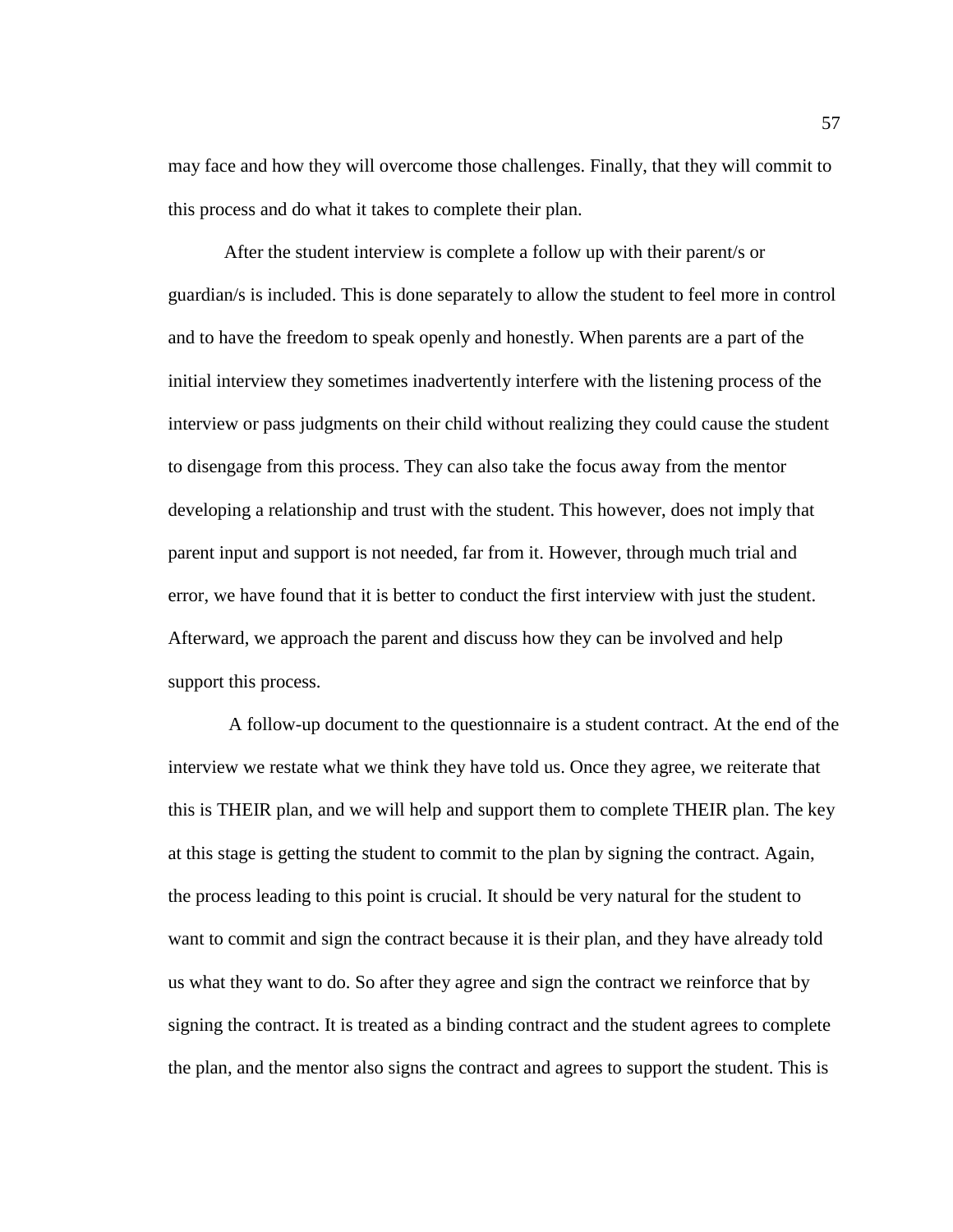in line with cultural practices. When they give their word, they must follow through or risk offending the person they've given their word to.

There is also a place for the parent/guardian to sign the contract which we discuss with the parent at the second meeting with all of the stakeholders including the student, parent, mentor and teacher if possible. If a parent meeting is not possible in the near future, we have the student take it to their parent/guardian and have them sign the form and return it to us. We usually give them a deadline to get it in because we have found that if we leave it open ended, we don't get the contract back for weeks, months, or sometimes not at all, and we lose the power of the contract. We keep a copy of the student contract on file and have it readily available to refer to when we need to motivate the student and remind them what and why they are doing this.

The interview, the individualized education plan and contract all happen about the same time. Sometimes the plan needs a few more days to develop, but it is based on the interview and input from the student. There is of course some help and guidance from the mentor to make sure the critical elements needed to help the student are included. Usually, however, the students are more than honest and know what they need to do to improve.

#### Develop an Individualized Educational Plan

Once the mentor is assigned to the student and after the mentor has gathered any additional information they need from the school or teacher, and the interview has been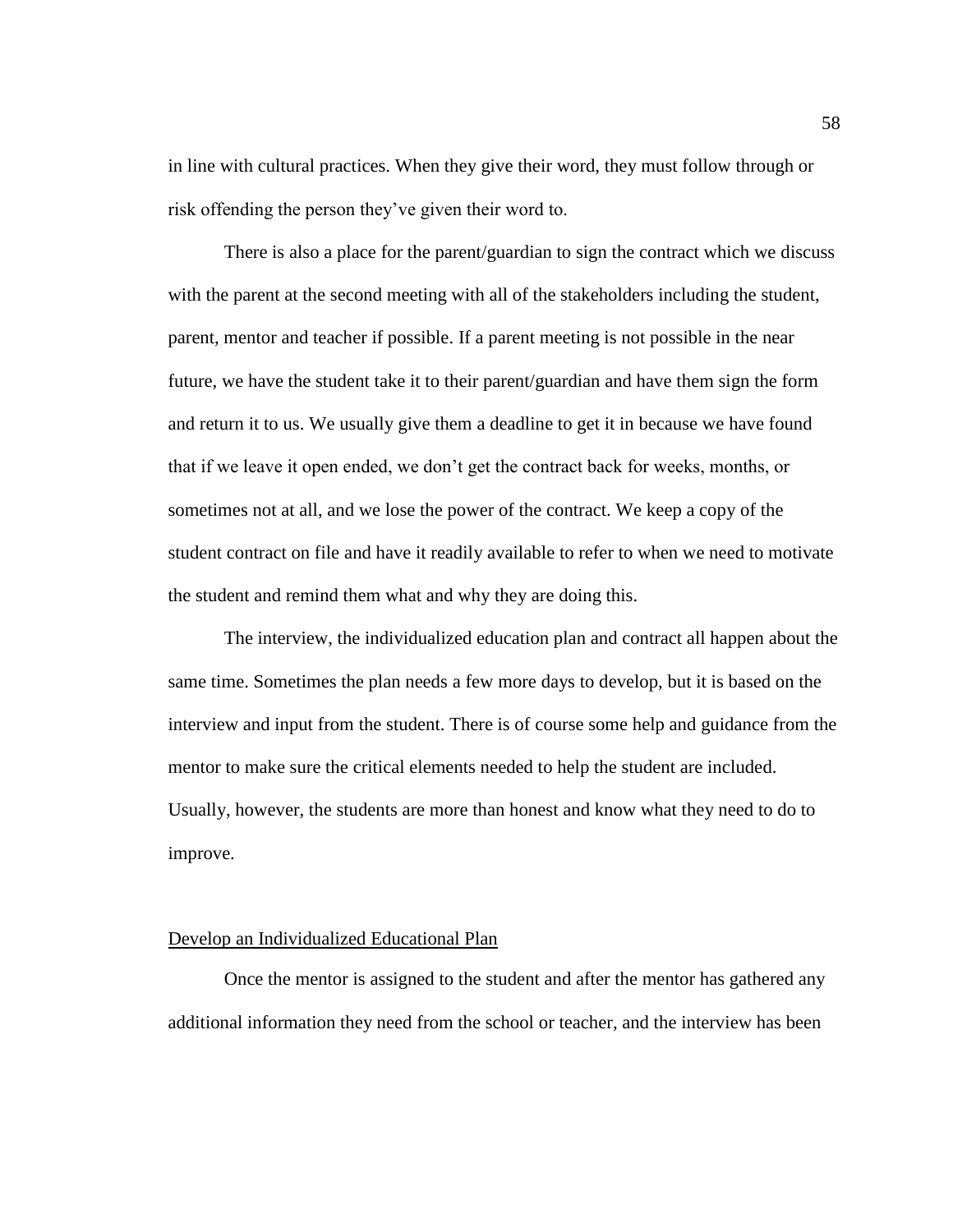conducted with the student, the mentor develops an education plan for the student. This plan includes the following elements:

- a. Student buy-in/commitment formalized by the contract.
- b. Specific Goal/s
- c. Target areas for improvement
- d. Identification of special considerations (if any).
- e. Clear strategies to address student need, including developing good study habits and organizational skills.
- f. A specific schedule for the mentor and student.
- g. Accountability with ongoing progress reports on student performance, attendance, homework, grades, star testing results, etc.
- h. Adaptability. The plans are designed in a format that allows them to attain their goals, and set new ones as they progress.
- i. Integration of Technology, utilizing individualized learning modules.
- j. Recognition.
- i. Acknowledgments of successes
- k. Small rewards/incentives for reaching specific benchmarks

The format is simple enough so that the students could develop and follow it, yet function in a way that gives us the information we need. Once the process is underway and the mentor works with the students on an ongoing basis, there is always a point where the student either completes or needs to modify their plan.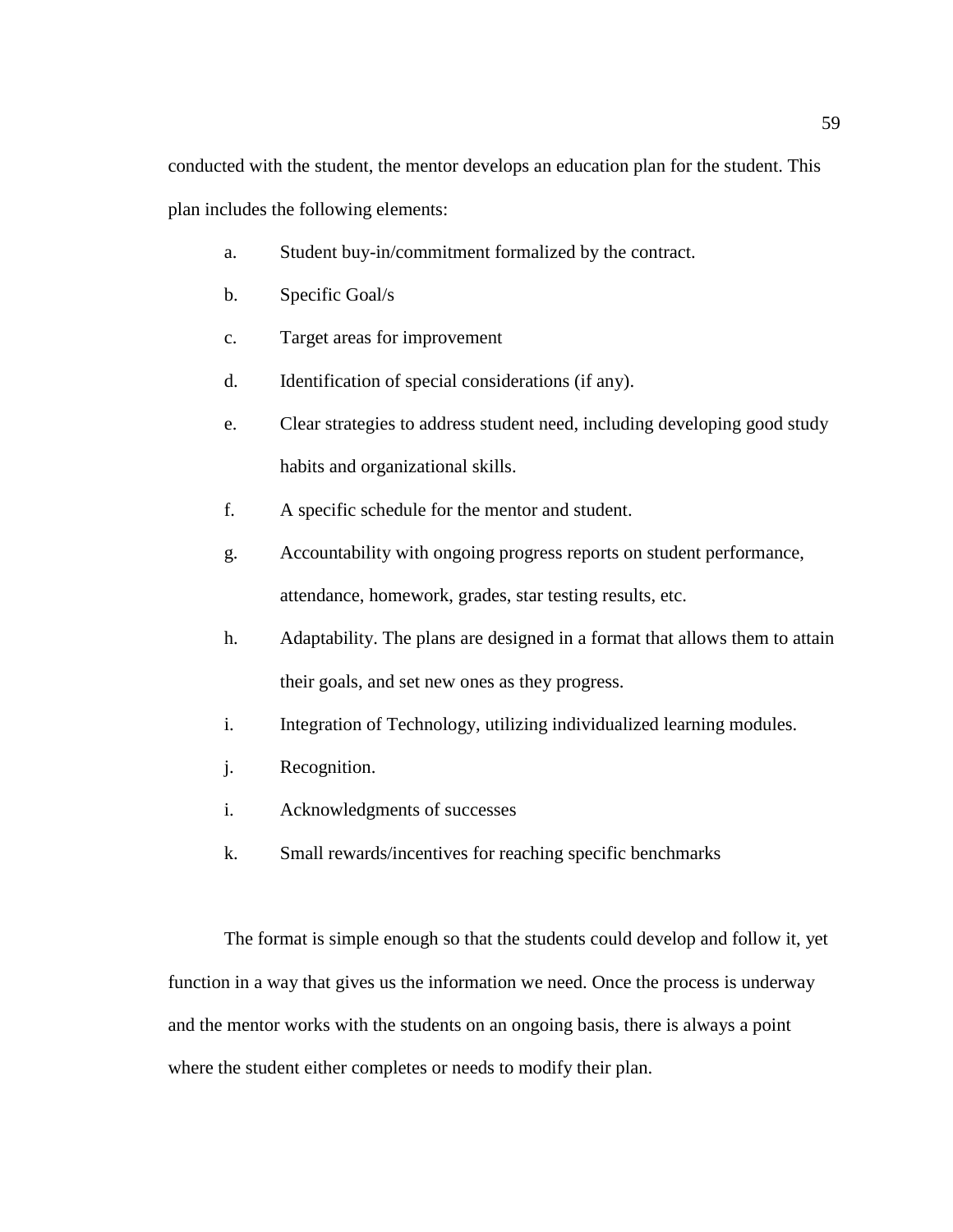# **Adaptability**

We can never forget that we are dealing with people, and the nature of dealing with people is that things are always in constant motion and change, particularly for students with limited life experiences. Therefore, this process needs to be structured enough to provide the student with the consistency they need, yet fluid enough to account for modifications if needed. For example, in some cases, the education plans go exactly as drafted, the students improve, and then the plan needs to be upgraded to account for the new goal. The student may have decided that they wanted to change their math grade from a D to a C. Once they accomplish this, the new goal may be to raise it up to a B or even an A. In other cases, there are elements that the mentors cannot predict and the need to modify a plan is critical for meeting the student's needs at that moment. In one case, a student was struggling in school and having severe behavioral issues. The student was referred to the learning center and followed all of the right steps and developed a plan. But as the mentor began working with the student, the mentor noticed that the student had difficulty writing. This frustrated the student and the student did not want to do his work. After several sessions of trying to help the student, the mentor began to suspect that the problem was more than just student motivation. The mentor sought the expertise of the school district's special education counselor. It was eventually determined that the student had a slight learning disability and needed additional help in developing his fine motor skills. After gaining this knowledge, the student's education plan was modified to focus on more activities developing his fine motor skills, as well as emphasizing oral learning methodologies. As a result, the student started to see success, gain confidence,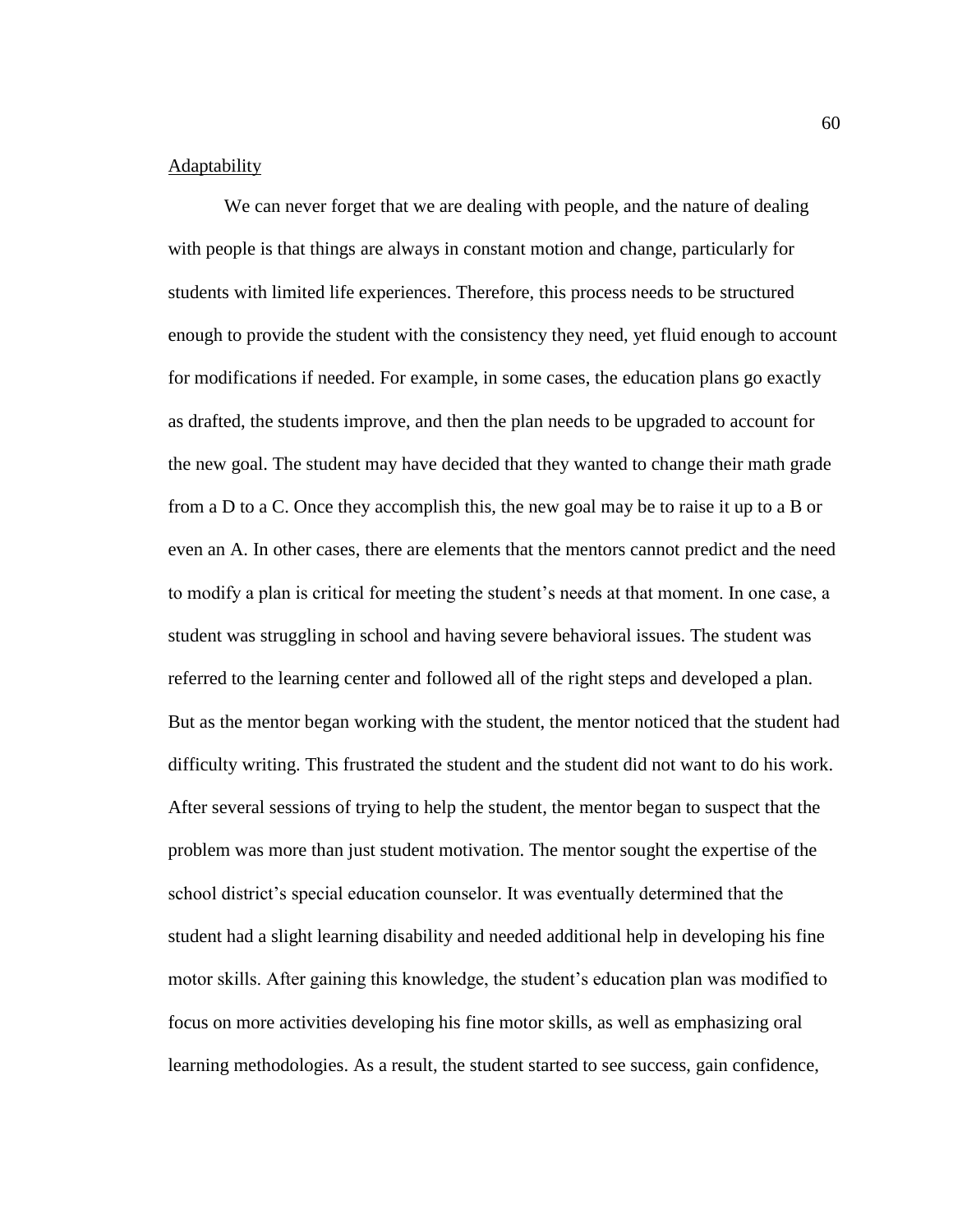and the behavioral issues decreased dramatically. In another more severe instance, a student was doing very well and showing vast improvements. Then one week, the student stopped coming to the center. The student started missing school, and when the mentor saw the student, the student seemed non-committal, didn't seem to care, and didn't want to give any reasons for her change in attitude. Initially, this puzzled the mentor, and the mentor approached the guardian. The guardian informed the mentor that a close member of the student's family had been killed in a car accident. This of course changes everything. The entire approach needed to be changed to support the student, to be there for her and to give her time to deal with the loss. In this case, the mentor took on more of advocacy role on behalf of the student with the teachers and school. In each of these examples, the process provided structure, yet was adapted in order to help and support each student.

In tandem with the adaptability of the plans and support, is another important component of support—recognition.

#### Recognition—Everyone Needs a Cheerleader

A few years ago a motivational speaker came to Hoopa and spoke with our staff and students. He said something to our staff that we have not forgotten. He said, "Everyone needs a cheerleader." He impressed upon us how important it is that everyone needs to feel that they are important and that someone believes in them enough to cheer them on and that they need to be recognized for their accomplishments. The last critical element of the mentoring program is recognition. This also ties in with the traditional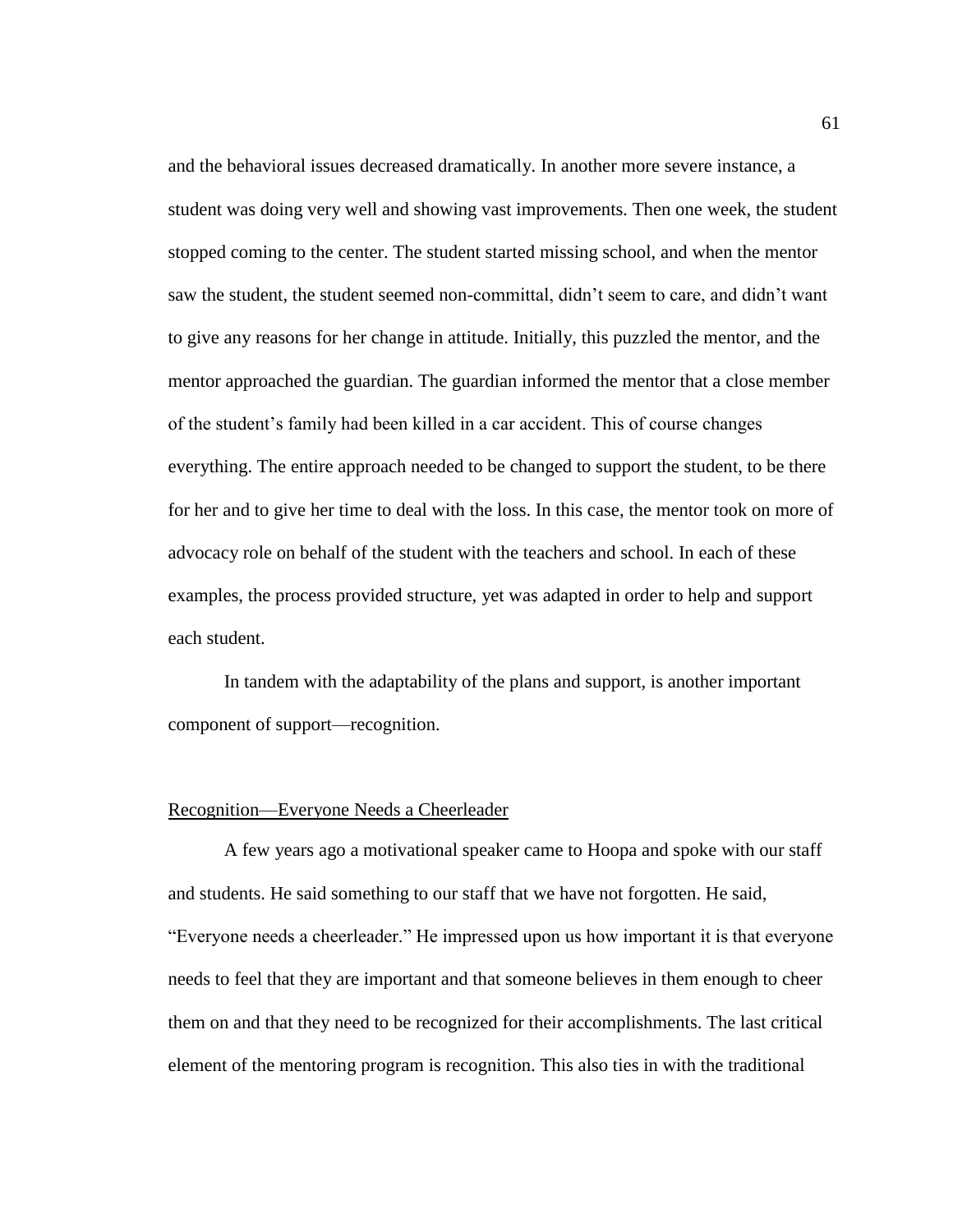values of the Hupa people. Each member belonged and was validated. For us, the student-mentor relationship started with our mentors believing in the student and helping them to see what the students sometimes could not yet see in themselves. As the student completes their plan and reaches their various milestones, it is important to recognize their accomplishments. Along with the accomplishments students develop a sense of pride and self worth. We have found that it is even more powerful if students are recognized by the community. Therefore we developed an end-of-the-year awards party wherein each student is recognized for their accomplishments and presented with an award and prize. The prizes are based on the number of tickets a student earns. They earn these tickets by completing their plans and by increasing their letter grades. It is not uncommon for excited students to come through the doors waiving their report cards showing how well they did.

Although the focus of this process appears to be primarily academic, the cultural element is the foundational piece upon which this is built. It is important to infuse students' cultural identity and activities throughout this process. In our environment, this is a natural element of the center, not an extra thing we try to "put on".

#### Culture is not an extra subject

The student's cultural heritage is more than just a topic—it is a way of life. In many cases, their cultural beliefs are the center of their world. In some cases, our understanding and acknowledgement of the intricacies of their culture and beliefs is the only way we can gain trust and mutual respect with the student. The process described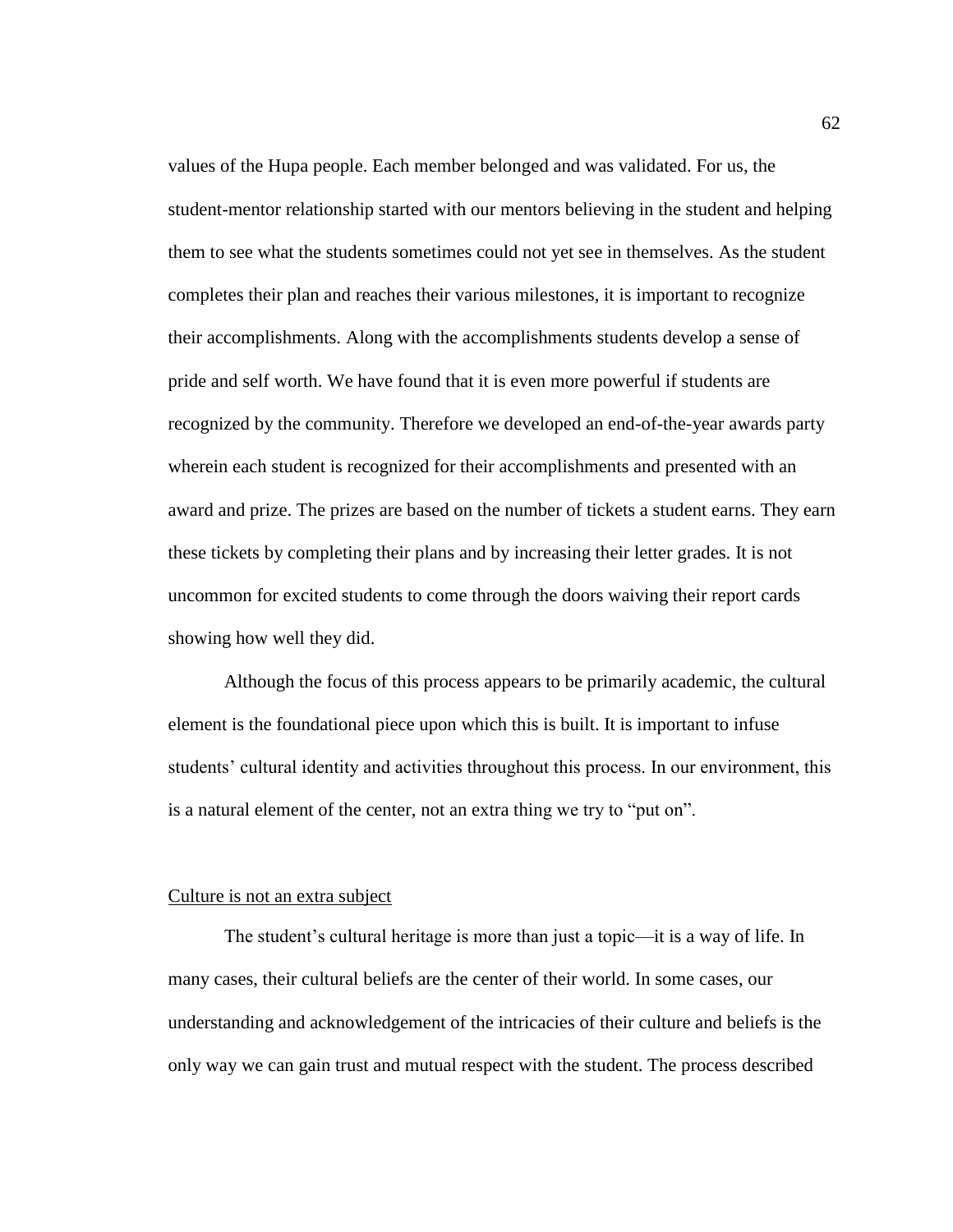above with the interview is the beginning of this process, but real and meaningful trust takes time. In these cases cultural activities conducted with the students not only provide an opportunity to connect with the student in a non-academic setting, but also provide a much needed perspective on and balance with the world around us.

The cultural activities may not necessarily be as measurable as achievements focused on quantitatively driven data, but they nevertheless help in many ways. The activities can provide a platform for the students to express their culture or to learn more about their culture. It helps gain them a sense of belonging and connectedness, and helps to reaffirm their self-concepts and identities while providing them with perspective and balance with the world around them. It is difficult to quantify, but it is noticeably beneficial when included in the process, and there is a noticeable void when their local cultural heritage is not included and validated.

The Hoopa Tribal Learning Center (HTLC) hosts a variety of cultural activities throughout the year. The activities vary depending on the age of the students and their gender. Cultural knowledge of activities and protocols is essential. While there are many activities that are gender neutral, it is important to understand which activities are specific to girls and which are specific for boys. For example, one of the activities the center conducts is a Sticks Club. The sticks game is a traditional game between two opposing teams. It is a combination of hockey, wrestling, football, and lacrosse. It is a very physical game and cultural protocol dictates that girls are not allowed to play. On the other hand, basketry is a time honored tradition that the Hupa people are world renown for. Basket making is only appropriate for girls to do, with the exception of an eel basket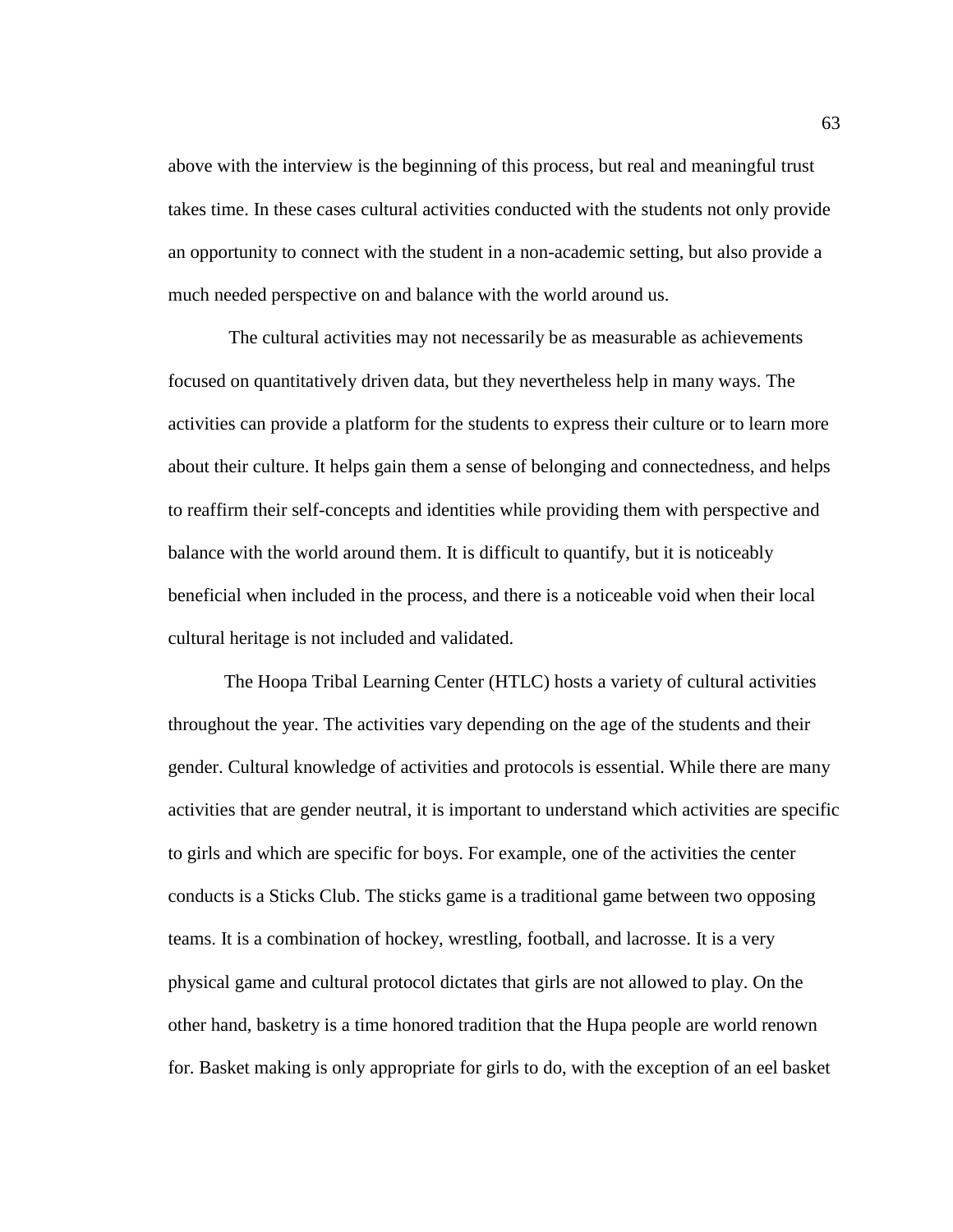which a boy could make. Other activities that the center conducts are traditional beading, traditional and contemporary arts, a summer youth cultural camp, Hupa language classes, a talking circle, and a youth leadership group. The students have a lot of input in deciding and helping to implement these various activities. One year, the students wanted to host an Elders dinner. They raised money, cooked and served the food, and presented a gift to each elder at the dinner. The HTLC will often bring in guest speakers, cultural experts, and elders at varying intervals for talks or presentations to the students throughout the year. The center focuses on maintaining a strong connection between the next generation and their elders.

There are other activities that the center conducts that may not necessarily accentuate cultural ties but still provide opportunities for building trust. These activities are often tied to extrinsic rewards for student performance. For example, a trip to the movies, pizza night, or a field trip are all activities that the mentor and student participate in. Additionally, the center has taken students on college tours and to special motivational functions. The center strives to provide real world experiences for the students in connection with the goals of the program.

The Hoopa Mentoring Program provides mentors that focus on developing meaningful relationships with the students based on the local culture. This has been integrated with a structured intervention process, outlined in a detailed education plan based on the student's goals. This in turn is fused with ongoing support and guidance. With all of these elements combined, the Native American students enrolled in the Hoopa Mentoring Program have shown improvements in their academic performance. The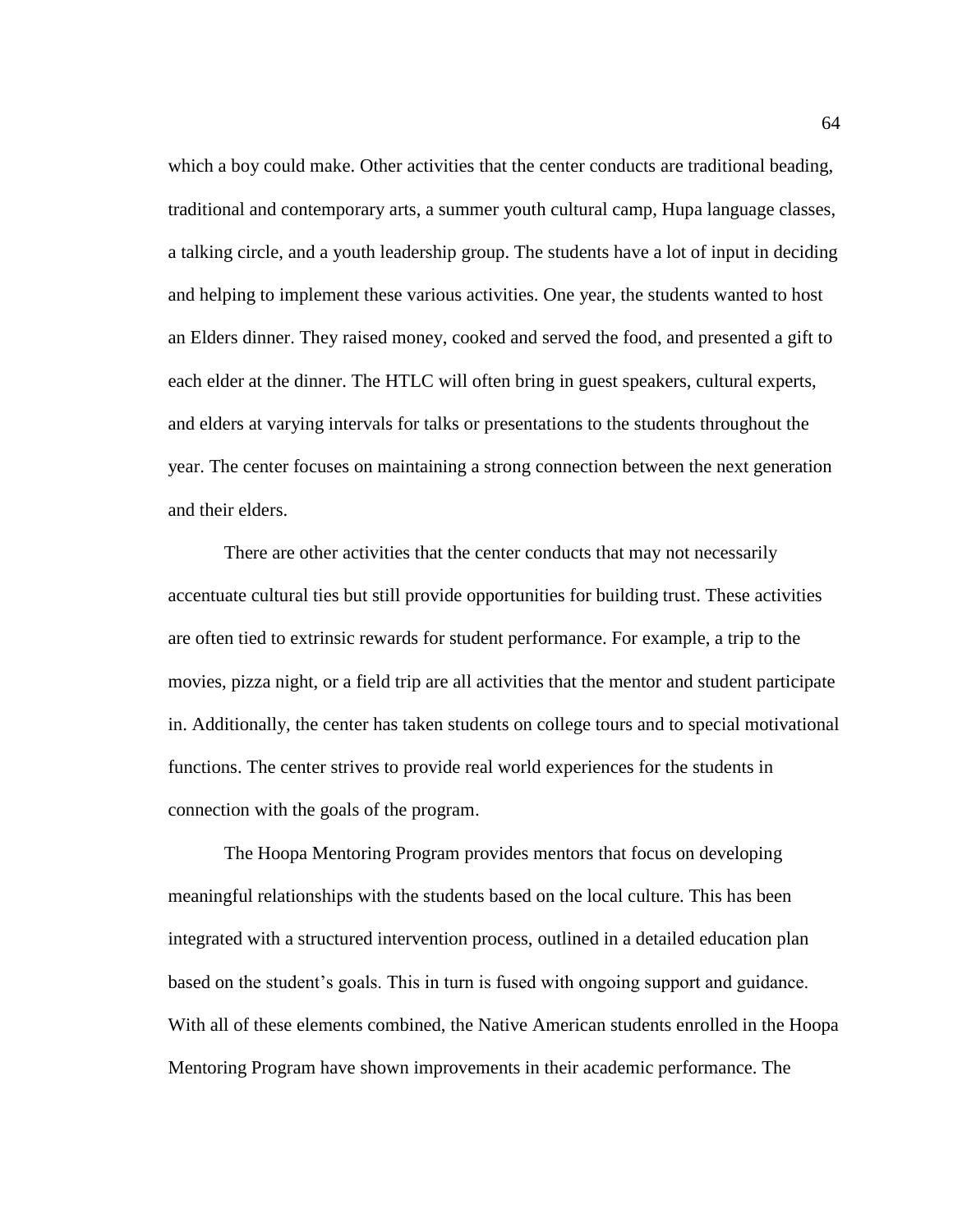following section will include some preliminary data gathered about the students enrolled in the program over the past two years.

#### Preliminary Data

The data collected on the performance of the Native American students enrolled in the Hoopa Mentoring Program has showed some interesting preliminary results. The Hoopa Learning Center is currently serving 94 students in K-12 grades. All of whom are Native American students living on or near the Hoopa Valley Reservation. The majority of these students were identified as "at-risk" when they entered the program. This means they generally had failing grades in one or more subjects. At midyear for the 2009-2010 school year preliminary results showed the following:

- $\triangleright$  93% of these at-risk student improved and earned passing grades of A's, B's and C's, in one or more subjects.
- ➢ 43% of these students improved by one letter grade in one or more subjects.
- ➢ 37% improved by two letter grades in one or more subjects.
- $\triangleright$  13% maintained a C grade.
- $\triangleright$  7% showed little to no improvement.

These numbers improved by 4% compared to the data collected in the 2008-2009 school year, where 89% of the students improved to passing grades. In each year, there are reports of some students improving dramatically. One particular student whom I will name Stevie L. didn't seem to care about school and it wasn't uncommon for him to get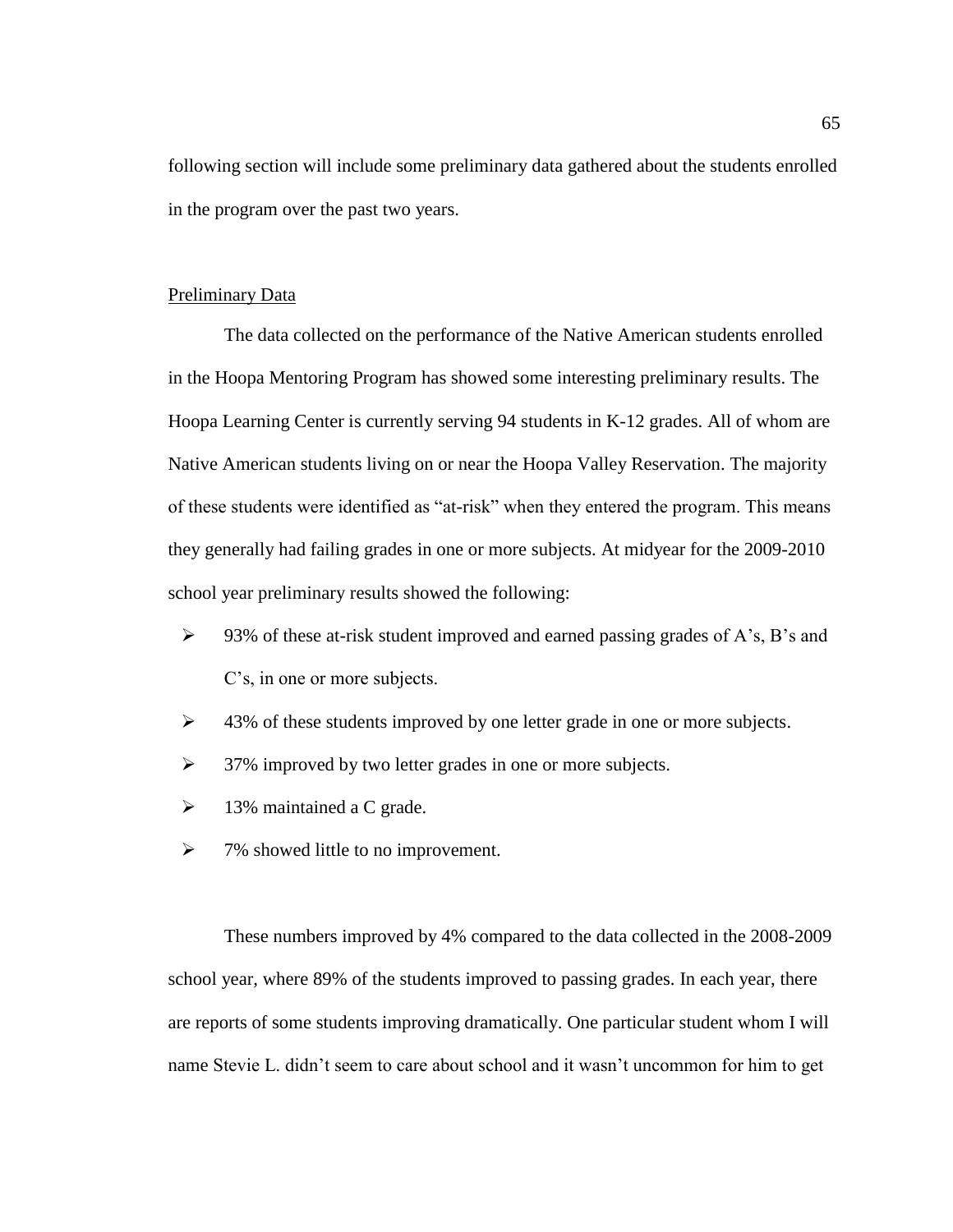in trouble in class and sent to the principal's office before he was referred to the program. When in class, Stevie was often disruptive and very seldom did any work. This had gone on for months, and in spite of the teachers' many attempts to get Stevie to do his work, Stevie would not respond. Stevie's overall GPA was .7 when he was referred to this program. Although it was challenging to get Stevie to completely buy into the program, he eventually started to respond to his plan. In Stevie's case, he was very intelligent and didn't need to develop his basic skills. For Stevie, it was more about motivation and putting in the time to develop good study habits. Stevie's plan mostly focused on organizational skills, developing better study habits, (including setting time aside each night for homework), and studying for tests. As he started to do his homework, and turned it in, Stevie started to see success and his grades improved. As he improved, Stevie received praise, recognition and tickets for the end of the year awards party. Stevie began to experience what it felt like to be successful and get positive praise for his intelligence. Within three months, Stevie's overall GPA went from a .7 to a 3.4 for all of his subjects. Stevie has never looked back and continues to excel in school. This was a success for Stevie. Other successful cases may not be as dramatic but meet each student's need.

In another case I will call Neal, struggled in school. Neal was in a grade that, due to the district's policies, moved him to a separate day school. Neal seemed to do as little work as possible. It should also be noted that in Neal's case, he had a diagnosed learning disability. And although the mentors do not have the expertise to fully implement Neal's Individualized Education Plan (IEP), they provided Neal with a consistent place to go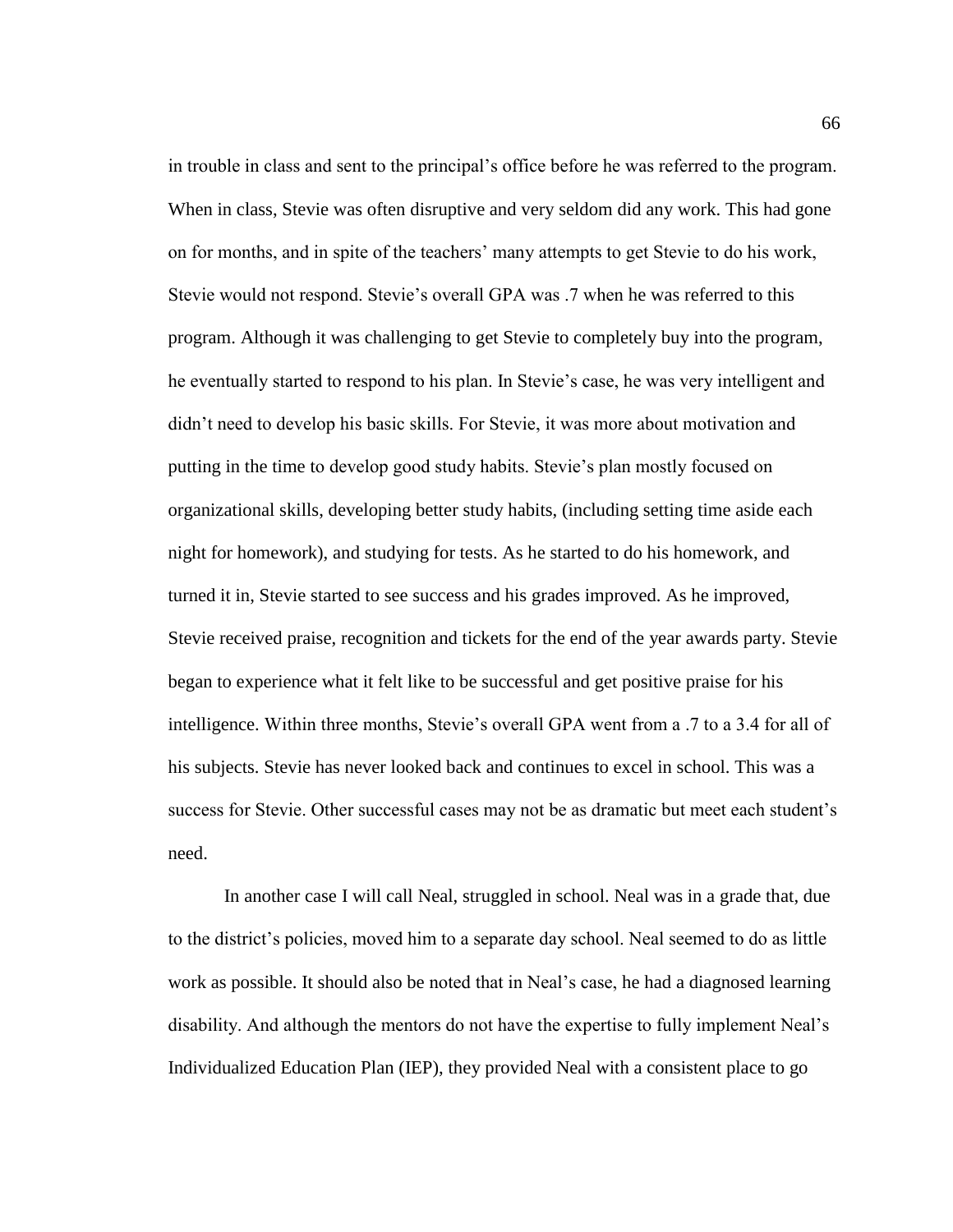after school. Neal's plan was not based on improving his grades. Neal had difficulty staying focused on and completing his work, so Neal's education plan was to finish one assignment a day. With a little help, encouragement, patience and sometimes innocent bribery, Neal started completing one assignment a day. This was a great success for Neal. He received the same praise and recognition that Stevie did. The goal in each case was to meet each students' needs and to help him experience success.

For some students, just getting them to improve their attendance, or not to disrupt the class could also be considered a success. The results aren't always quantitative. Sometimes the evidence of success is that the students keep coming to the center. They are brutally honest and if they didn't like it, they wouldn't come.

This approach, combined with the structured education plans and consistent ongoing support, seems to help students improve their academic outcomes and gain a stronger sense of self-identity. The preliminary data seems to support this. The program still needs more time to evaluate the long term results. However, preliminary findings suggest that, overall, the local Native American students are responding to the Hoopa Mentoring Program. Time will tell if this intervention will have long term effects on educational outcomes of these students such as increased graduation rates, increased college persistence and a decrease in participation in risky behaviors. We hope that this mentoring program will continue to show short its term benefits and the eventual longterm benefits will pay off as well.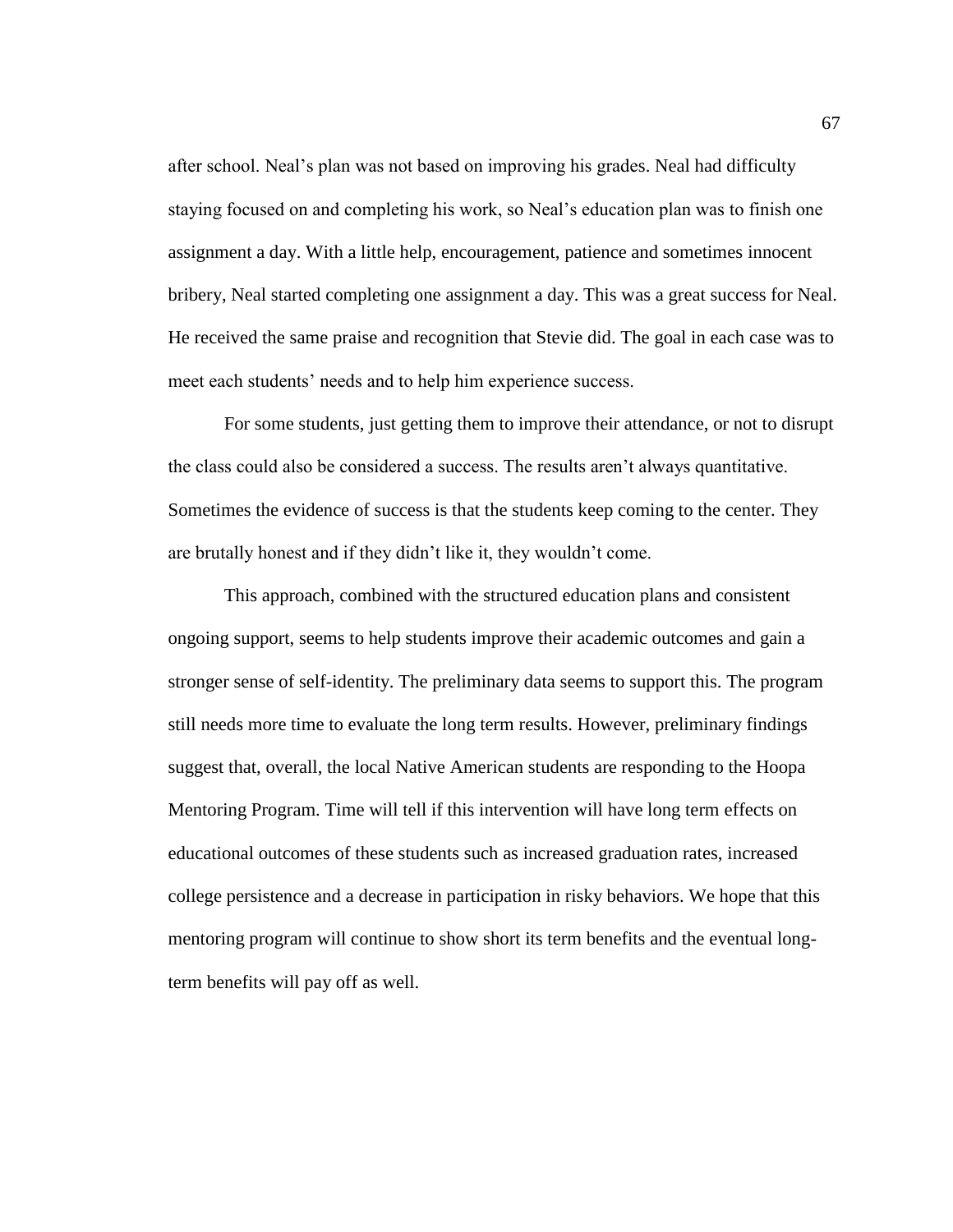The Hoopa Tribal Mentoring Program Booklet

The materials containing all of the elements described in this thesis project are included at the end as Appendix A on page 77.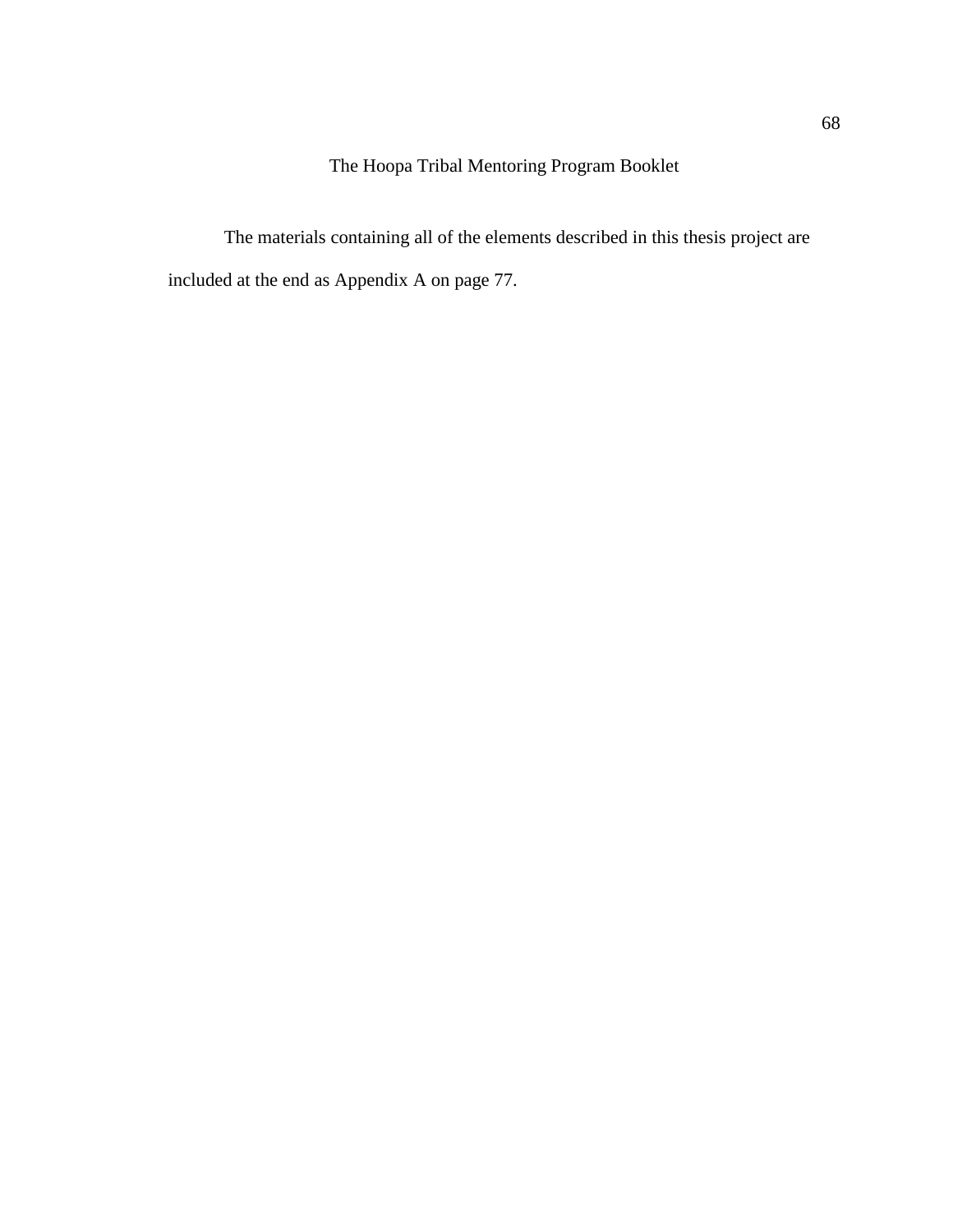#### **CONCLUSION**

The subject of closing the achievement gap for Native American students is complex. Often educators discuss policy, funding, resources, curriculum, assessments, teacher training, cultural awareness, socio-economic barriers and a host of other variables. While there are many reasons why Native American students are not performing as well as other ethnicities, the solution boils down to a few core concepts. Due to the limited resources our Learning Center has, it was necessary to get down to the core elements in order to help the students navigate the barriers they face. When I began this project, I had observed that the students that did well tended to come from homes that provided them with very good support and, conversely, the students that did not do well and eventually dropped out of school, generally came from homes that did not provide them with consistent support. Therefore, in our case, the answer was to provide them with support that they could relate to and buy into to help them succeed. By researching mentoring, looking at various models and analyzing their components, I found the research suggested that mentoring programs can be an effective intervention program for at-risk minority youth. Additionally, I took into account that our Learning Center is on the Hoopa Valley Reservation and serves predominantly Native American students. Therefore, we needed to provide this support in a way that was consistent with the culture and our traditional education system. As I explored the traditional educational model of the Hupa people, it seemed to be in agreement with the research on mentoring, which I realized, was in fact, a type of mentoring system. Thus, it became necessary to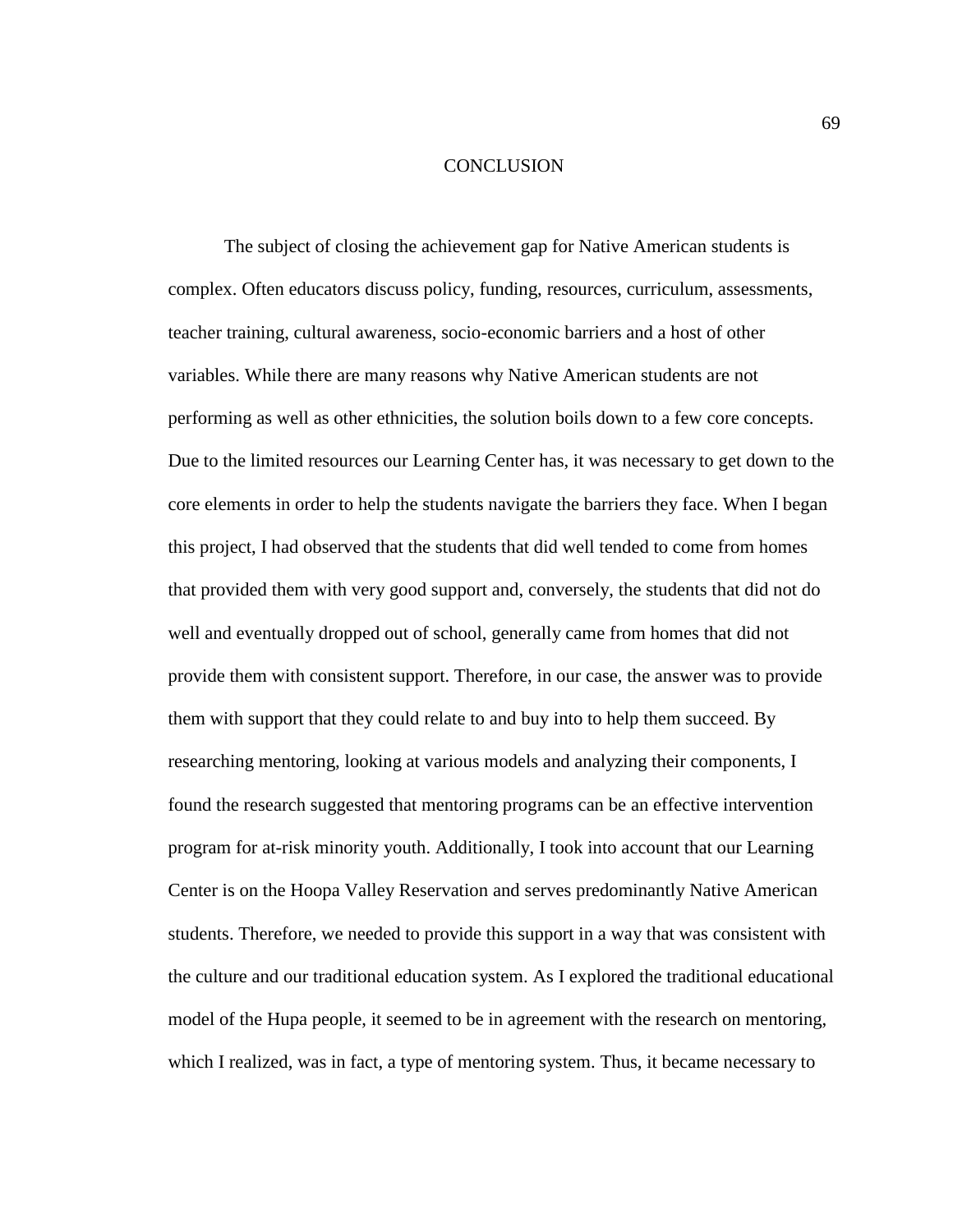design a model that took into account each student's needs, and provide them with consistency to motivate them to want to improve, and to acknowledge their accomplishments. The result was the Hoopa Mentoring Model currently implemented at the Hoopa Learning Center. The program is on its third year and based on the design described in this thesis project. The data gathered on the students enrolled in this program seems to show a remarkable improvement in the students' academic performance, as well as a decrease in behavioral issues at school. The program still needs more time and will undoubtedly go through revisions. However, the core principle of providing consistent mentoring support, in spite of the many barriers the students face appears to be a critical element that many Native American educators and policy makers may find useful. While there are many issues for the Hoopa Tribal Learning Center to consider, at this point in time, their efforts to provide consistent, individual support within a culturally enriching environment appears to be a successful strategy. Finally, I'd like to add that this project has become some of the most meaningful and rewarding work I have ever been a part of. To see that sparkle in a student's eyes and watch them blossom and believe in themselves, is what education is all about, and is the greatest way that I know of to honor our heritage. I tell our youth that as Native American people, many of their ancestors struggled so they could be here today. They are our greatest resource and it has been an honor to contribute in some way to the health and well-being of the future of our heritage.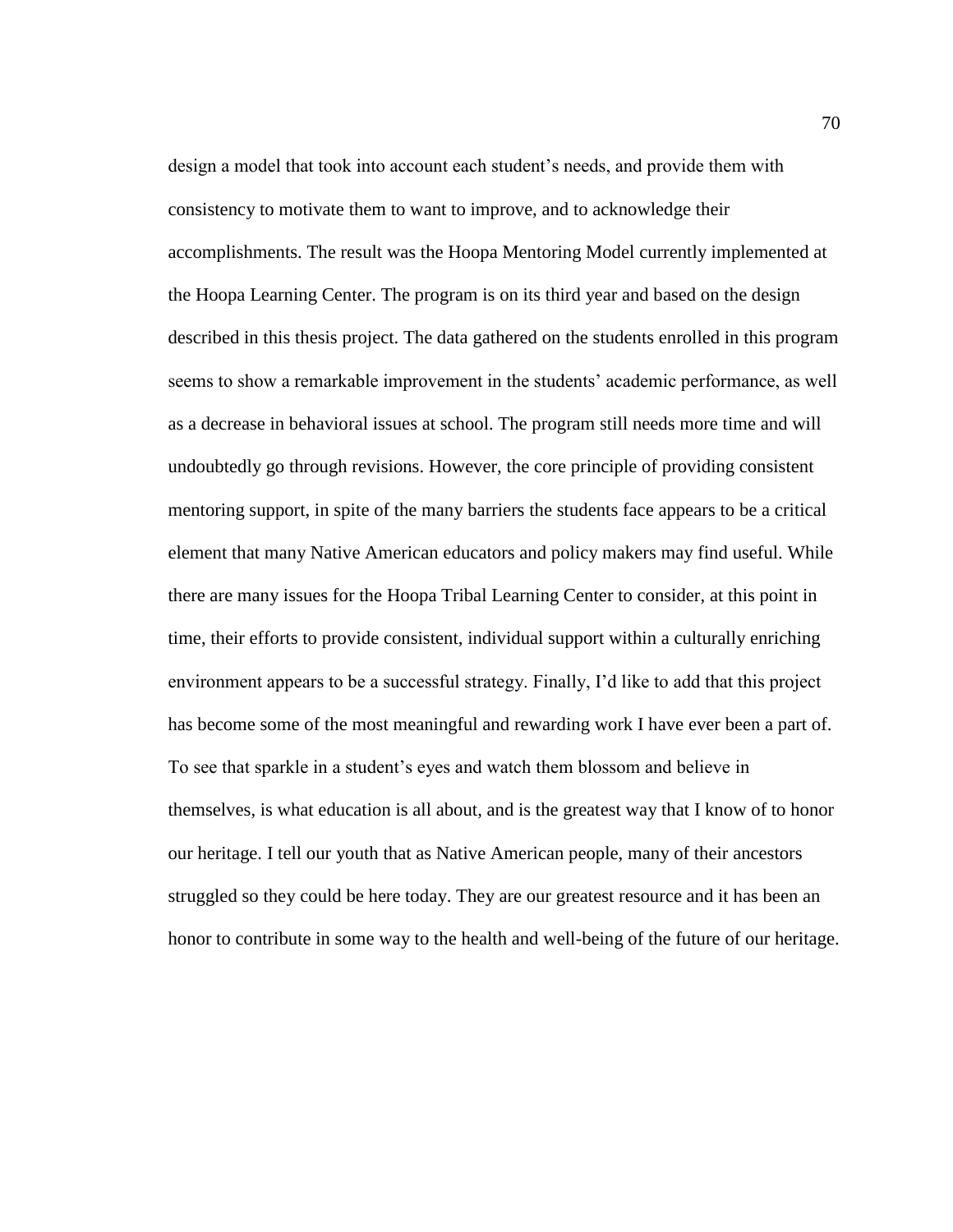#### REFERENCES

- American Heritage Dictionary. Retrieved June 2011, from http://ahdictionary.com/word/search.html?q=mentor
- Baldwin Grossman, J., & Johnson, A. (2002). Assessing the Effectiveness of Mentoring Programs. The Prevention Researcher, 9(1), 8 - 11.
- Bilchik, S. (1998). Juvenile Mentoring Program: 1998 Report to Congress. U.S. Department of Justice, Office of Juvenile Justice and Delinquency Prevention. Retrieved from https://www.ncjrs.gov/pdffiles1/952872.pdf
- California Department of Education. Retrieved June 2011, from http://ayp.cde.ca.gov/reports/AcntRpt2010/2010APRSchAYPReport.aspx?allcds= 12629016007967&df=2
- Cannata, A., Garringer, M., Rummell, C., Arevalo, E., & Jucovy, L. (2008). Traning New Mentors: Effective Strategies for Providing Quality Youth Mentoring in Schools and Communities. Hamilton Fish Institute, 2121 K Street NW, Suite 200, Washington, DC 20037. Retrieved from http://www.hamfish.org/
- Cambridge Dictionary. Retrieved June 2011, from http://dictionary.cambridge.org/dictionary/british/mentor\_1?q=mentor
- DuBois, D. L. (2007). Effectiveness of Mentoring Program Practices. Mentor/National Mentoring Program. Retrieved from http://www.mentoring.org/downloads/mentoring\_383.pdf
- DuBois, D. L., & Neville, H. A. (1997). Youth mentoring: Investigation of relationship characteristics and perceived benefits. Journal of Community Psychology, 25(3), 227-234. doi:10.1002/(SICI)1520-6629(199705)25:3<227::AID-JCOP1>3.0.CO;2-T
- DuBois, D. L., & Silverthorn, N. (2005). Natural Mentoring Relationships and Adolescent Health: Evidence From a National Study. American Journal of Public Health, 95(3), 518-524. doi:10.2105/AJPH.2003.031476
- DuBois, D. L., Holloway, B. E., Valentine, J. C., & Cooper, H. (2002). Effectiveness of mentoring programs for youth: a meta-analytic review. American Journal of Community Psychology, 30(2), 157-197.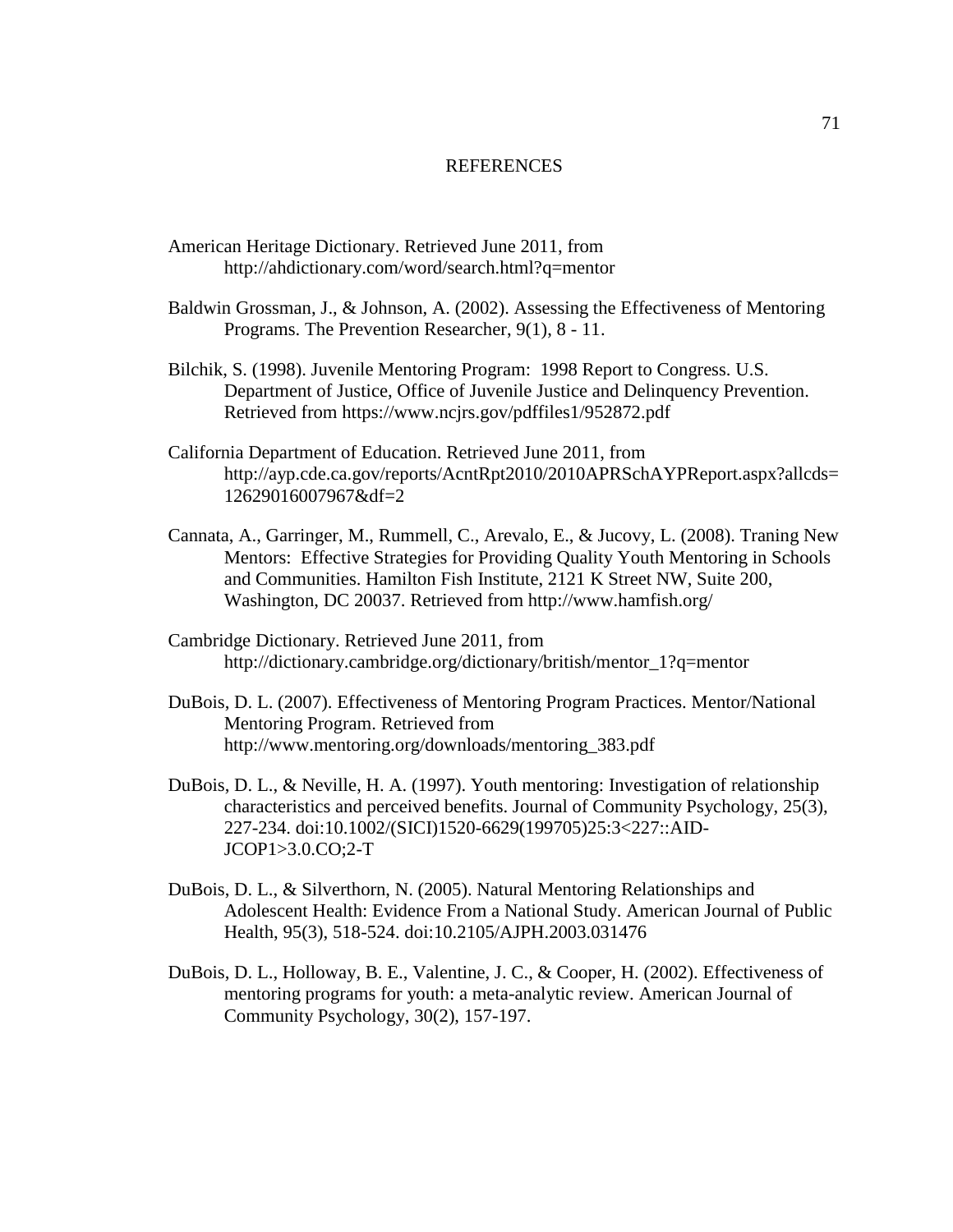- Ferronato, S. (2005, July). The Buildling Blocks of Quality Mentoring Programs. Big Brothers Big Sisters of Canada. Retrieved from http://www.mentoringcanada.ca/training/mentors/Modules/docs/fulltext.pdf
- Fleury DeVoe, J., & Darling-Churchill, K. E. (2008, September 30). Status and Trends in the Education of American Indians and Alaska Natives: 2008. NCES 2008084. Retrieved from http://nces.ed.gov/pubsearch/pubsinfo.asp?pubid=2008084
- Foster, L. (2001, March). Effectiveness of Mentor Programs: Review of the Literature from 1995 to 2000. California Research Bureau. Retrieved from http://www.library.ca.gov/crb/01/04/01-004.pdf
- Freedman, M. (1993). The Kindness of Strangers: Adult Mentors, Urban Youth, and the New Volunteerism (1st ed.). Jossey-Bass.
- Freeman, C., & Fox, M. A. (2005, August 25). Status and Trends in the Education of American Indians and Alaska Natives. NCES 2005108. Retrieved from http://nces.ed.gov/pubsearch/pubsinfo.asp?pubid=2005108
- Garringer, M. (2005). Delivering Quality Mentoring Services in Rural and Tribal Settings: A Case Study of the North Dakota Tribal Rural Mentoring Partnership. U.S. Department of Education Office of Safe and Drug-Free Schools Mentoring Resource Center c/o EMT Associates 771 Oak Avenue Parkway, Suite 2 Folsom, CA 95630. Retrieved from U.S. Department of Education Office of Safe and Drug-Free Schools Mentoring Resource Center c/o EMT Associates 771 Oak Avenue Parkway, Suite 2 Folsom, CA 95630
- Grossman, Jean B, & Rhodes, J. E. (2002). The test of time: predictors and effects of duration in youth mentoring relationships. American Journal of Community Psychology, 30(2), 199-219.
- Grossman, Jean B., & Garry, E. M. (1997, April). Mentoring -- A Proven Delinquency Prevention Strategy. U.S. Department of Justice, Office of Juvenile Justice and Delinquency Prevention. Retrieved from https://www.ncjrs.gov/txtfiles/164834.txt
- Grossman, Jean B., & Rhodes, J. E. (2002). The Test of Time: Predictors and Effects of Duration in Youth Mentoring Relationships1. American Journal of Community Psychology, 30(2), 199 - 219.
- Grossman, Jean Baldwin. (1998). Contemporary Issues in Mentoring. Public/Private Ventures, One Commerce Square, 2005 Market St., Suite 900, Philadelphia, PA 19103; Tel: 215-557-4400; Web site: http://www.ppv.org. Retrieved from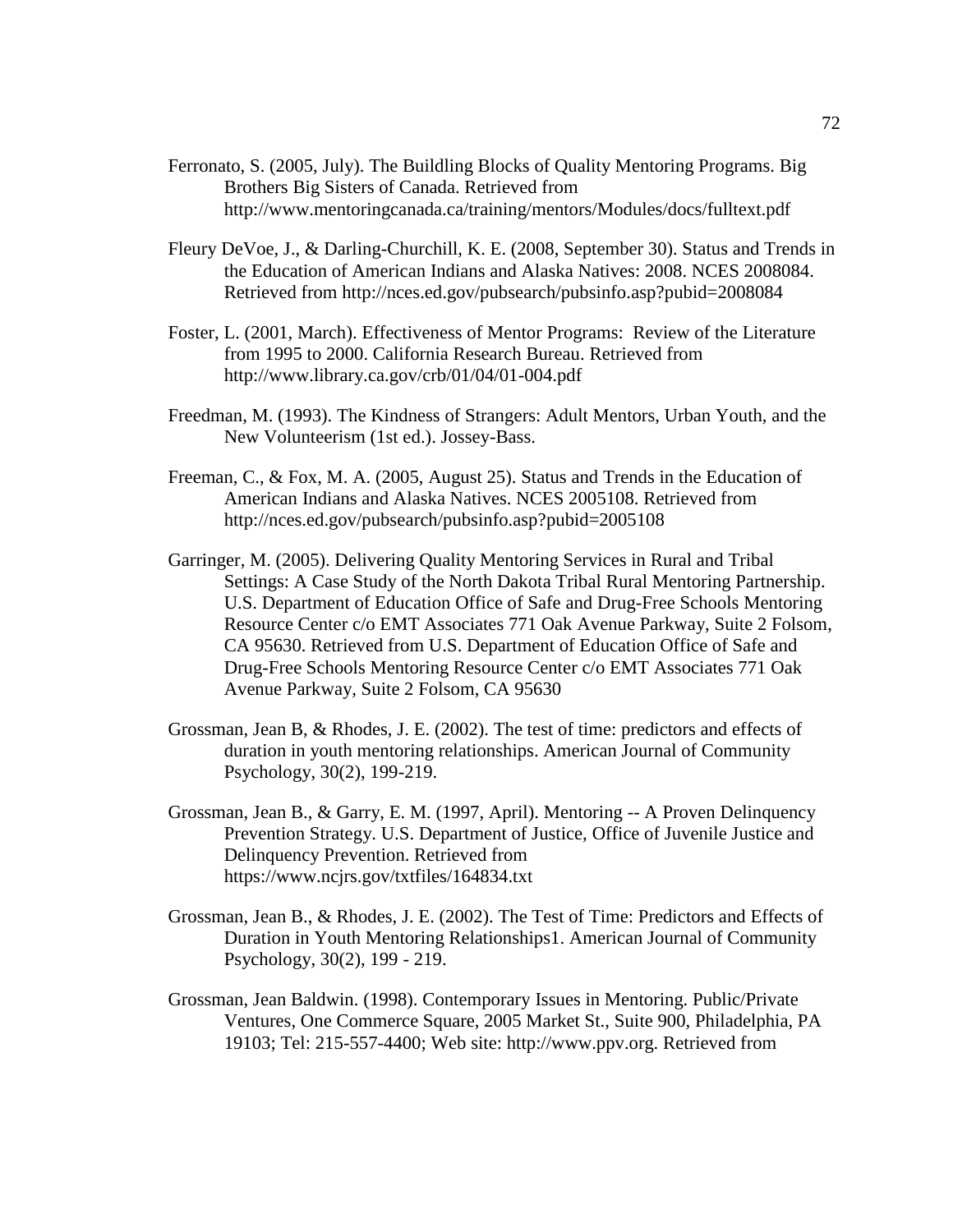http://www.eric.ed.gov/ERICWebPortal/contentdelivery/servlet/ERICServlet?acc no=ED433431

- Grossman, Jean Baldwin, & Tierney, J. P. (1998). Does Mentoring Work? Evaluation Review, 22(3), 403 -426. doi:10.1177/0193841X9802200304
- Hansen, K. (2007a, March). One-to-One Mentoring Literature Review. Big Brothers Big Sisters of America. Retrieved from http://oregonmentors.org/files/library/BBBS%201-to-1%20Mentoring%20Literature%20Review%20\_Mar%202007\_.pdf
- Hansen, K. (2007b, March). One-To-One Mentoring Literature Review. Big Brothers Big Sisters of America. Retrieved from http://oregonmentors.org/files/library/BBBS%201-to-1%20Mentoring%20Literature%20Review%20\_Mar%202007\_.pdf
- Jekielek, S. M., Moore, K. A., & Hair, E. C. (2002, January). Mentoring Programs and Youth Development: A Synthesis. Edna McConnell Clark Foundation, New York, NY.
- Jekielek, S. M., Moore, K. A., Hair, E. C., & Scarupa, H. J. (2002, February). Mentoring: A Promising Strategy for Youth Development. Childs Trends, 4301 Connecticut Avenue, NW, Suite 100, Washington, DC 20008 Phone 202-362-5580 Fax 202- 362-5533 www.childtrends.org. Retrieved from http://www.childtrends.org/files/mentoringbrief2002.pdf
- Johnson, A. (1999, December). "Sponsor-A-Scholar: Long Term Impacts of a Youth Mentoring Program on Student Performance. Mathematica Policy Research. Retrieved from http://www.aypf.org/publications/rmaa/pdfs/SponsSchol.pdf
- Johnson, A. W. (1999). Sponsor-a-scholar: Long-term impacts of a youth mentoring program on student performance. Commonwealth Fund.
- Johnson, A. W., & Sullivan, J. A. (1995). Mentoring program practices and effectiveness. New Directions for Adult and Continuing Education, 1995(66), 43-56. doi:10.1002/ace.36719956606
- KewalRamani, A., Gilbertson, L., Fox, M. A., & Provasnik, S. (2007). Status and Trends in the Education of Racial and Ethnic Minorities. (A KewalRamani, L Gilbertson, M A Fox, & S Provasnik, Eds.)Education, 173(2), 191–200. National Center for Education Statistics. U.S. Department of Education. Retrieved from http://nces.ed.gov/pubs2007/2007039.pdf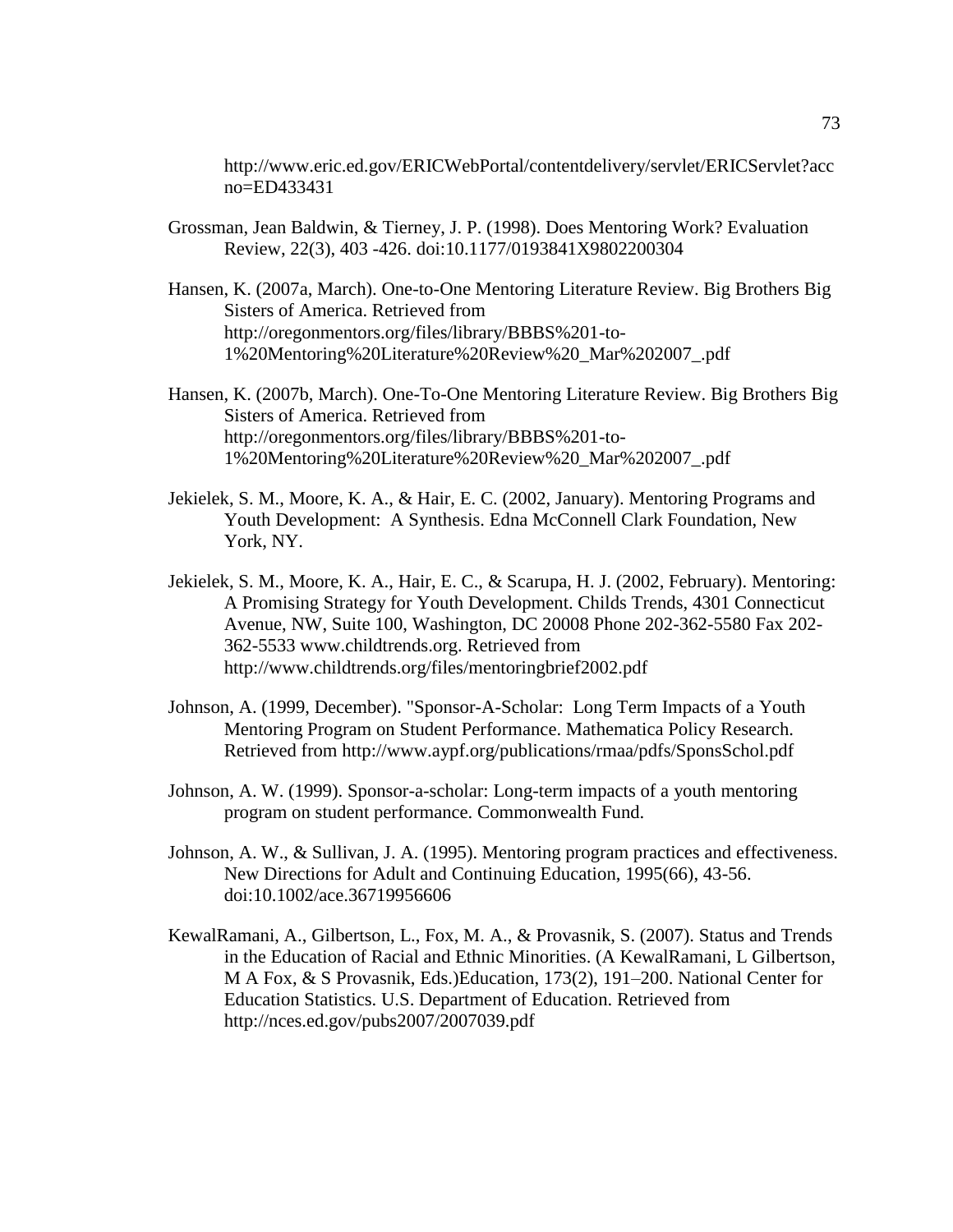- Kochan, F. K., & Trimble, S. B. (2000). From Mentoring to Co-Mentoring: Establishing Collaborative Relationships. Theory into Practice, 39(1), 20-28.
- Langhout, R. D., Rhodes, J. E., & Osborne, L. N. (2004). An Exploratory Study of Youth Mentoring in an Urban Context: Adolescents' Perceptions of Relationship Styles. Journal of Youth and Adolescence, 33(4), 293.
- George, M. & L., personal interview, April 3, 2009.
- McPartland, J. M., & Nettles, S. M. (1991). Using Community Adults as Advocates or Mentors for At-Risk Middle School Students: A Two-Year Evaluation of Project RAISE. American Journal of Education, 99(4), 568-586.
- Murray, M. (2001). Beyond the Myths and Magic of Mentoring: How to Facilitate an Effective Mentoring Process, Revised Edition (Revised.). Jossey-Bass.
- Nelson, B. (1988). Our home forever: The Hupa Indians of northern California. Salt Lake City: Howe Bros.
- Norton, J. (1979). Genocide in northwestern California : when our worlds cried. San Francisco: Indian Historian Press.
- Ogbu, J. U., & Wilson, J. (1990). Mentoring Minority Youth: A Framework. Retrieved from http://www.eric.ed.gov/ERICWebPortal/contentdelivery/servlet/ERICServlet?acc no=ED354293
- Osterling, K. L., & Hines, A. M. (2006). Mentoring adolescent foster youth: promoting resilience during developmental transitions. Child & Family Social Work, 11(3), 242-253. doi:10.1111/j.1365-2206.2006.00427.x
- Powell, M. A. (1997). Peer Tutoring and Mentoring Services for Disadvantaged Secondary School Students. CRB, 4(2), 10.
- Rhodes, J. E., & Davis, A. B. (1996). Supportive ties between nonparent adults and urban adolescent girls. Urban Girls: Resisitng Stereotypes, Creating Identities By Niobe Way (pp. 213-225). New York: New York University. Retrieved from http://books.google.co.uk/books?hl=en&lr=&id=TWFQyR7xbmoC&oi=fnd&pg= PA213&dq=Supportive+ties+between+nonparent+adults+and+urban+adolescent +girls.&ots=oAfvfp-2pB&sig=X-aKGtR9P-XW8tOoJa13uUeBvks#v=onepage&q=Supportive%20ties%20between%20nonp arent%20adults%20and%20urban%20adolescent%20girls.&f=false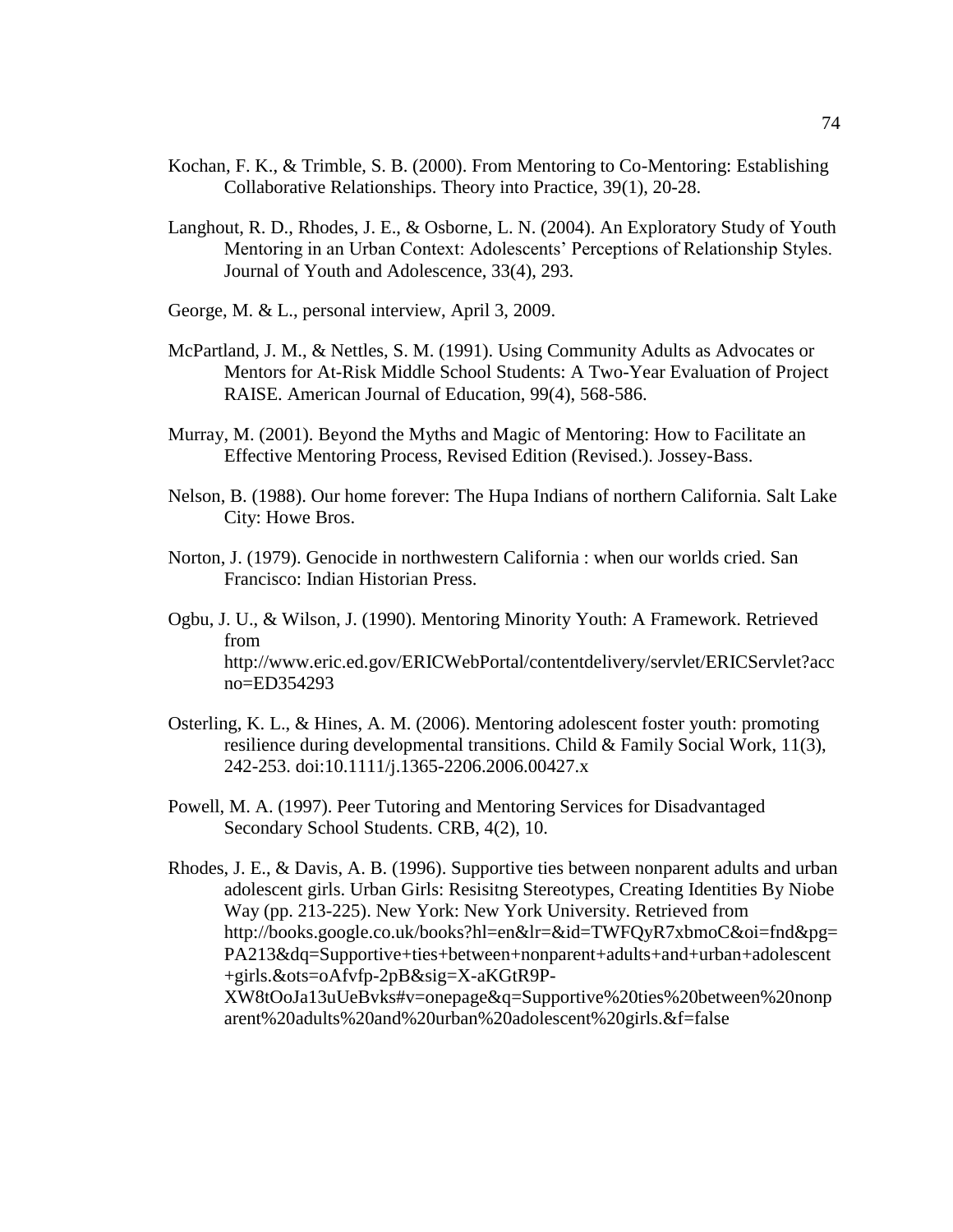- Rhodes, J. E., & Grossman, J. B. (Dec2000). Agents of Change: Pathways through Which Mentoring Relationships Influence Adolescents' Academic Adjustment. Child Development, 71(6), 1662.
- Rhodes, J. E., DuBois, D. L., & Karcher, M. J. (2005). A Model of Youth Mentoring. Handbook of youth mentoring (pp. 30 - 43). Thousand Oaks, CA: SAGE. Retrieved from http://books.google.com/books?hl=en&lr=&id=TtdR-GCYOw4C&oi=fnd&pg=PA30&dq=A+Model+of+Youth+Mentoring+by+Rhod es&ots=REetzk1NMu&sig=pGzBdI4lHiJa7eDQeBRL0A4vfzw#v=onepage&q= A%20Model%20of%20Youth%20Mentoring%20by%20Rhodes&f=false
- Rhodes, J. E., Haight, W. L., & Briggs, E. C. (1999). The Influence of Mentoring on the Peer Relationships of Foster Youth in Relative and Nonrelative... Journal of Research on Adolescence (Lawrence Erlbaum), 9(2), 185.
- Rhodes, J. E., Reddy, R., & Grossman, J. B. (2005). The Protective Influence of Mentoring on Adolescents' Substance Use: Direct and Indirect Pathways. Applied Developmental Science, 9(1), 31 - 47.
- Rhodes, J. E., Spencer, R., & Liang, B. (2009). First Do No Harm: Ethical Principles for Youth Mentoring Relationships. Professional Psychology: Research Practice, 40(5), 452 - 458. doi:10.1037/a0015073
- Rhodes, J., Reddy, R., Roffman, J., & Grossman, J. B. (2005). Promoting Successful Youth Mentoring Relationships: A Preliminary Screening Questionnaire. The Journal of Primary Prevention, 26, 147-167. doi:10.1007/s10935-005-1849-8
- Shotton, H. J., Oosahwe, E. S. L., & Cintron, R. (2007). Stories of Success: Experiences of American Indian Students in a Peer-Mentoring Retention Program. Review of Higher Education, 31(1), 81-107.
- Sipe, C. (1996). Mentoring: A Synthesis of P/PV's Reasearch: 1988 1995. Public/Private Ventures. Retrieved from http://www.ppv.org/ppv/publications/assets/40\_publication.pdf
- Spencer, Renee. (2004). Studying Relationships in Psychotherapy: An Untapped Resource for Youth Mentoring. New Directions for Youth Development. Retrieved from http://www.eric.ed.gov/ERICWebPortal/detail?accno=EJ790674
- Spencer, Renée. (2006). Understanding the Mentoring Process between Adolescents and Adults. Youth & Society, 37(3), 287 -315. doi:10.1177/0743558405278263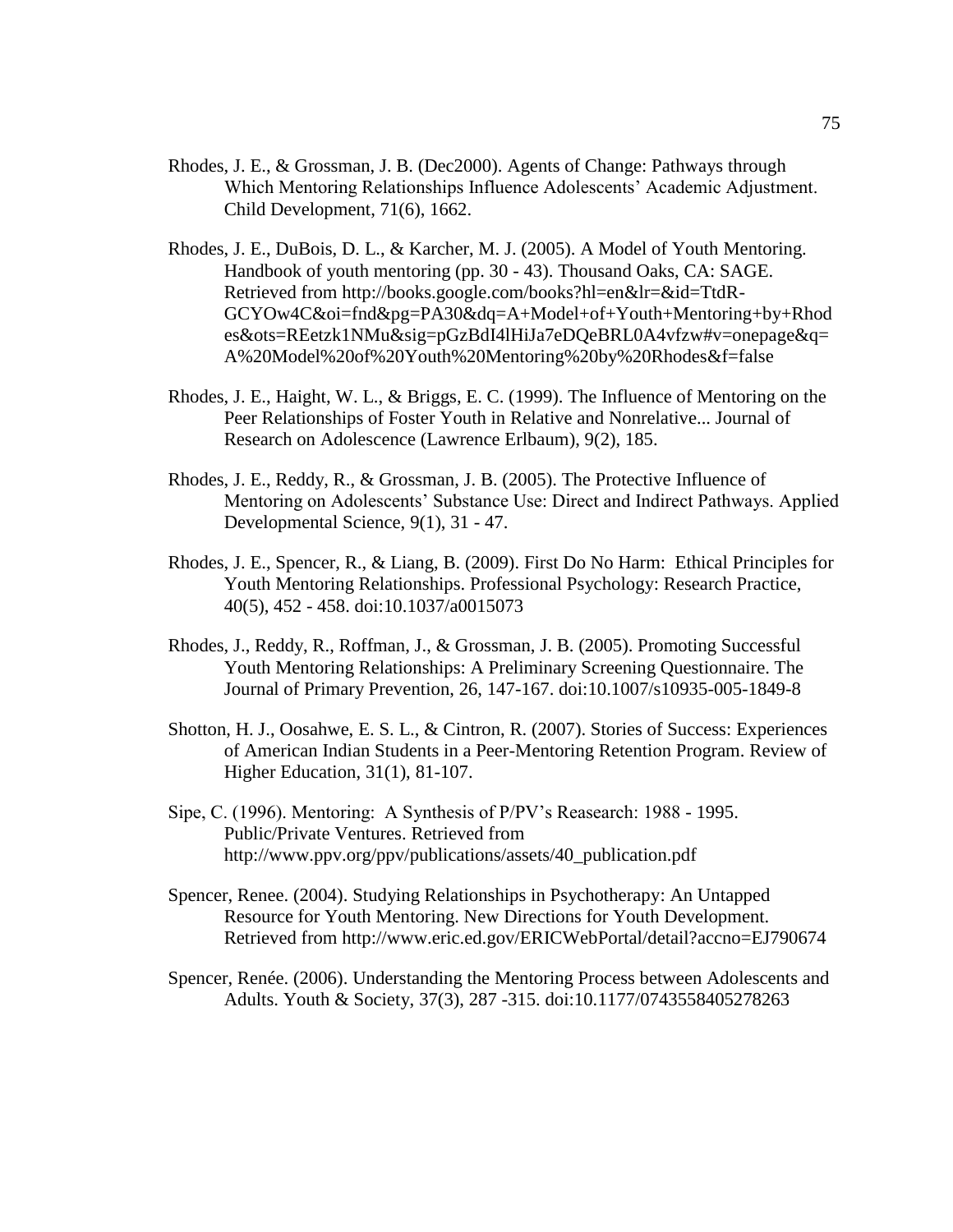- Spencer, Renée, & Rhodes, J. E. (2005). A Counseling and Psychotherapy Perspective on Mentoring Relationships. Handbook of youth mentoring (pp. 118 - 132). Thousand Oaks, CA: SAGE Publications Inc.
- Tierney, J. P., & And Others. (1995). Making a Difference. An Impact Study of Big Brothers/Big Sisters. Retrieved from http://www.eric.ed.gov/ERICWebPortal/detail?accno=ED390973
- Torres-Guzman, M. E., & Goodwin, A. L. (1995). Urban Bilingual Teachers and Mentoring for the Future. Education and Urban Society, 28(1), 48-66.
- U.S. Department of Justice. Violence Against American Indian and Alaska Native Women and the Criminal Justice Response: What is Known. (August 2008). Bachman R., Zaykowski H., Kallmyer R., Poteyeva M., Lanier C. Retrieved June 2010, from https://www.ncjrs.gov/pdffiles1/nij/grants/223691.pdf
- Way, N. (1996). Urban girls: resisting stereotypes, creating identities. NYU Press.
- Weinberger, S. (1999). Strengthening Native Community Commitment Through Mentoring Guidebook. U.S Department of Housing and Urban Development. Retrieved from https://www.ncjrs.gov/App/Publications/abstract.aspx?ID=184635
- Williams, B. (2007a, February). Mentoring Fact Sheet #14. U.S. Department of Education Mentoring Resource Center. Retrieved from http://educationnorthwest.org/webfm\_send/285
- Williams, B. (2007b, April). Mentoring Fact Sheet #15. U.S. Department of Education Mentoring Resource Center. Retrieved from http://educationnorthwest.org/webfm\_send/286
- Zippay, A. (1995). Expanding employment skills and social networks among teen mothers: Case study of a mentor program. Child & Adolescent Social Work Journal, 12, 51-69. doi:10.1007/BF01876139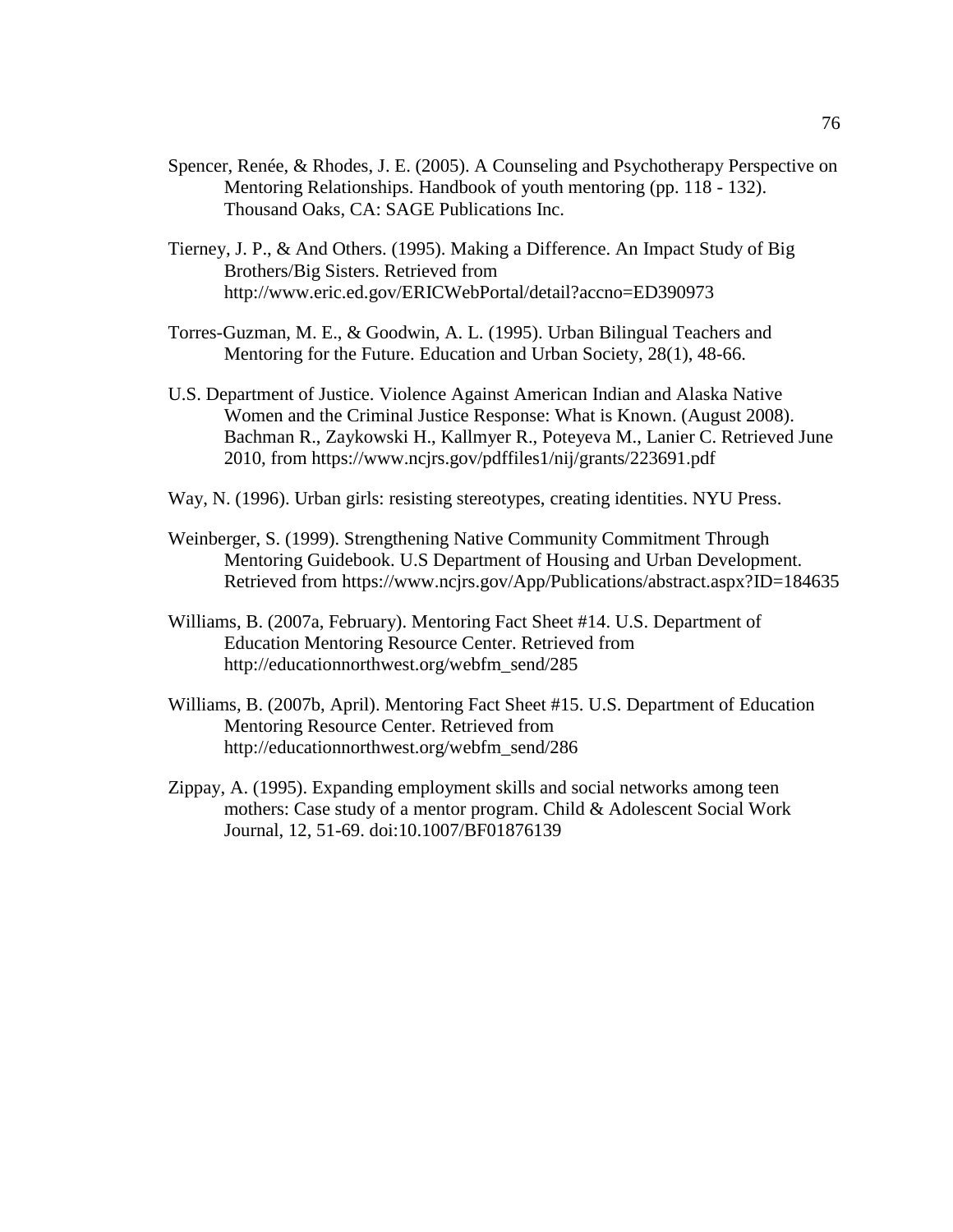Appendix A. Hoopa Tribal Mentoring Booklet

# YA' XO CH'OYNE' CH'O YAL T' SIT-TE'

### A MENTORING MODEL FOR THE HOOPA VALLEY TRIBE



*Prelude: This Hoopa Mentoring Program booklet is respectfully and lovingly dedicated to our ancestors for making a way for us to be here today. We honor their sacrifices by living healthy balanced lives and continuing the legacy they left for us.*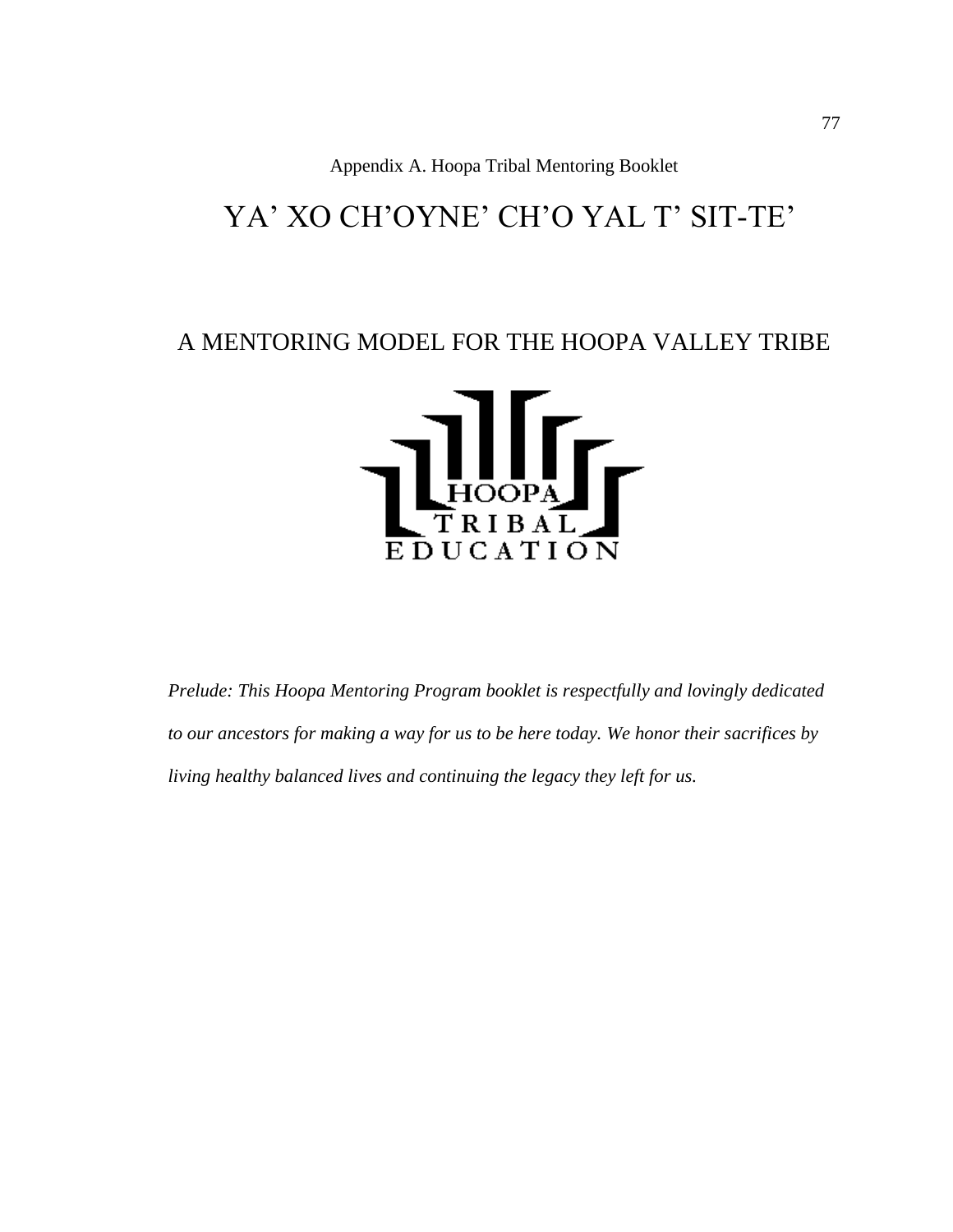Program Description: The Hoopa Tribal Education Mentoring Program is focused on providing Native American students with consistent, structured support based on the core values and culture of the Hupa people to meet the individual students needs in the areas academic improvement and personal development. This program provides initial assessment of the students needs, develops an individualized education plan for each student, provides them with ongoing support, guidance and advocacy, continually monitors their progress, and acknowledges their accomplishments, all wrapped in a culturally enriching environment.

## "A child will learn when they are ready", Hupa Saying. HUPA LANGUAGE, CULTURE AND LEARNING CENTER

On Loop Road P.O. Box 426 Hoopa CA, 95546 PH: (530) 625-4320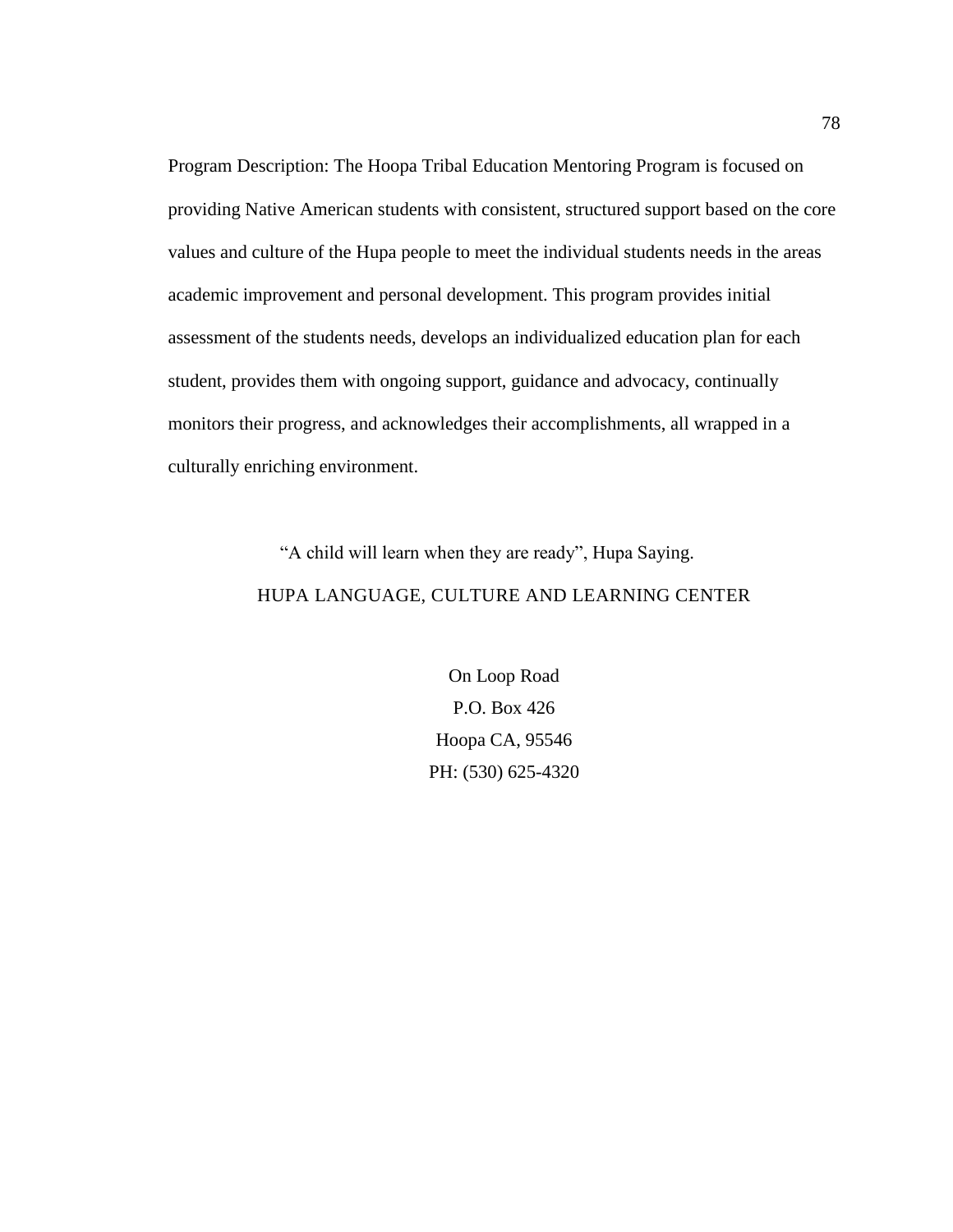| Student Name:                                                                                                                                                                                                                  |              |  |  |
|--------------------------------------------------------------------------------------------------------------------------------------------------------------------------------------------------------------------------------|--------------|--|--|
| D.O.B.                                                                                                                                                                                                                         | Age:         |  |  |
| Grade Student is in as of Fall 20_____ Teacher __________________________________                                                                                                                                              |              |  |  |
| Tribal Affiliation: National American Services of the Contractor of the Contractor of the Contractor of the Contractor of the Contractor of the Contractor of the Contractor of the Contractor of the Contractor of the Contra |              |  |  |
|                                                                                                                                                                                                                                |              |  |  |
|                                                                                                                                                                                                                                |              |  |  |
|                                                                                                                                                                                                                                |              |  |  |
| Authorized person/people to pick up student at the center:                                                                                                                                                                     |              |  |  |
|                                                                                                                                                                                                                                |              |  |  |
|                                                                                                                                                                                                                                |              |  |  |
|                                                                                                                                                                                                                                |              |  |  |
| Please check how you would like your child to be transported from the Hupa center.                                                                                                                                             |              |  |  |
| High School Bus __ Activity Bus __ Parent pick-up __ Center transport van                                                                                                                                                      |              |  |  |
|                                                                                                                                                                                                                                |              |  |  |
|                                                                                                                                                                                                                                |              |  |  |
| HUPA LANGUAGE, CULTURE AND LEARNING CENTER                                                                                                                                                                                     |              |  |  |
|                                                                                                                                                                                                                                | On Loop Road |  |  |

P.O. Box 426 Hoopa CA, 95546 PH: (530) 625-4320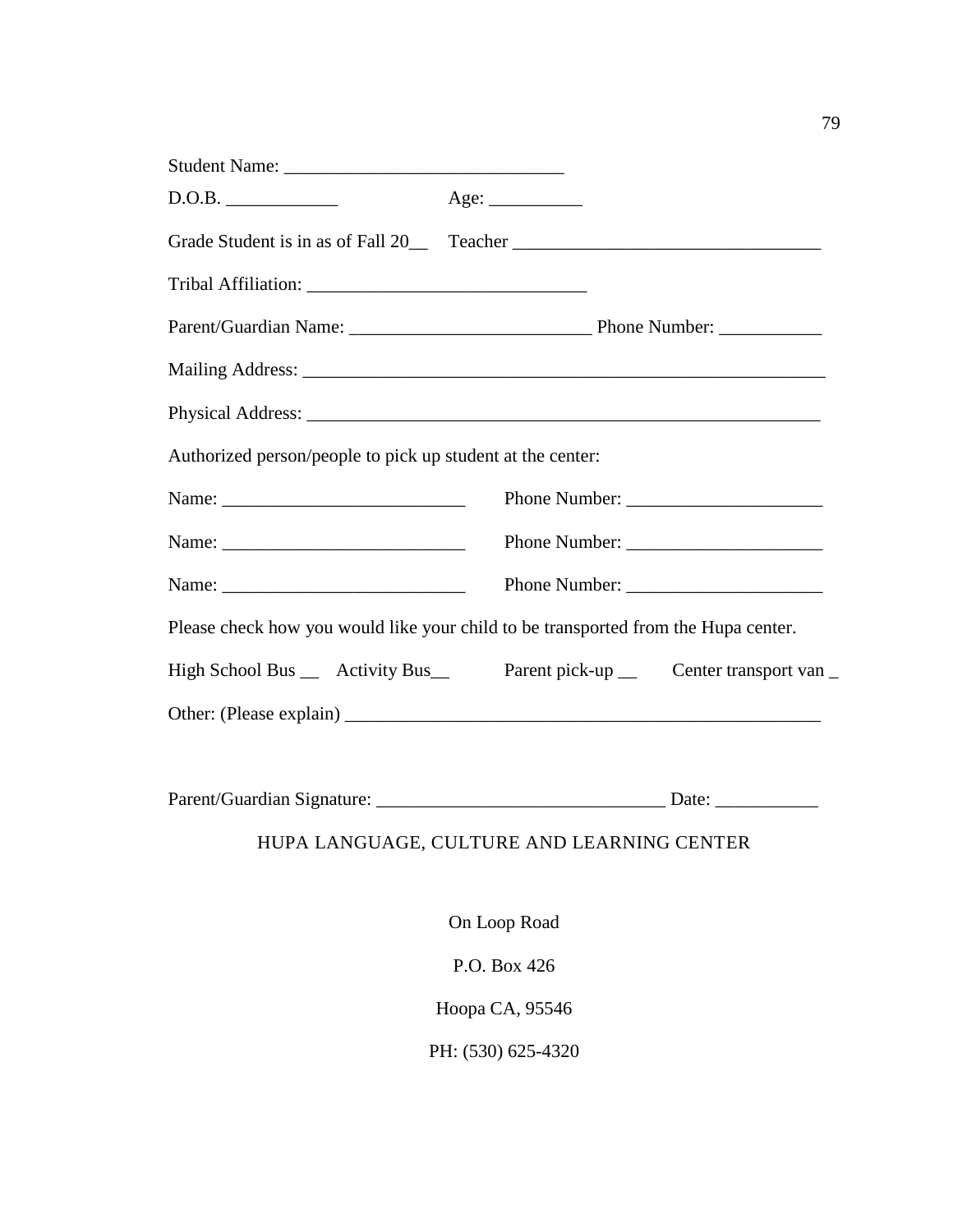| Child's Name:                                                                                  |  |  |  |  |  |
|------------------------------------------------------------------------------------------------|--|--|--|--|--|
|                                                                                                |  |  |  |  |  |
| I hereby authorize the Hupa Language, Culture, and Learning Center (HLCLC) to have             |  |  |  |  |  |
| access to my child's school records for the purpose of better serving my child in the          |  |  |  |  |  |
| program. I also authorize the HLCLC to attend any educational meetings pertaining to           |  |  |  |  |  |
| my child such as a teacher conference, IEP meeting or other meetings related to my             |  |  |  |  |  |
| child's academic performance.                                                                  |  |  |  |  |  |
| I understand that this information will remain confidential and will only be used for the      |  |  |  |  |  |
| purpose of academic tutoring and mentoring as provided by the HLCLC.                           |  |  |  |  |  |
|                                                                                                |  |  |  |  |  |
| By signing below I also authorize the HLCLC to use images of my child or the child in          |  |  |  |  |  |
| my custody for activity documentation or for promotional purposes.                             |  |  |  |  |  |
|                                                                                                |  |  |  |  |  |
| Please check here if you <b>DO NOT</b> want photos of your child, or the child in your custody |  |  |  |  |  |

to be used as stated above\_\_.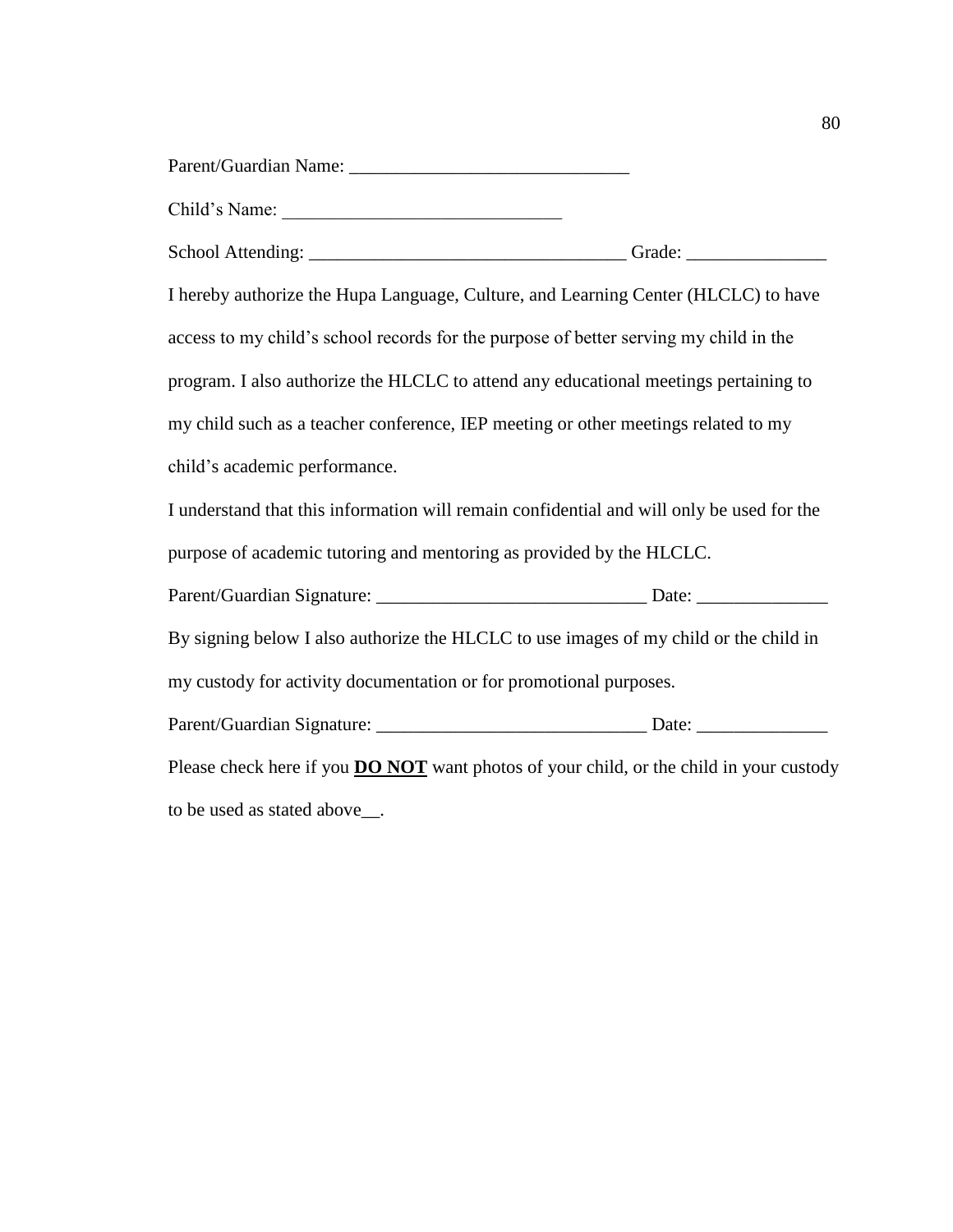Hupa Language, Culture and Learning Center

### **EMERGENCY** contact information and Release Form

Emergency Contact Name: \_\_\_\_\_\_\_\_\_\_\_\_\_\_\_\_\_\_\_\_\_\_ Phone Number: \_\_\_\_\_\_\_\_\_\_\_\_\_

Emergency Contact Name: The Phone Number:

Does your child have any allergies or special medical conditions? If so, please list them.

\_\_\_\_\_\_\_\_\_\_\_\_\_\_\_\_\_\_\_\_\_\_\_\_\_\_\_\_\_\_\_\_\_\_\_\_\_\_\_\_\_\_\_\_\_\_\_\_\_\_\_\_\_\_\_\_\_\_\_\_\_\_\_\_\_\_\_\_\_\_

\_\_\_\_\_\_\_\_\_\_\_\_\_\_\_\_\_\_\_\_\_\_\_\_\_\_\_\_\_\_\_\_\_\_\_\_\_\_\_\_\_\_\_\_\_\_\_\_\_\_\_\_\_\_\_\_\_\_\_\_\_\_\_\_\_\_\_\_\_\_

Does your child take any medication or have any limitations we should be aware of?

In the event of an emergency, I authorize the Hupa Language, Culture and Learning Center's staff to call 911 for serious injuries/medical problems, or to take my child to the appropriate medical facility and have my child treated for injuries or minor medical problems. In the event of any injuries the emergency contact person will be contacted by HLCLC staff. By signing below I understand, acknowledge, and agree that the Hupa Language, Culture and Learning Center, the Hoopa Valley Tribe, Hoopa Valley Tribal Council, and Hoopa Tribal employees, officers, agents, or volunteers, **shall not** be liable for any injuries

sustained at the program or while participating in the centers program activities or camps. **Physician information**

Name of Primary Care Physician:

Phone Number:

Address: \_\_\_\_\_\_\_\_\_\_\_\_\_\_\_\_\_\_\_\_\_\_\_\_\_\_\_\_\_\_\_\_\_

Medical Insurance Information

Name of Policy Holder: \_\_\_\_\_\_\_\_\_\_\_\_\_\_\_\_\_\_\_\_\_\_\_\_\_\_\_\_\_\_\_\_\_

Insurance Company: \_\_\_\_\_\_\_\_\_\_\_\_\_\_\_\_\_\_\_\_\_\_\_\_\_\_\_\_\_\_\_\_\_

Policy Number \_\_\_\_\_\_\_\_\_\_\_\_\_\_\_\_\_\_\_\_\_\_\_\_\_\_\_\_\_\_\_\_\_

Address:

| Parent/Guardian Signature: |  |  |
|----------------------------|--|--|
|----------------------------|--|--|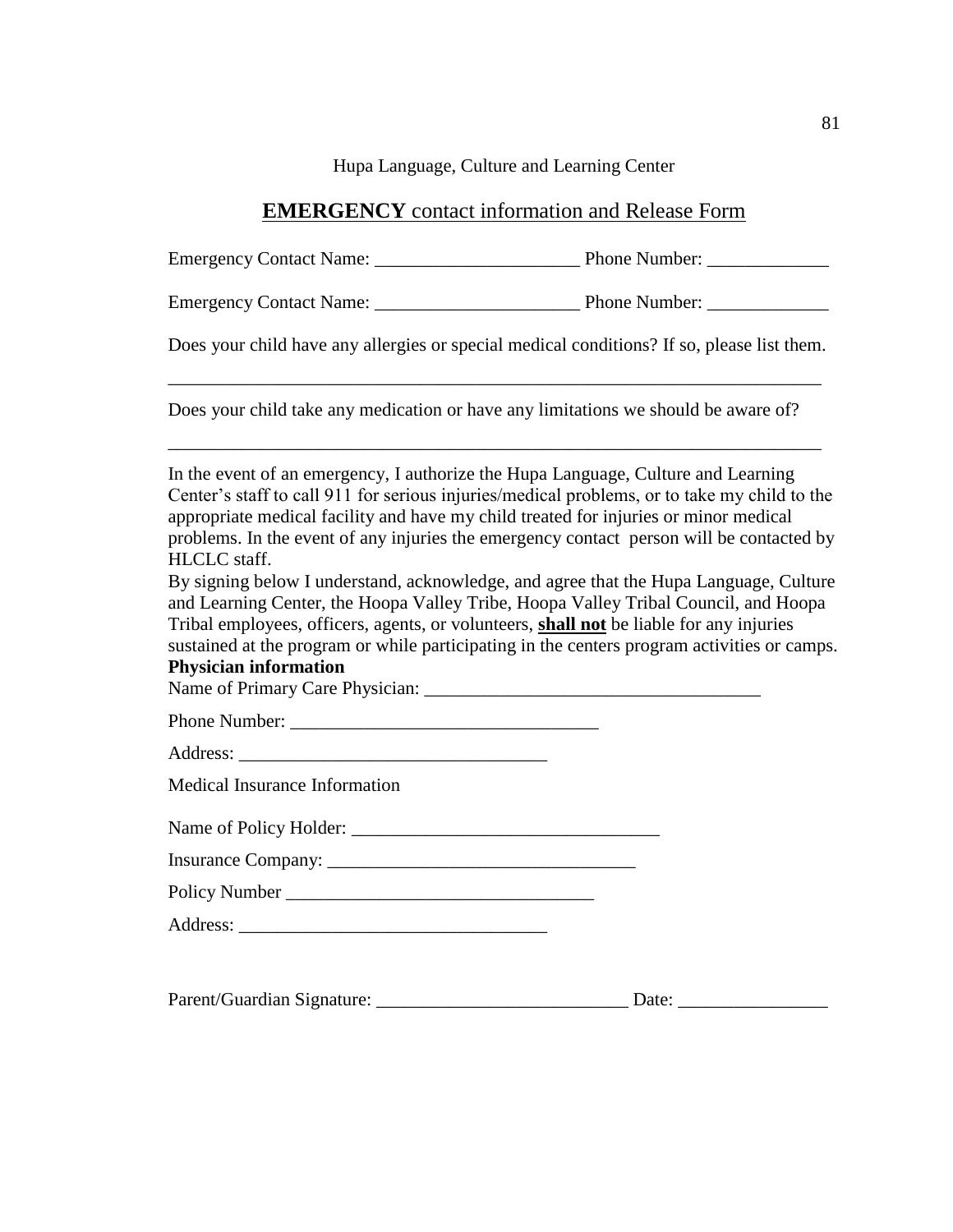Note: This rubric is used to determine "at-risk" level of a student. This information helps determine the needs of the student for the education plan and the frequency/schedule the mentors develop within the plan. If the student scores 6 or more points because they meet six of the characteristics described they usually have a plan that includes "in-school" support and after school support 4-5 per week. As the need decreases, the schedules can range from intervals of 2-3 times per week to 1-2 times per month.

| <b>Student At-Risk Rubric</b> |           |           |           |     |       |  |
|-------------------------------|-----------|-----------|-----------|-----|-------|--|
| Characteristics               | High Need | At Risk   | Moderate  | Low | Score |  |
| Points                        | $6+$      | $4 - 5 +$ | $2 - 3 +$ | 1   |       |  |
| IEP/540 Plan                  |           |           |           |     |       |  |
| Low Grades                    |           |           |           |     |       |  |
| <b>Attendance Issues</b>      |           |           |           |     |       |  |
| Skill Set                     |           |           |           |     |       |  |
| Low Motivation                |           |           |           |     |       |  |
| <b>Study Habits</b>           |           |           |           |     |       |  |
| <b>Behavioral Issues</b>      |           |           |           |     |       |  |
| Low Standardized Test Scores  |           |           |           |     |       |  |
| Challenging Home Environment  |           |           |           |     |       |  |
|                               |           |           |           |     |       |  |
| Total                         |           |           |           |     |       |  |

|  |  | Table 6. Student Evaluation |
|--|--|-----------------------------|
|--|--|-----------------------------|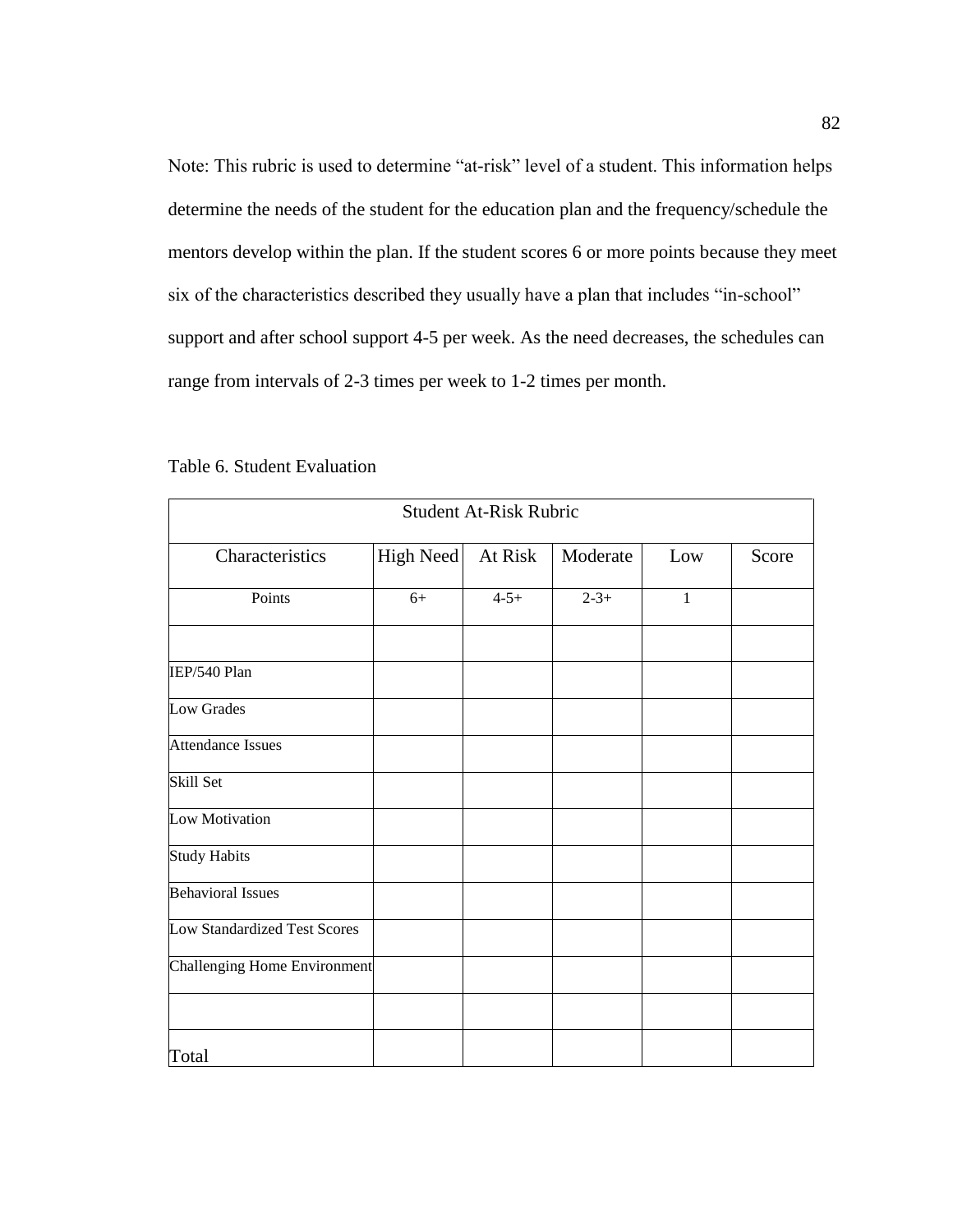### STUDENT INTERVIEW AND CONTRACT

\_\_\_\_\_\_\_\_\_\_\_\_\_\_\_\_\_\_\_\_\_\_\_\_\_\_\_\_\_\_\_\_\_\_\_\_\_\_\_\_\_\_\_\_\_\_\_\_\_\_\_\_\_\_\_\_\_\_\_\_\_\_\_\_\_\_\_\_\_\_

How are you doing in school? (Attendance, Homework, Grades, Morale)

Are you happy with these results? \_\_\_\_\_\_\_\_\_\_\_\_\_\_\_\_\_\_\_\_\_\_\_\_\_\_\_\_\_\_\_\_\_\_\_\_\_\_\_\_\_\_ Why do you think this is happening? \_\_\_\_\_\_\_\_\_\_\_\_\_\_\_\_\_\_\_\_\_\_\_\_\_\_\_\_\_\_\_\_\_\_\_\_\_\_\_\_ \_\_\_\_\_\_\_\_\_\_\_\_\_\_\_\_\_\_\_\_\_\_\_\_\_\_\_\_\_\_\_\_\_\_\_\_\_\_\_\_\_\_\_\_\_\_\_\_\_\_\_\_\_\_\_\_\_\_\_\_\_\_\_\_\_\_\_\_\_\_ Do you think you could do better? What kind of grades do you think you could get? \_\_\_\_\_\_\_\_\_\_\_\_\_\_\_\_\_\_\_\_\_\_\_\_\_\_\_\_\_\_\_\_\_ What could you do to improve? \_\_\_\_\_\_\_\_\_\_\_\_\_\_\_\_\_\_\_\_\_\_\_\_\_\_\_\_\_\_\_\_\_\_\_\_\_\_\_\_\_\_\_\_ \_\_\_\_\_\_\_\_\_\_\_\_\_\_\_\_\_\_\_\_\_\_\_\_\_\_\_\_\_\_\_\_\_\_\_\_\_\_\_\_\_\_\_\_\_\_\_\_\_\_\_\_\_\_\_\_\_\_\_\_\_\_\_\_\_\_\_\_\_\_ What do you think would be a good goal to set? \_\_\_\_\_\_\_\_\_\_\_\_\_\_\_\_\_\_\_\_\_\_\_\_\_\_\_\_\_\_\_\_\_\_\_\_\_\_\_\_\_\_\_\_\_\_\_\_\_\_\_\_\_\_\_\_\_\_\_\_\_\_\_\_\_\_\_\_\_\_ What challenges can you think of that may prevent you from accomplishing your goal? \_\_\_\_\_\_\_\_\_\_\_\_\_\_\_\_\_\_\_\_\_\_\_\_\_\_\_\_\_\_\_\_\_\_\_\_\_\_\_\_\_\_\_\_\_\_\_\_\_\_\_\_\_\_\_\_\_\_\_\_\_\_\_\_\_\_\_\_\_\_ How could you overcome these challenges? \_\_\_\_\_\_\_\_\_\_\_\_\_\_\_\_\_\_\_\_\_\_\_\_\_\_\_\_\_\_\_\_\_\_\_\_\_\_\_\_\_\_\_\_\_\_\_\_\_\_\_\_\_\_\_\_\_\_\_\_\_\_\_\_\_\_\_\_\_\_ I will commit to helping you reach your goal/s, but you must commit to putting in the work to reach your goal/s and work through any challenges. Are you willing to do this? \_\_\_\_\_\_\_\_\_\_\_\_\_\_\_\_\_\_\_\_\_. Okay, this is a binding contract by signing it you are committed to finishing your plan, and I am committed to being there to support you.

\_\_\_\_\_\_\_\_\_\_\_\_\_\_\_\_\_\_\_\_\_\_\_\_\_\_\_\_\_\_\_\_\_\_\_\_\_ Student Signature

\_\_\_\_\_\_\_\_\_\_\_\_\_\_\_\_\_\_\_\_\_\_\_\_\_\_\_\_\_\_\_\_\_\_\_\_\_ Academic Case Worker Signature

\_\_\_\_\_\_\_\_\_\_\_\_\_\_\_\_\_\_\_\_\_\_\_\_\_\_\_\_\_\_\_\_\_\_\_\_\_ Parent/Guardian Signature